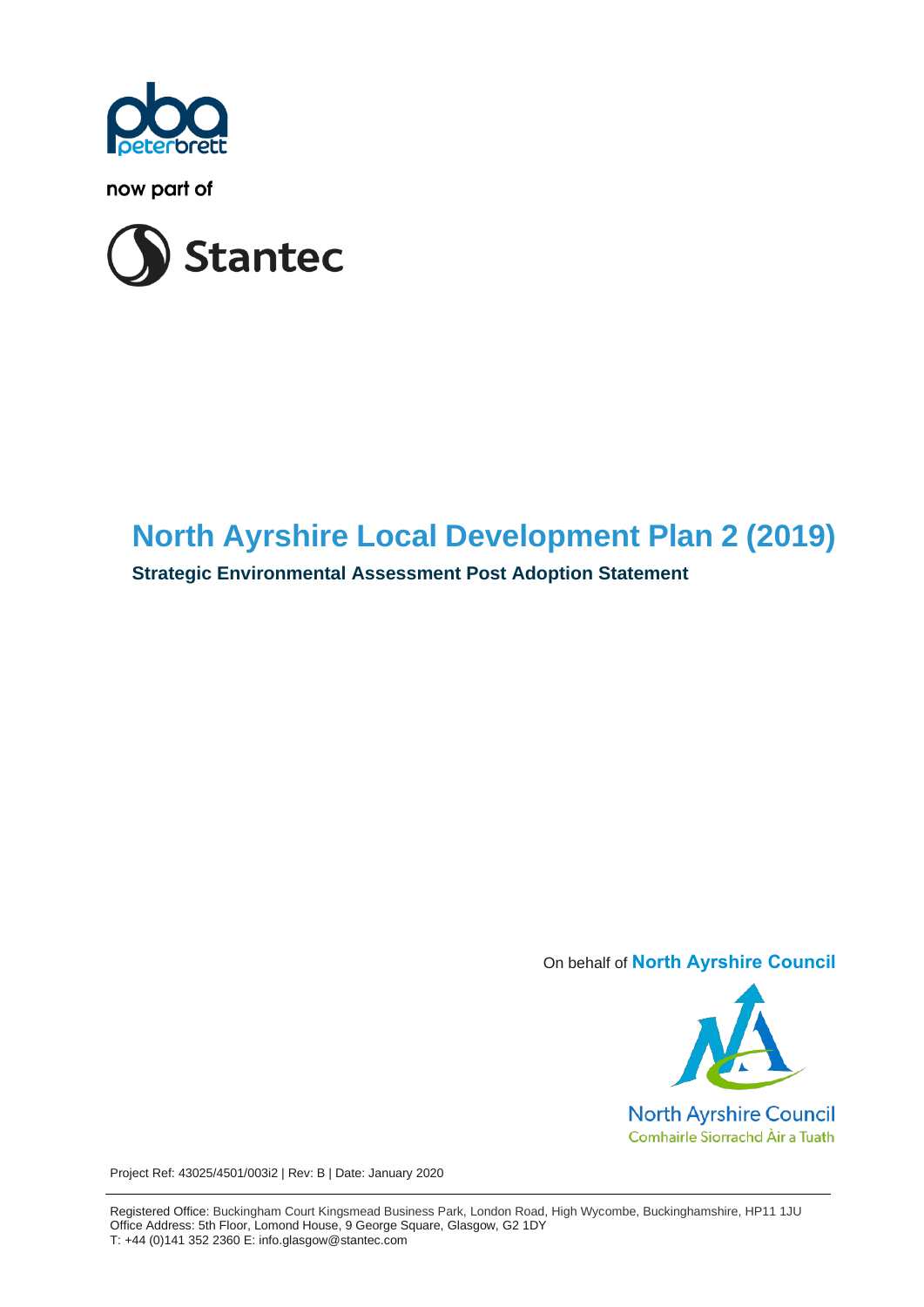

## **Document Control Sheet**

**Project Name: North Ayrshire Council Local Development Plan 2 Project Ref: 43025 Report Title: Strategic Environmental Assessment Post Adoption Statement Doc Ref: 43025/4501/003i2 Date: January 2020**

|                                                 | <b>Name</b>                           | <b>Position</b>                                      | <b>Signature</b> | <b>Date</b> |
|-------------------------------------------------|---------------------------------------|------------------------------------------------------|------------------|-------------|
| <b>Prepared by:</b>                             | Helen Skimming                        | Graduate Planner                                     | <b>HS</b>        | 16.12.2019  |
| <b>Reviewed by:</b>                             | Michael<br>O'Sullivan<br>Duncan Smart | Senior Planner<br>Associate Planner                  | <b>MO</b><br>DS  | 18.12.2019  |
| <b>Approved by:</b>                             | Nick Skelton                          | Strategic<br>Director:<br>&<br>Planning<br>Economics | <b>NS</b>        | 18.12.2019  |
| For and on behalf of Peter Brett Associates LLP |                                       |                                                      |                  |             |

| <b>Revision</b> | <b>Date</b> | <b>Description</b>                                 | <b>Prepared</b> |    | Reviewed   Approved |
|-----------------|-------------|----------------------------------------------------|-----------------|----|---------------------|
|                 | 27.01.2019  | Minor amendments in response to<br>client comments | MO/DS           | DS | <b>NS</b>           |
|                 |             |                                                    |                 |    |                     |

This report has been prepared by Peter Brett Associates LLP ('PBA') on behalf of its client to whom this report is addressed ('Client') in connection with the project described in this report and takes into account the Client's particular instructions and requirements. This report was prepared in accordance with the professional services appointment under which PBA was appointed by its Client. This report is not intended for and should not be relied on by any third party (i.e. parties other than the Client). PBA accepts no duty or responsibility (including in negligence) to any party other than the Client and disclaims all liability of any nature whatsoever to any such party in respect of this report.

© Peter Brett Associates LLP 2019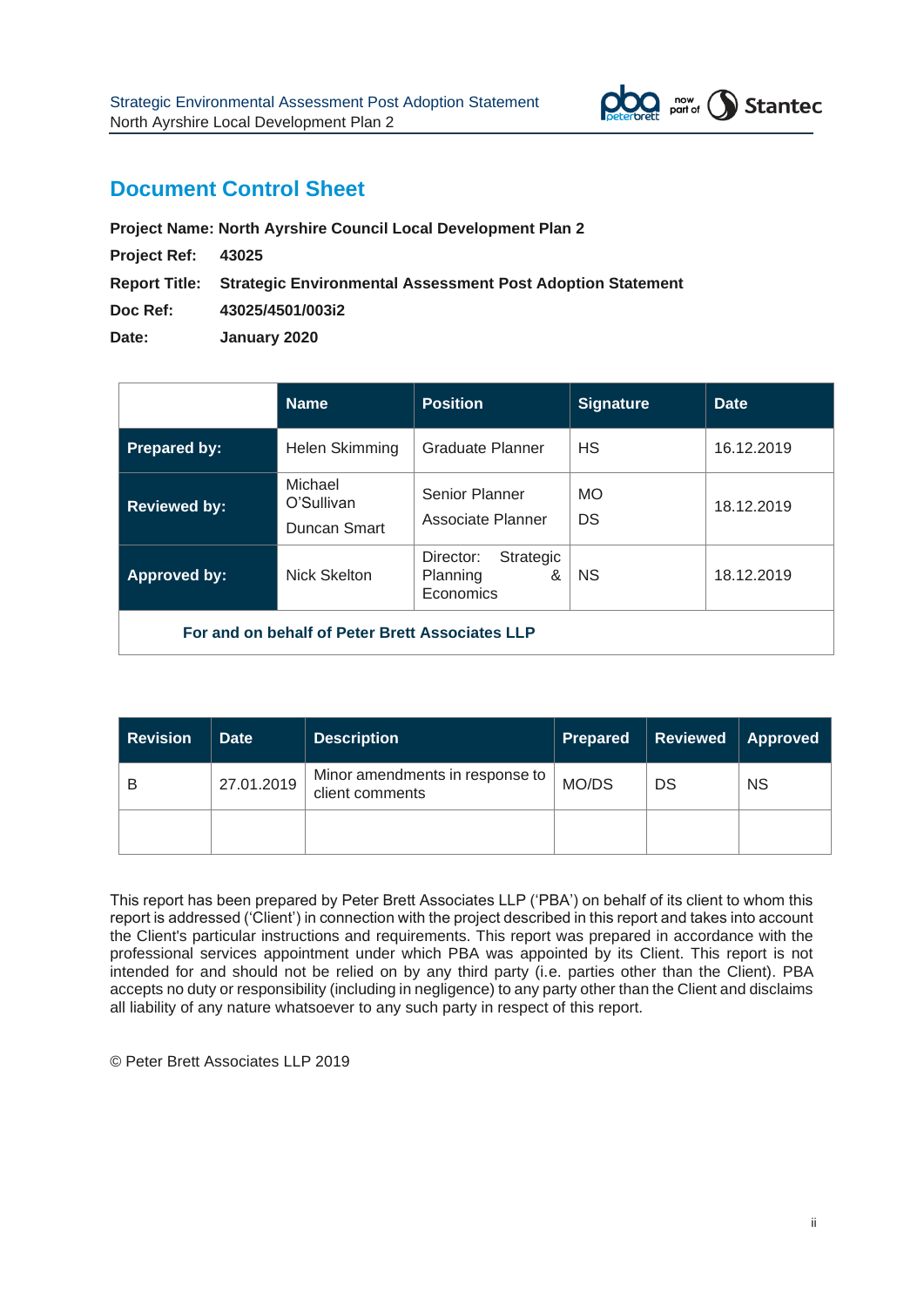

## **Contents**

| $\blacktriangleleft$ |     |                                                                                         |  |
|----------------------|-----|-----------------------------------------------------------------------------------------|--|
|                      | 1.1 |                                                                                         |  |
|                      | 1.2 |                                                                                         |  |
|                      | 1.3 |                                                                                         |  |
|                      | 1.4 |                                                                                         |  |
| $\mathbf{2}$         |     | How environmental considerations have been integrated into the North Ayrshire LDP2  4   |  |
|                      | 2.1 |                                                                                         |  |
|                      | 2.2 |                                                                                         |  |
|                      | 2.3 |                                                                                         |  |
| 3                    |     |                                                                                         |  |
|                      | 3.1 |                                                                                         |  |
|                      | 3.2 |                                                                                         |  |
|                      | 3.3 |                                                                                         |  |
|                      | 3.4 |                                                                                         |  |
| 4                    |     | How the opinions raised during consultation have been taken into account  14            |  |
|                      | 4.1 |                                                                                         |  |
|                      | 4.2 | Consideration of SEA Related LDP2 Consultation Responses  14                            |  |
| 5                    |     | Reasons for choosing the LDP2 as adopted, in light of other alternatives dealt with  15 |  |
|                      | 5.1 |                                                                                         |  |
|                      | 5.2 |                                                                                         |  |
|                      | 5.3 |                                                                                         |  |
| 6                    |     |                                                                                         |  |
|                      | 6.1 |                                                                                         |  |
|                      | 6.2 |                                                                                         |  |
| $\overline{7}$       |     |                                                                                         |  |

## **Tables**

## **Appendices**

| Appendix A | North Ayrshire LDP2 SEA Framework                          |
|------------|------------------------------------------------------------|
| Appendix B | Schedule of SEA Mitigation and Enhancement Recommendations |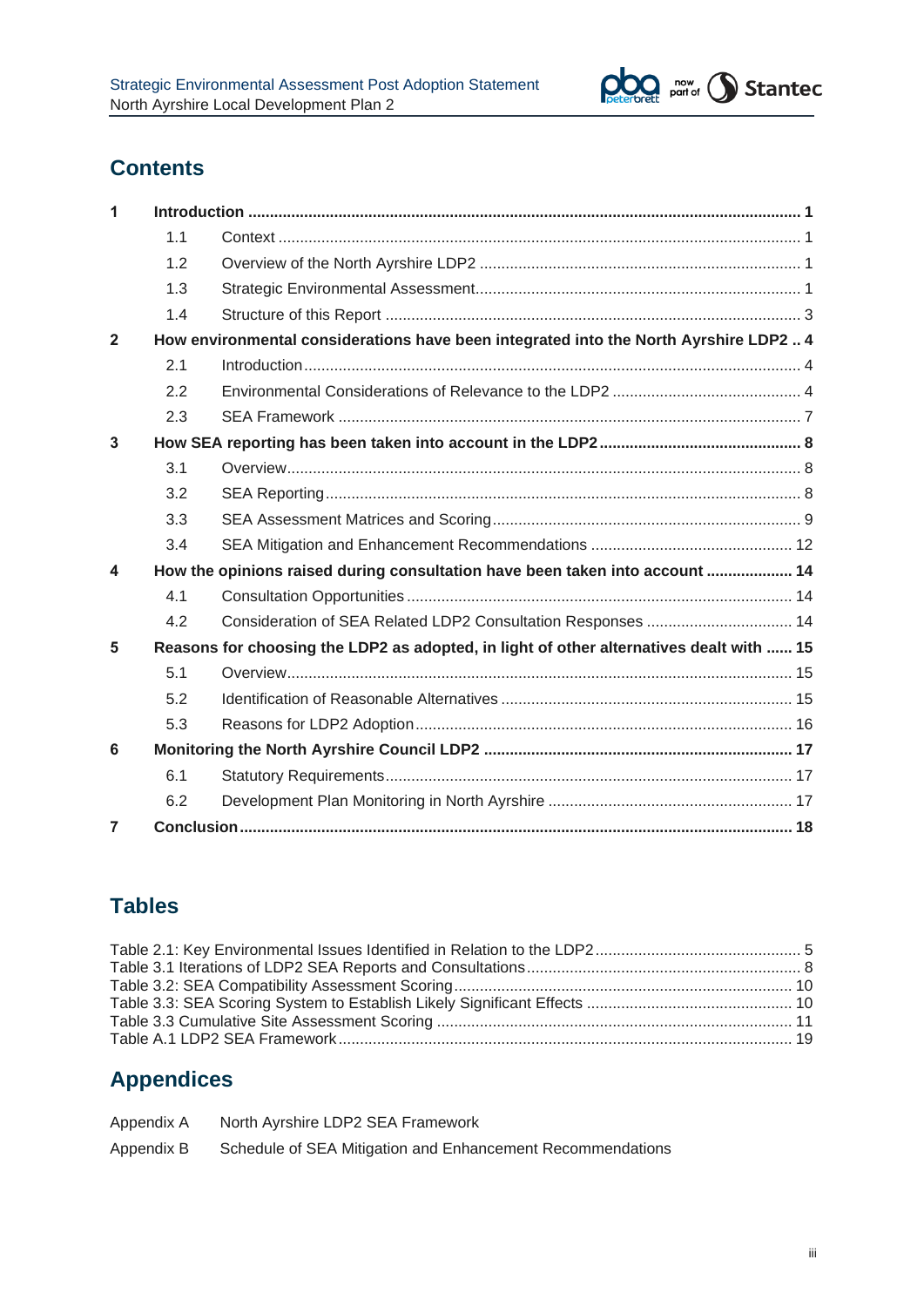

This page is intentionally bank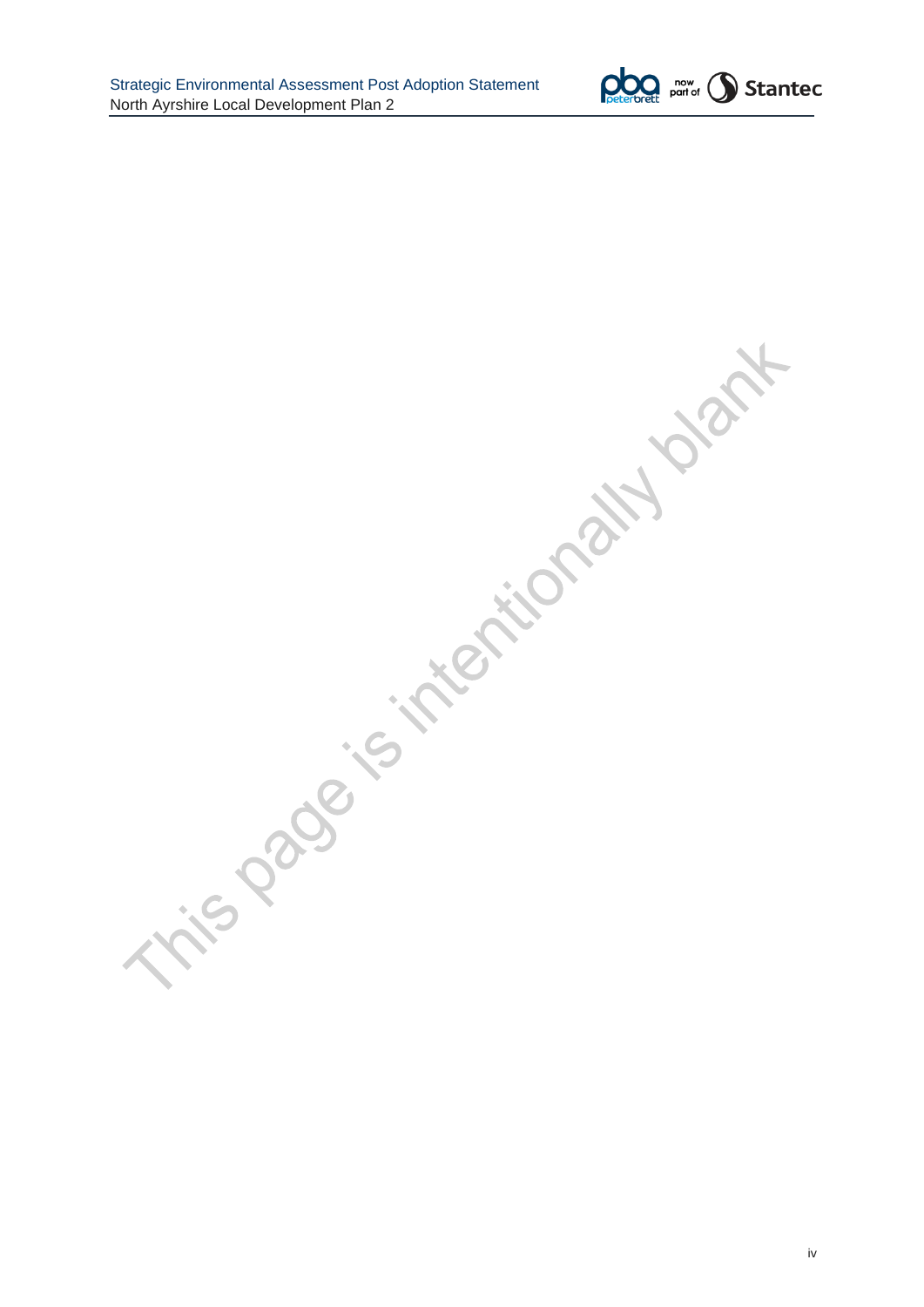

## <span id="page-4-0"></span>**1 Introduction**

#### <span id="page-4-1"></span>**1.1 Context**

1.1.1 Peter Brett Associates, now part of Stantec (PBA<sup>1</sup> ) was commissioned by North Ayrshire Council (NAC), to undertake the Strategic Environmental Assessment (SEA) of the Local Development Plan 2 ('the LDP2'). In accordance with Sections 18 and 19 of the Environmental Assessment (Scotland) Act 2005 ('the 2005 Act'), this report provides a SEA Post Adoption Statement to explain how the SEA process and wider environmental considerations have informed the development of the LDP2, which was formally adopted by NAC on  $28<sup>th</sup>$  November 2019.

#### <span id="page-4-2"></span>**1.2 Overview of the North Ayrshire LDP2**

#### **Context**

- 1.2.1 The first North Ayrshire LDP was adopted by NAC in 2014 in accordance with the Town and Country Planning (Scotland) Act 1997 as amended by the Planning etc. (Scotland) Act 2006. To ensure compliance with statutory requirements and the Scottish Planning Policy (2014), the second LDP ('the LDP2') has now been prepared and adopted by NAC. Key milestones in the preparation and adoption of the LDP2 were:
	- **LDP2 Main Issues Report Consultation: January March 2017;**
	- **LDP2 Proposed Plan Consultation: April June 2018;**
	- **LDP2 Examination: October 2018 July 2019:**
	- **Finalised LDP2 approval for adoption by NAC: September 2019; and,**
	- **LDP2** adoption (following consideration by the Scottish Ministers: 28<sup>th</sup> November 2019.
- 1.2.2 The LDP2 was prepared in the context of an evidence base that draws together detailed information about North Ayrshire and its characteristics, with particular reference to the population, housing and regeneration needs of the area and the delivery of development.

#### **Purpose**

- 1.2.3 The purpose of the LDP2 is to refresh the existing planning strategy for North Ayrshire in order to respond to identified spatial challenges and development needs. In doing so, it provides an up to date, coherent and overarching vision, spatial planning strategy, suite of development management policies and site allocations to guide development within North Ayrshire.
- 1.2.4 The LDP2 is underpinned by a coherent overarching vision statement which addresses the spatial and land use planning implications of the North Ayrshire Local Outcomes Improvement Plan (LOIP). Following from this, the LDP2 sets out a clear spatial strategy, policy framework and suite of site allocations to address changes in needs, demands and investment priorities over the period 2019 – 2029.

#### <span id="page-4-3"></span>**1.3 Strategic Environmental Assessment**

#### **Overview**

1.3.1 The 2005 Act requires Responsible Authorities, including NAC, to assess the likely significant effects on the environment of implementing relevant plans, programmes and strategies, as defined within the 2005 Act. This assessment, which follows a staged process known as SEA,

<sup>&</sup>lt;sup>1</sup> On 1<sup>st</sup> January 2020 Peter Brett Associates LLP formally became part of Stantec UK Ltd.

J:\43025 North Ayrshire LDP2 SEA and SFRA\Reports\Final outputs delivered to client\NAC LDP SEA Post Adoption Statement\_FINAL no cover.docx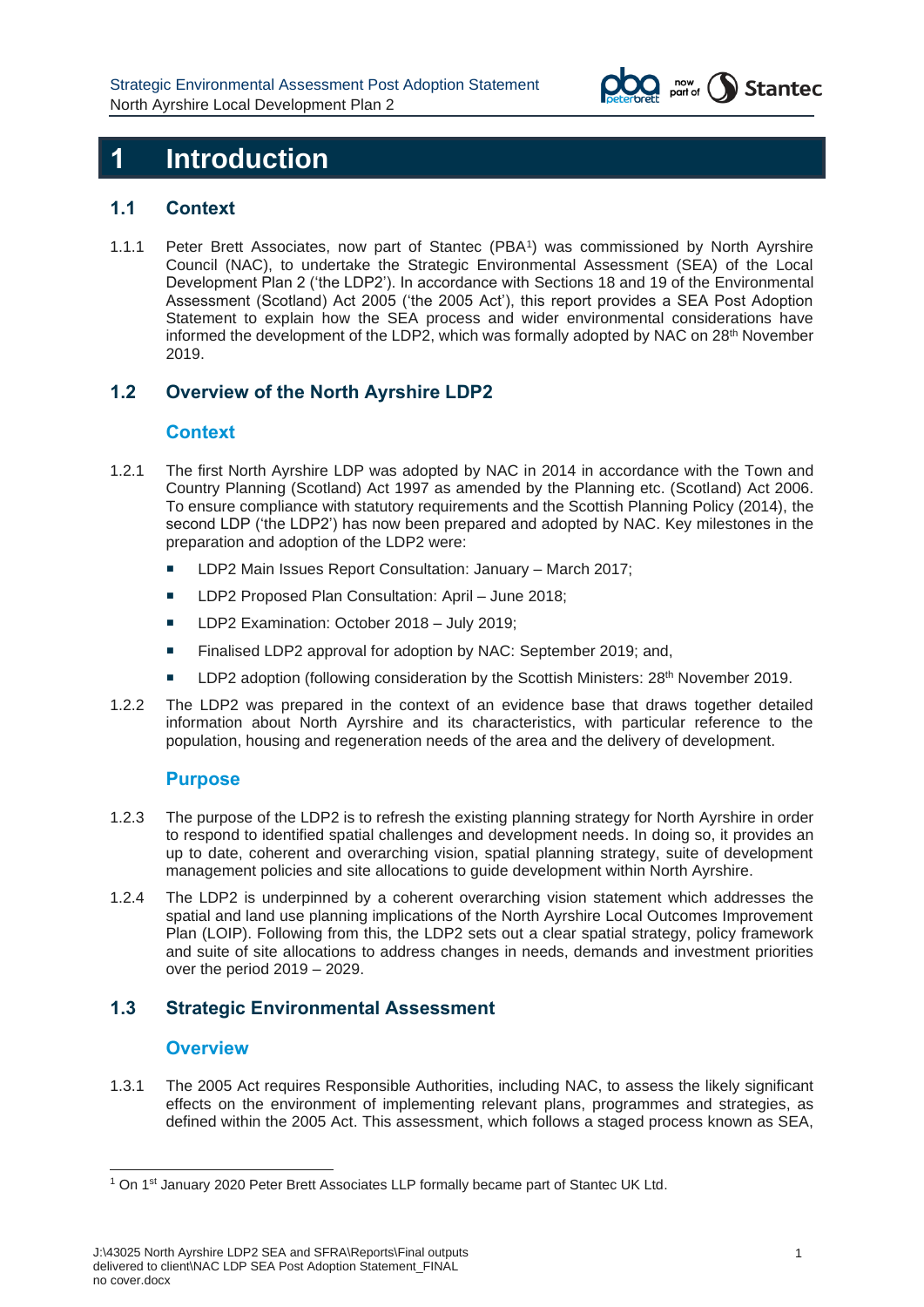

should support the preparation of the plan and must also examine the likely significant effects of implementing reasonable alternatives to the plan under consideration.

#### **Process**

- 1.3.2 In accordance with Sections 4(1) and 5(3) of the 2005 Act, NAC determined in early 2016 that it would be necessary to undertake a SEA of the LDP2. The SEA process was then undertaken throughout the preparation of the LDP2, with the following key documents published at each stage:
	- SEA Scoping Report (April 2016);
	- **LDP2 Main Issues Report Interim Environmental Report (IER) to accompany LDP2 MIR** (January 2017);
	- Environmental Report to accompany LDP2 Proposed Plan (April 2017);
	- **EXEM** SEA Post Consultation Factual Update to LDP2 Proposed Plan Environmental Report (September 2018);
	- SEA Update Note (SEA screening of Examination modifications (August 2019); and
	- Post Adoption Statement (January 2020).
- 1.3.3 The SEA process drew on the LDP2 evidence base to identify likely significant effects from the implementation of the LDP2, particularly any likely significant environmental effects as required by the 2005 Act. The SEA process also provided a mechanism to identify possible mitigation and enhancement measures in order to avoid significant adverse effects, reduce or eliminate other adverse effects, and to enhance the robustness and environmental performance of the LDP2.
- 1.3.4 All substantive components within the final adopted LDP2 were subject to a proportionate level of SEA, namely:
	- **LDP2** Vision:
	- **LDP2 Strategic Policies: Spatial Strategy, Supporting the Local Outcomes Improvement** Plan, Placemaking and Community Planning;
	- Subject Policies: and.
	- Site Allocations.

#### **Role of SEA in LDP2 Preparation**

- 1.3.5 A key objective of SEA is to enhance the environmental and wider sustainability performance of a plan during its development. This is achieved through identifying any likely significant effects from implementation of the plan as drafted, proposing mitigation measures to address any identified significant adverse environmental effects, and identifying enhancement measures to improve the overall performance of the plan. As such, SEA is an integral part of good policy development and should not be viewed as a separate or retrospective activity.
- 1.3.6 The SEA of the emerging LDP2 was initially progressed in-house by the NAC planning policy team, but in December 2017 PBA was appointed to undertake an independent SEA of the LDP2 Proposed Plan and subsequent stages of the SEA process. This was done to address resource pressures within NAC, ensure that the SEA was undertaken by experienced specialists and to allow the SEA to act as an independent 'critical friend' to support the development of the emerging LDP2.
- 1.3.7 The consultant team from PBA undertook SEA of all LDP2 Proposed Plan components except in relation to individual sites, which were assessed by NAC officers in consultation with the Scottish Government's key agencies. PBA also reviewed responses received from the SEA Consultation Authorities to the LDP2 Proposed Plan Environmental Report and prepared an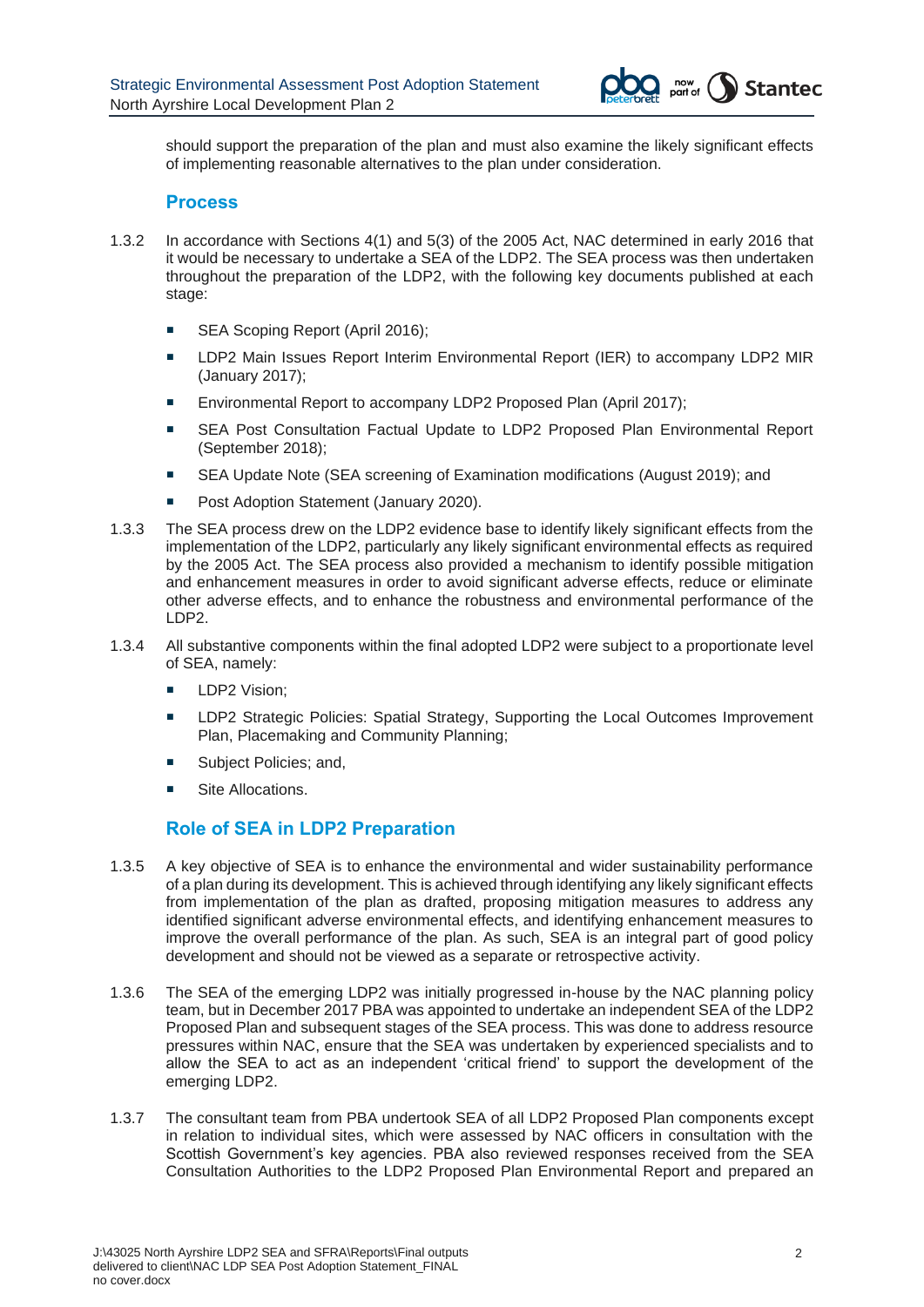

independent SEA screening of post Examination modifications prior to NAC approving the finalised LDP2 for adoption.

- 1.3.8 The independence of the consultant team within PBA aided the objectivity of the SEA process and led to the production of a robust suite of mitigation and enhancement recommendations to enhance the sustainability performance of the emerging LDP2 Proposed Plan, all of which were incorporated into the final version of the document prior to its publication. Regular discussions were held between PBA and senior NAC officers throughout the SEA process, which allowed informal and early feedback of key issues to take place. For example, following an initial review of the draft LDP2 spatial strategy by PBA in December 2017, the strategy was amended by NAC officers to respond to key issues identified in the review. The amended spatial strategy was then subject to a full SEA assessment, which identified only a limited number of further mitigation and enhancement recommendations.
- 1.3.9 The SEA process was underpinned by the development of a SEA Framework at SEA Scoping stage, with was subsequently amended in response to comments received from the SEA Consultation Authorities on the IER which accompanied the North Ayrshire LDP2 MIR. As detailed in **Appendix A**, this SEA Framework comprises a suite of 11 thematic SEA Objectives and associated guide questions against which all substantive components of the LDP2 were assessed throughout the development of the plan.

#### <span id="page-6-0"></span>**1.4 Structure of this Report**

- 1.4.1 Reflecting Article 9 of European Directive 2001/42/EC on the assessment of the effects of certain plans and programmes on the environment ('the SEA Directive'), Section 18 of the 2005 Act requires responsible authorities (including NAC) to produce a statement containing the following information as soon as reasonably practical after the adoption of a relevant and qualifying plan or programme:
	- How environmental considerations have been integrated into the plan or programme (**Section 2**);
	- How the Environmental Report has been taken into account (Section 3);
	- How opinions expressed by the SEA Consultation Authorities on the emerging plan or programme and the accompanying Environmental Report have been taken into account (**Section 4**);
	- **The reasons for choosing the plan or programme as adopted, in the light of the other** reasonable alternatives dealt with (**Section 5**); and,
	- **The measures that are to be taken to monitor the significant environmental effects of the** implementation of the plan or programme (**Section 6**).
- 1.4.2 It should be noted that this SEA Post Adoption Statement only addresses the requirements of Part 3 of the 2005 Act, rather than providing a wider analysis of how all representations received on the LDP2 MIR and Proposed Plan were addressed by NAC in the final adopted LDP2.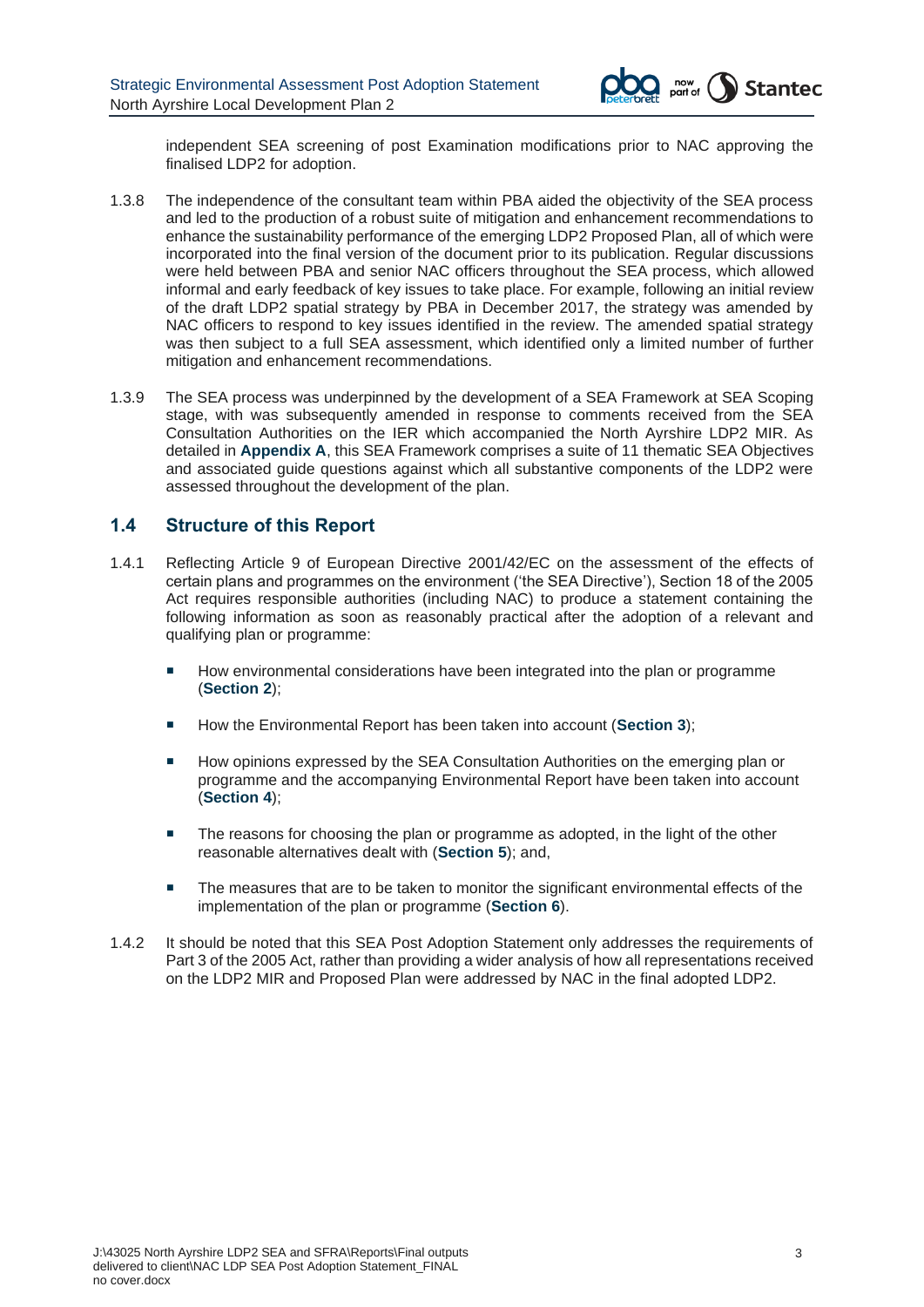

# <span id="page-7-0"></span>**2 How environmental considerations have been integrated into the North Ayrshire LDP2**

#### <span id="page-7-1"></span>**2.1 Introduction**

- 2.1.1 In broad terms, environmental considerations have been integrated into the adopted LDP2 in two ways:
	- **Developing policies and proposals to address key environmental issues, as identified** through regular plan monitoring by NAC, the preparation of a detailed evidence base to support the LDP2 and through engagement with a wide range of stakeholders including the Scottish Government's Key Agencies and local consultees; and,
	- Using the process as a plan making tool to identify key environmental issues which the emerging LDP2 should address and to maximise its sustainability performance. This included developing a SEA Framework to underpin an iterative SEA process and taking account of representations received from the SEA Consultation Authorities regarding the LDP2 IER and subsequent LDP2 Proposed Plan Environmental Report in the development of the final adopted LDP2.

#### <span id="page-7-2"></span>**2.2 Environmental Considerations of Relevance to the LDP2**

2.2.1 Based upon the LDP2 evidence base and the North Ayrshire LDP2 SEA Scoping Report (April 2016), Appendix A of the LDP2 Proposed Plan Environmental Report presented a detailed review of the key environmental issues which should inform the development of the LDP2. A summary of these key environmental issues is provided in **Table 2.1** below.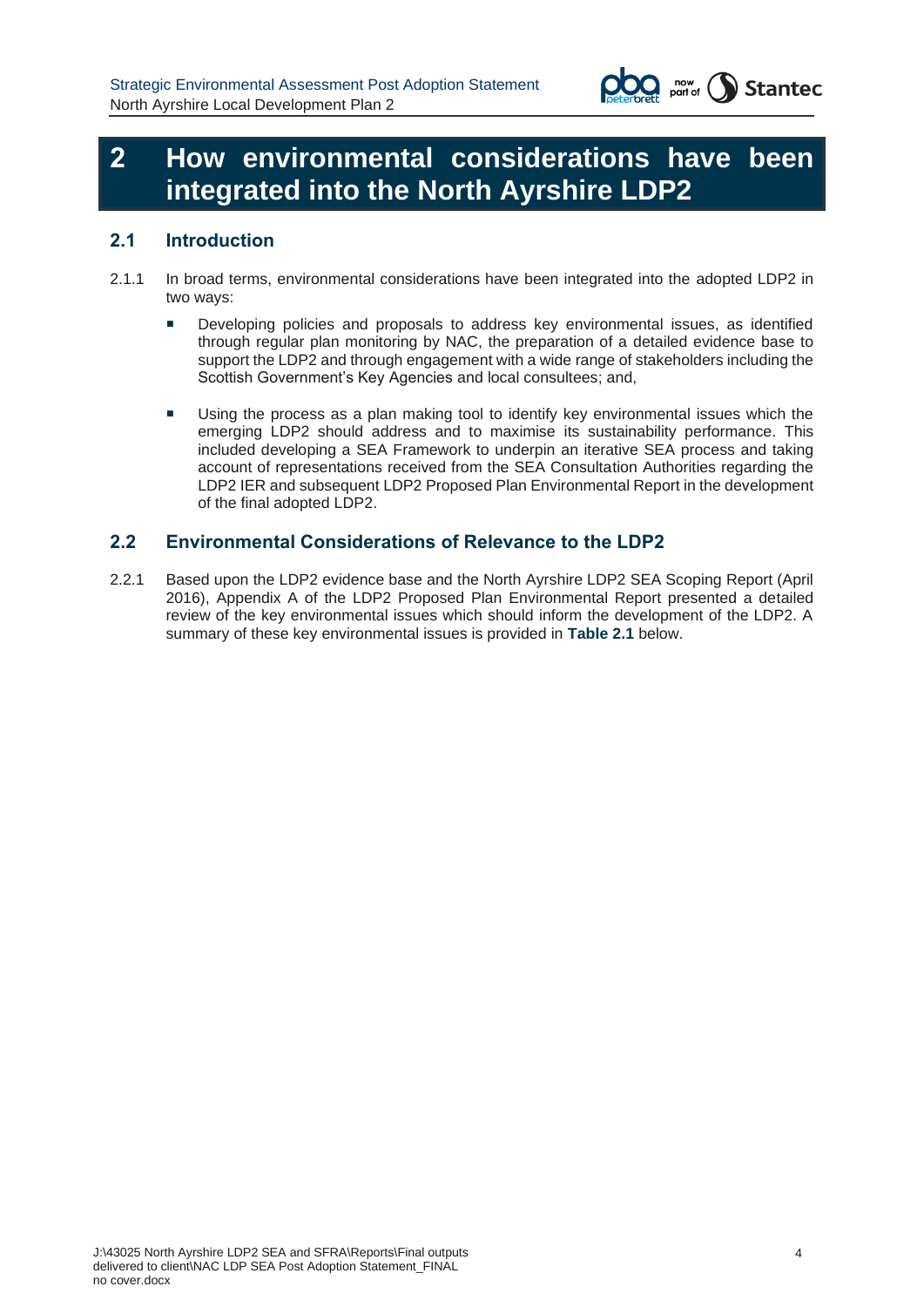

#### Table 2.1: Key Environmental Issues Identified in Relation to the LDP2

<span id="page-8-0"></span>

| <b>SEA Topic</b>                                                  | <b>Key Issues</b>                                                                                                                                                                                                                                                                     |
|-------------------------------------------------------------------|---------------------------------------------------------------------------------------------------------------------------------------------------------------------------------------------------------------------------------------------------------------------------------------|
|                                                                   | The need to minimise the emissions of pollutants to air.                                                                                                                                                                                                                              |
|                                                                   | The need to safeguard and improve air quality.                                                                                                                                                                                                                                        |
| Air Quality & Climatic Factors                                    | The need to ensure that new development is adaptable to the effects of climate change, taking account of the coastal location<br>of North Ayrshire.                                                                                                                                   |
|                                                                   | The need to mitigate climate change including through measures to decarbonise key sectors including transport and the built<br>environment.                                                                                                                                           |
|                                                                   | The need to conserve and enhance biodiversity including sites designated for their nature conservation value.                                                                                                                                                                         |
| Biodiversity, Flora & Fauna                                       | The need to safeguard and enhance the green infrastructure network within North Ayrshire                                                                                                                                                                                              |
|                                                                   | The need to protect and enhance the quality of water sources and the water environment                                                                                                                                                                                                |
| Water                                                             | The need to locate new development away from areas of flood risk or to fully mitigate potential flood risks, taking into account<br>the effects of climate change.                                                                                                                    |
|                                                                   | The need to encourage and/or facilitate development on previously developed (brownfield) land.                                                                                                                                                                                        |
| Land & Soil                                                       | The need to optimise the use of available land and existing infrastructure                                                                                                                                                                                                            |
|                                                                   | The need to safeguard soil resources and remediate areas of known contamination.                                                                                                                                                                                                      |
|                                                                   | The need to protect and enhance the health and wellbeing of the resident population within North Ayrshire,                                                                                                                                                                            |
| Health                                                            | The need to promote healthy lifestyles and in particular address obesity and levels of physical activity.                                                                                                                                                                             |
|                                                                   | The need to protect and enhance open space provision and accessibility across North Ayrshire.                                                                                                                                                                                         |
| Population<br>(including<br>relevant<br>socio-economic<br>issues) | The need to align the LDP2 with the NPF3 and SPP (2014) and to respond to the latest North Ayrshire Housing Need and<br>Demand Assessment (HNDA) to meet identified housing and employment needs.                                                                                     |
|                                                                   | The need to support the development of North Ayrshire's marketable employment/industrial land supply and to achieve<br>economic growth in a sustainable manner that protects the environment whilst allowing social and economic progress that<br>recognises the needs of all people. |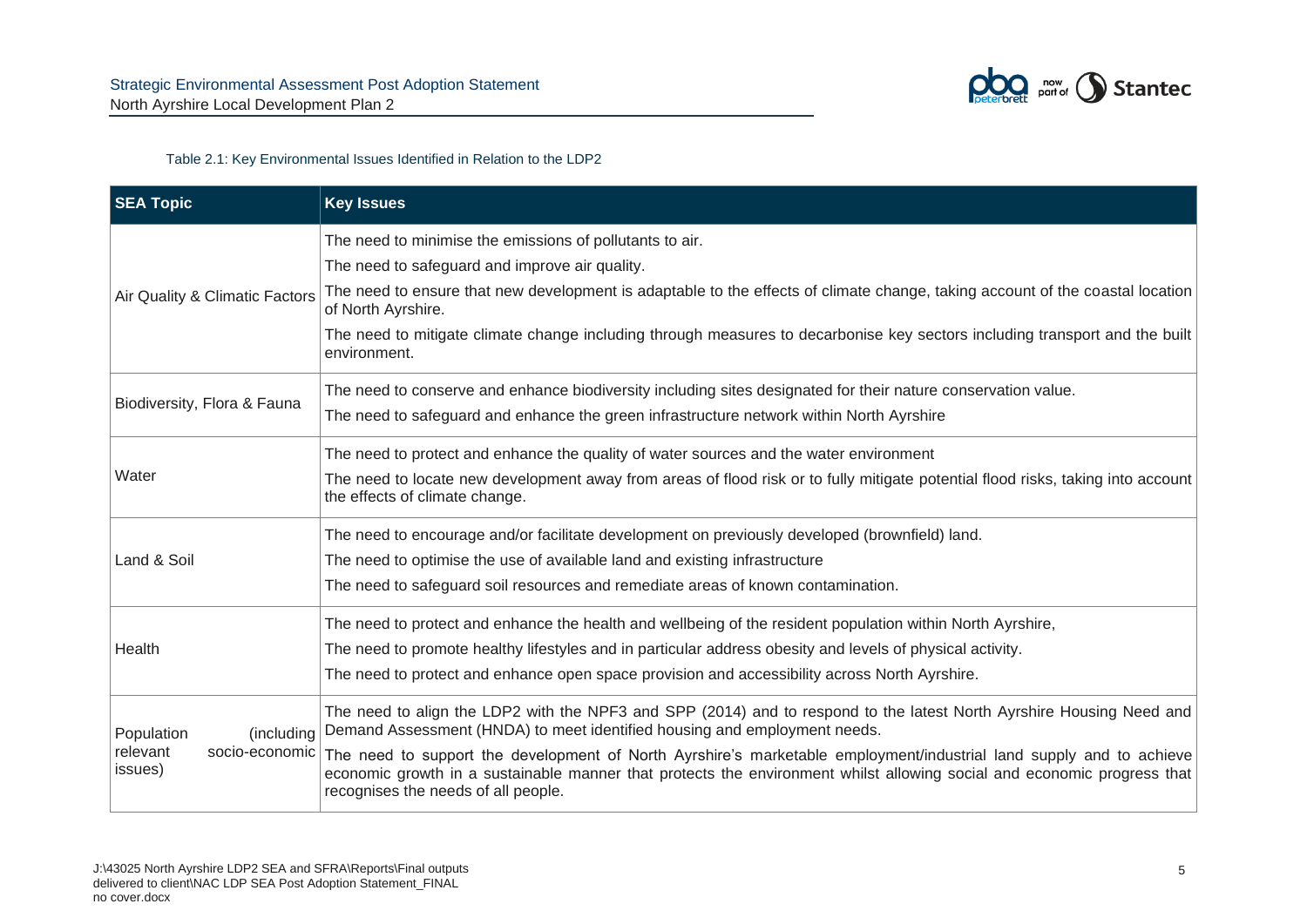

| <b>SEA Topic</b>         | <b>Key Issues</b>                                                                                                                                                                       |
|--------------------------|-----------------------------------------------------------------------------------------------------------------------------------------------------------------------------------------|
|                          | The need to increase local employment opportunities and provide sufficient associated educational facilities and services.                                                              |
|                          | The need to tackle deprivation, including areas with existing deprivation linked to poor accessibility to key services, facilities and<br>economic opportunities.                       |
|                          | The need to ensure that community facilities and services are appropriate and accessible to users in order to meet the diverse<br>needs of residents and workers within North Ayrshire. |
| <b>Cultural Heritage</b> | The need to protect and enhance cultural heritage assets and their settings within North Ayrshire.                                                                                      |
| Landscape                | The need to conserve and enhance townscape character, key views and visual amenity within North Ayrshire.                                                                               |
| <b>Material Assets</b>   | The need to optimise the efficient use of natural resources and infrastructure.                                                                                                         |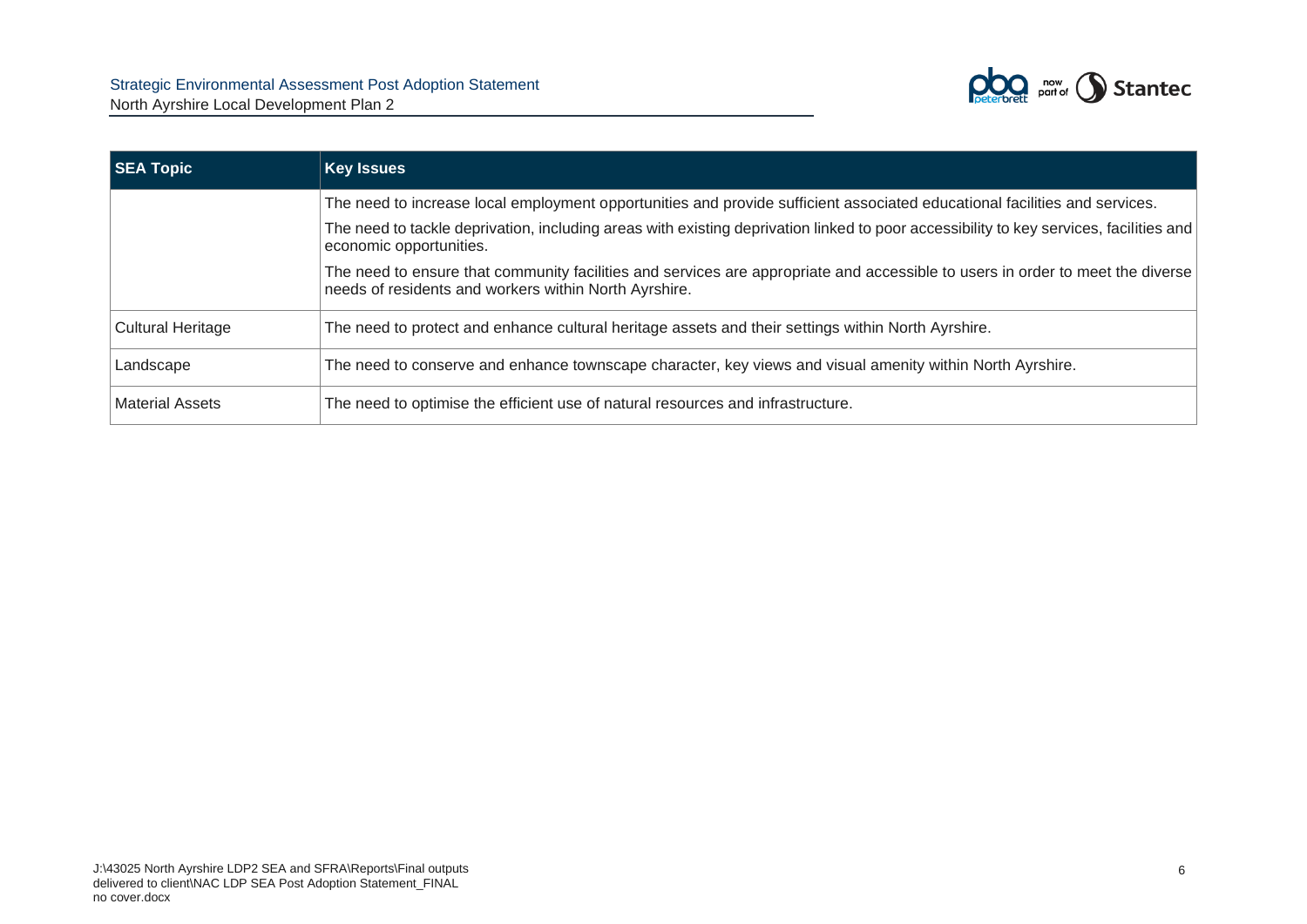#### <span id="page-10-0"></span>**2.3 SEA Framework**

- 2.3.1 In accordance with the 2005 Act, in April 2016 NAC prepared a SEA Scoping Report in order to define a SEA Framework, comprising a suite of 11 environmental objectives and associated guide questions, for use in assessing the emerging LDP2 and any reasonable alternatives. This SEA Framework, which was consulted on with the SEA Consultation Bodies, sought to ensure that the identified key environmental issues (**Table 2.1**) were sufficiently addressed through the SEA process and integrated into the LDP2 throughout its development. The SEA Framework was developed by considering:
	- i. The environmental topics prescribed within Annex 1 of the SEA Directive and Schedule 3 of the SEA Regulations;
	- ii. The objectives of other relevant plans and programmes at local, national and international scales;
	- iii. The environmental, social and economic characteristics of North Ayrshire and surrounding areas;
	- iv. Key environmental and wider sustainability issues identified as being relevant to North Ayrshire; and,
	- v. Responses received from the SEA Consultation Authorities regarding a draft SEA Framework set out within the SEA Scoping Report (North Ayrshire Council, April 2016).
- 2.3.2 The SEA Framework as originally devised by NAC was subject to minor amendment to take account of feedback received from the SEA Consultation Authorities and an independent review by PBA in 2017 to ensure it provided a robust basis upon which to assess likely significant effects from the emerging LDP2 Proposed Plan. The finalised SEA Framework which was used to assess the LDP2 Main Issues Report, Proposed Plan and subsequent post Examination modifications is provided in **Appendix A**.
- 2.3.3 The use of the SEA Framework in assessing all substantive components of the LDP2 throughout its preparation, in particular all proposed policies and site allocations, ensured that the identified key environmental issues have been appropriately addressed within the final adopted LDP2. Further details of how SEA reporting has informed the LDP2 are provided in **Section 3** below.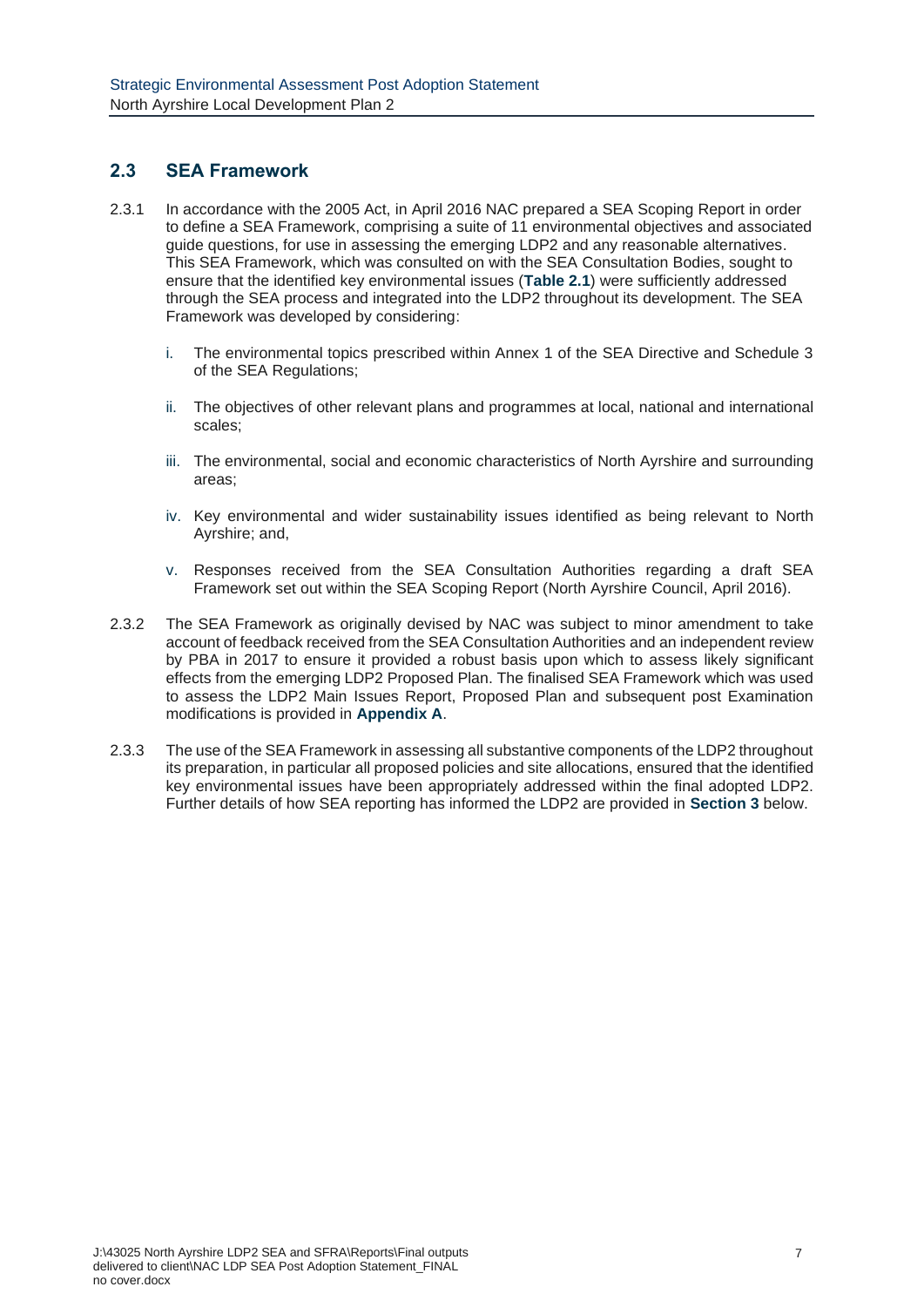# <span id="page-11-0"></span>**3 How SEA reporting has been taken into account in the LDP2**

#### <span id="page-11-1"></span>**3.1 Overview**

3.1.1 In complying with the requirements of the 2005 Act, SEA reporting allowed the SEA Consultation Authorities<sup>2</sup>, the public and decision makers (i.e. NAC elected members) to consider the likely impacts of the emerging LDP2 on relevant environmental issues (as defined in **Table 3.1** above).

### <span id="page-11-2"></span>**3.2 SEA Reporting**

3.2.1 In line with statutory requirements, SEA has been undertaken, reported and consulted on at each stage in the preparation of the LDP2. **Table 3.1** below provides further details of this SEA reporting.

Table 3.1 Iterations of LDP2 SEA Reports and Consultations

<span id="page-11-3"></span>

| <b>SEA Reporting</b>                        | <b>Summary of Issues Considered</b>                                                                                                                                                                                                                                                                                                                                                                                                            |  |  |
|---------------------------------------------|------------------------------------------------------------------------------------------------------------------------------------------------------------------------------------------------------------------------------------------------------------------------------------------------------------------------------------------------------------------------------------------------------------------------------------------------|--|--|
| Report<br>SEA<br>Scoping<br>(April 2016)    | This initial report identified the need to undertake a SEA of the LDP2 and<br>set out a proposed SEA Framework to assess the likely environmental<br>effects from all substantive components of the document. The SEA<br>Framework comprises a series of sustainability objectives and guide<br>questions regarding identified socio-economic and environmental issues<br>of relevance to the North Ayrshire Area and surrounding environment. |  |  |
| LDP <sub>2</sub>                            | This report provided initial SEA findings on the emerging LDP2. The IER                                                                                                                                                                                                                                                                                                                                                                        |  |  |
| Interim                                     | appraised the first consultation document for the LDP2, the Main Issues                                                                                                                                                                                                                                                                                                                                                                        |  |  |
| Environmental                               | Report, for potentially significant environment impacts arising from the                                                                                                                                                                                                                                                                                                                                                                       |  |  |
| Report                                      | identified main policy issues. The IER consulted on in tandem with the                                                                                                                                                                                                                                                                                                                                                                         |  |  |
| (January 2017)                              | LDP2 Main Issues Report (MIR).                                                                                                                                                                                                                                                                                                                                                                                                                 |  |  |
| <b>SEA</b>                                  | The North Ayrshire Council LDP2 Proposed Plan Environmental Report                                                                                                                                                                                                                                                                                                                                                                             |  |  |
| Environmental                               | was published in April 2018 in tandem with and to formally report the                                                                                                                                                                                                                                                                                                                                                                          |  |  |
| North                                       | findings of the SEA undertaken in respect of the LDP2 Proposed Plan. The                                                                                                                                                                                                                                                                                                                                                                       |  |  |
| Report                                      | assessment phase of the SEA involved systematically assessing all                                                                                                                                                                                                                                                                                                                                                                              |  |  |
| for                                         | substantive components of the Proposed LDP2 to identify and assess their                                                                                                                                                                                                                                                                                                                                                                       |  |  |
| the                                         | likely significant effects on the environment.                                                                                                                                                                                                                                                                                                                                                                                                 |  |  |
| Ayrshire LDP2 Proposed<br>Plan (April 2018) | The preparation of the Environmental Report included the identification of<br>a suite of SEA mitigation and enhancement recommendations to ensure<br>the avoidance of likely significant adverse effects and to improve clarity. All<br>SEA recommendations (detailed in Appendix B) were subsequently<br>incorporated into the LDP2 Proposed Plan prior to its publication and the<br>Environmental Report was updated for consistency        |  |  |
| <b>SEA</b> Post Consultation                | This note was produced in September 2018 to address matters raised in                                                                                                                                                                                                                                                                                                                                                                          |  |  |
| Factual Update to LDP2                      | representations from the SEA Consultation Authorities and to consider                                                                                                                                                                                                                                                                                                                                                                          |  |  |
| Plan                                        | minor changes proposed by NAC prior to the LDP2 Proposed Plan being                                                                                                                                                                                                                                                                                                                                                                            |  |  |
| Proposed                                    | submitted to the Scottish Ministers to undergo a formal Examination. The                                                                                                                                                                                                                                                                                                                                                                       |  |  |
| <b>Environmental Report</b>                 | note confirmed that the matters raised by the SEA Consultation Authorities                                                                                                                                                                                                                                                                                                                                                                     |  |  |

<sup>2</sup> SEA Consultation Authorities Scottish Natural Heritage, Scottish Environmental Protection Agency & Historic Environment Scotland.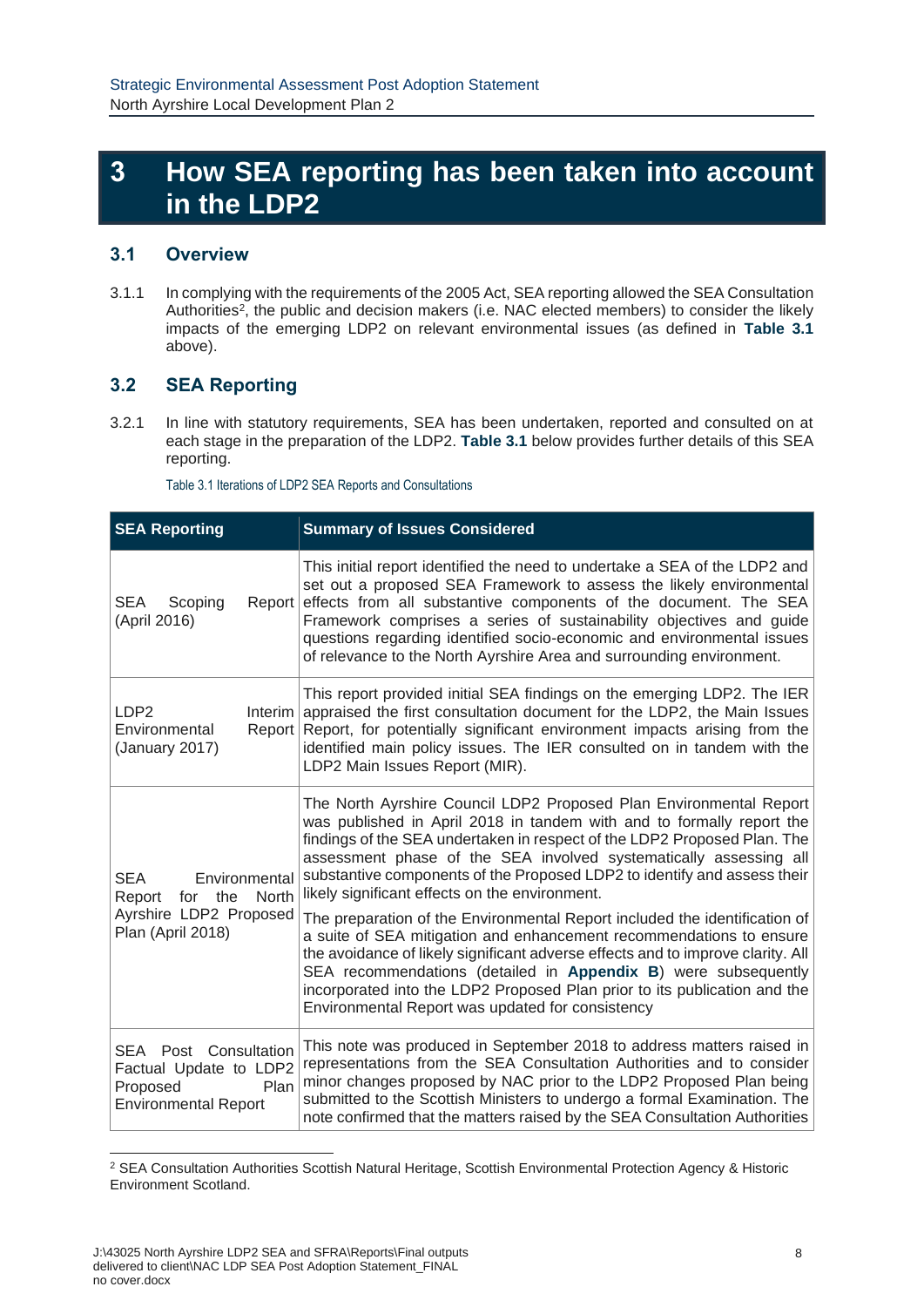|                                                         | and the minor changes proposed by NAC would not result in any new or<br>different likely significant effects and thus would not affect the continued<br>validity of the LDP2 Environmental Report.                                                                                                                                                                                                                                                                                                                                                                       |
|---------------------------------------------------------|--------------------------------------------------------------------------------------------------------------------------------------------------------------------------------------------------------------------------------------------------------------------------------------------------------------------------------------------------------------------------------------------------------------------------------------------------------------------------------------------------------------------------------------------------------------------------|
| Examination SEA<br>Post<br>Update Note - August<br>2019 | This SEA Update Note built upon previous reporting to provide a<br>proportionate SEA Screening of the suite of modifications recommended<br>to the LDP2 Proposed Plan, as detailed within the Examination Report. In<br>doing so, the note sought to confirm the environmental acceptability and<br>any likely significant environmental effects of incorporating the<br>modifications recommended by Examination Reporters into the LDP2<br>Proposed Plan, prior to these modifications being made by NAC.                                                              |
|                                                         | The purpose of the note was therefore to assess whether the modifications<br>would result in any new or different likely significant effects on the<br>environment from those already reported within the LDP2 Proposed Plan<br>Environmental Report. Whilst the Screening exercise undertaken of the<br>suite of recommended substantive modifications to the LDP2 Proposed<br>Plan found some new or different environmental effects, it found that none<br>would be considered significant in the context of the Environmental<br>Assessment (Scotland) Act 2005 Act. |
| Post Adoption Statement-<br>January 2019                | The Post Adoption Statement explains how the SEA process and wider<br>environmental considerations have informed the development of the LDP2,<br>which was formally adopted on 28 <sup>th</sup> November 2019.                                                                                                                                                                                                                                                                                                                                                           |

## <span id="page-12-0"></span>**3.3 SEA Assessment Matrices and Scoring**

3.3.1 At each stage of the SEA process, all substantive components of the LDP2 were assessed in detail using a matrix-based approach to identify their likely environmental implications and any significant effects on the SEA objectives. This approach allowed for systematic recording of potential effects and their significance together with any assumptions, uncertainties and suggested mitigation or enhancement measures (e.g. changes to policy wording). Supporting text within the LDP2 Proposed Plan was not specifically assessed, as providing this text was consistent with relevant policies and substantive proposals within the plan it could not itself result in any likely significant effects. Inconsistencies between supporting text and some policies were however identified and rectified through the SEA process, thereby enhancing the effectiveness of the LDP2 overall.

#### **SEA of Policy Components**

- 3.3.2 Owing to the high-level nature of strategic components within the LDP2 (e.g. vision, spatial strategy and main policy issues at MIR stage) it was not possible to identify individual likely significant effects from these components with any certainty. In contrast, the greater detail of individual site allocations and the precise wording of specific policies allowed for the clear identification of likely significant effects from these components of the LDP2 Proposed Plan.
- 3.3.3 In response to this, a compatibility matrix (**Table 3.2**) and scoring system was therefore developed to test the alignment of the LDP2 vision and spatial strategy with the SEA Framework, whilst a detailed assessment matrix (**Table 3.2**) and associated scoring system was developed to identify likely significant effects from all other LDP policies.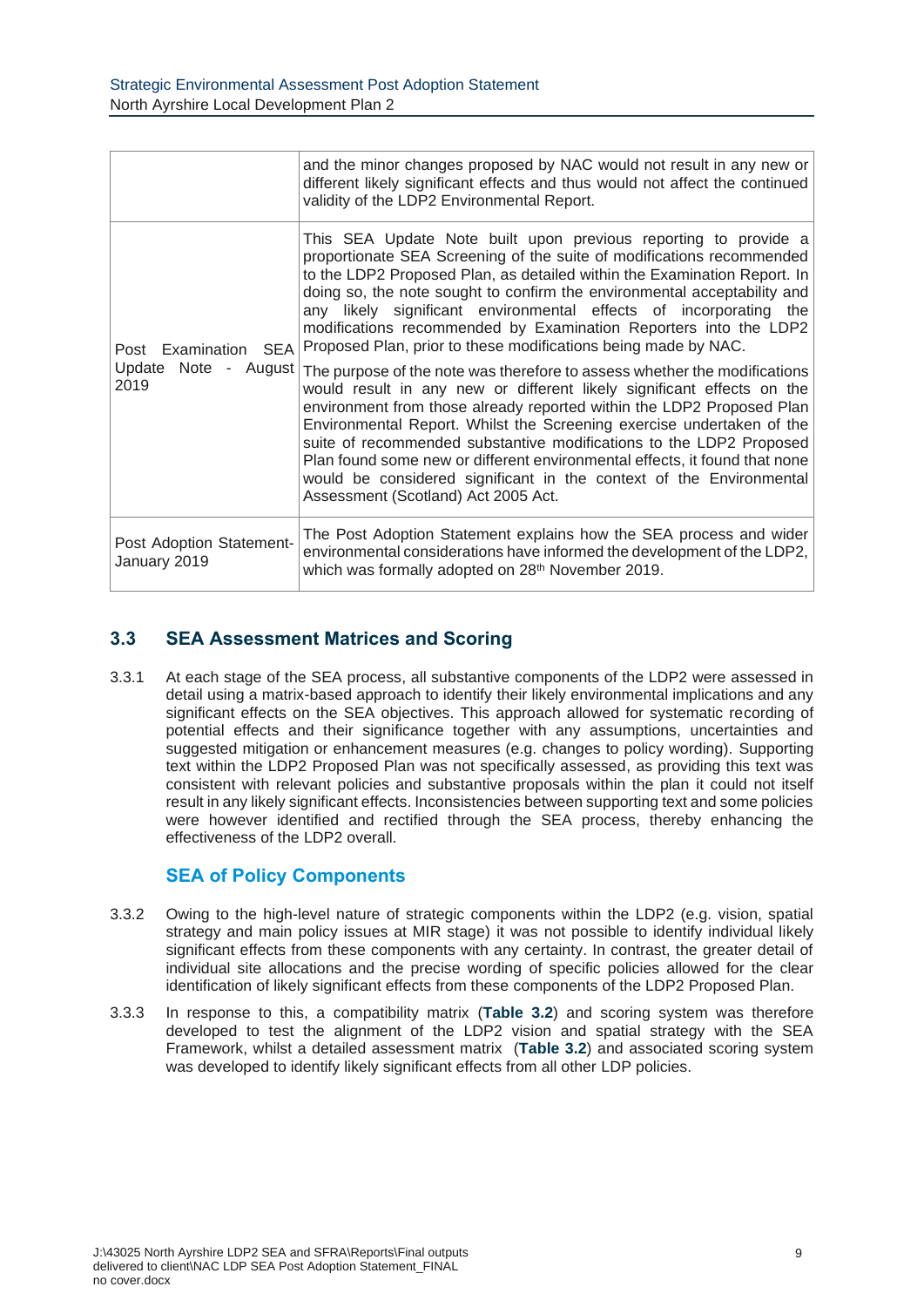#### <span id="page-13-0"></span>Table 3.2: SEA Compatibility Assessment Scoring

| <b>Compatibility Description</b>                                                                                                                                          | <b>Symbol</b> |
|---------------------------------------------------------------------------------------------------------------------------------------------------------------------------|---------------|
| The assessed plan component is compatible with this SEA Objective                                                                                                         | ÷             |
| The assessed plan component would have a neutral effect on this SEA Objective                                                                                             |               |
| The assessed plan component would have an uncertain effect on this SEA Objective                                                                                          |               |
| The assessed plan component is incompatible with this SEA Objective and mitigation is<br>therefore required to ensure the avoidance of likely significant adverse effects |               |
| There is no clear relationship between the assessed plan component and this SEA Objective.                                                                                |               |

#### <span id="page-13-1"></span>Table 3.3: SEA Scoring System to Establish Likely Significant Effects

| <b>Score</b>                           | <b>Description</b>                                                                                                                                                                                                                                     | <b>Symbol</b>  |
|----------------------------------------|--------------------------------------------------------------------------------------------------------------------------------------------------------------------------------------------------------------------------------------------------------|----------------|
| Significant (Major)<br>Positive Effect | The proposed policy contributes significantly to the achievement of the<br>SEA objective.                                                                                                                                                              | $^{++}$        |
| Minor<br>Effect                        | Positive The proposed policy contributes to the achievement of the SEA objective<br>but not significantly.                                                                                                                                             |                |
| <b>Neutral Effect</b>                  | The proposed policy is related to but does not have any effect on the<br>achievement of the SEA objective                                                                                                                                              | 0              |
| Minor<br>Effect                        | Negative The proposed option detracts from the achievement of the SEA objective<br>but not significantly.                                                                                                                                              |                |
| Significant (Major)<br>Negative Effect | The proposed policy detracts significantly from the achievement of the<br>objective. Significant Adverse effect predicted; mitigation therefore<br>required in accordance with the 2005 Act.                                                           |                |
| <b>Uncertain Effect</b>                | The proposed policy has an uncertain relationship to the SEA objective or<br>the relationship is dependent on the way in which the aspect is managed.<br>In addition, insufficient information may be available to enable an<br>assessment to be made. | $\overline{2}$ |
| No.<br>Relationship                    | Clear There is no clear relationship between the proposed policy and the<br>achievement of the SEA objective or the relationship is negligible.                                                                                                        |                |

#### **SEA of Candidate Site Allocations**

- 3.3.4 Likely significant effects from proposed site allocations and reasonable alternatives were assessed through:
	- Completion of individual site assessment proformas for all new candidate housing sites promoted through the LDP2 preparation process – by NAC officers in consultees with the Scottish Government's Key Agencies. The proforma assessments used a' traffic light' system and criteria aligned directly with the SEA Framework to categorise sites as preferred allocations, reasonable alternatives or rejected sites. These proformas were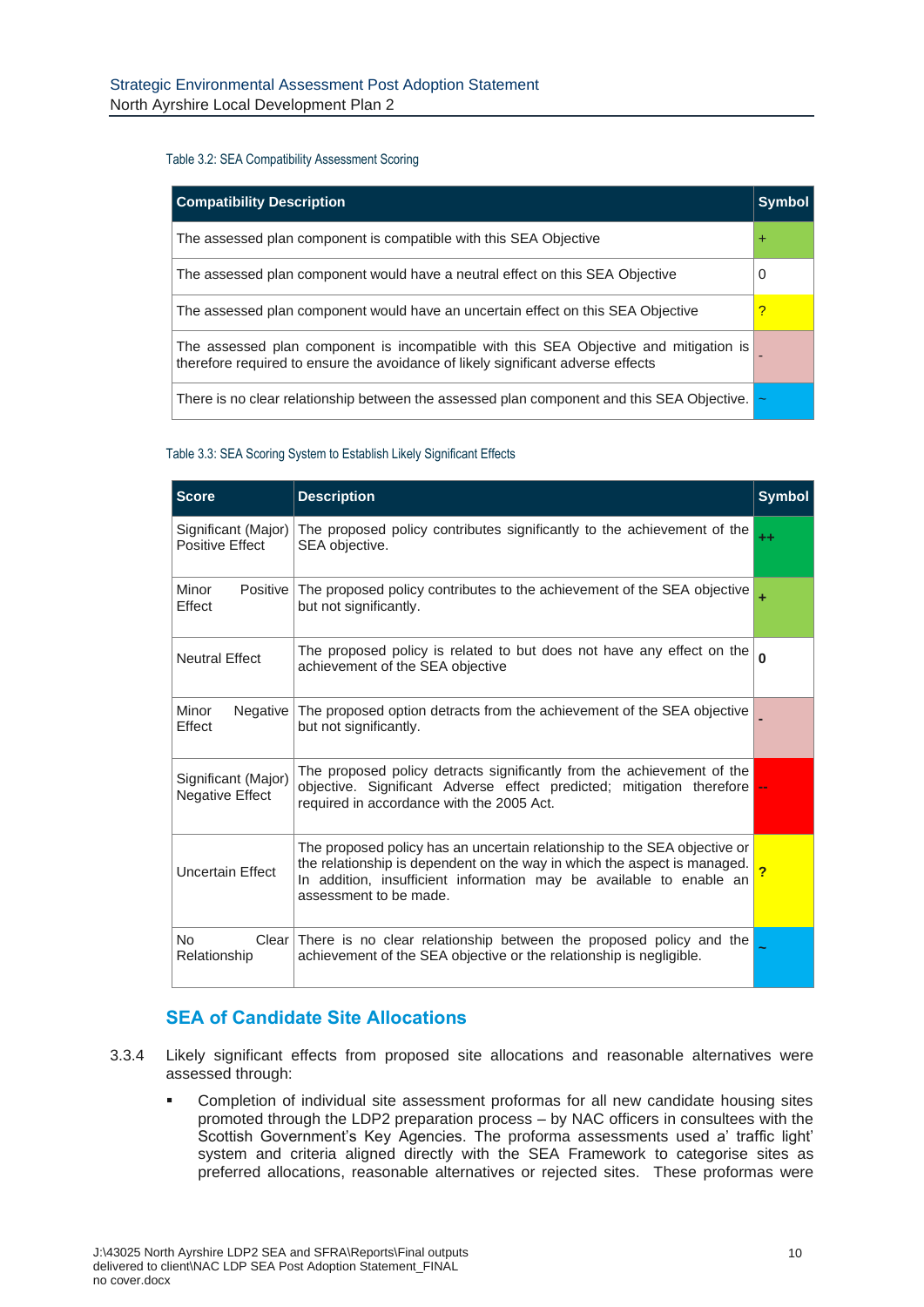provided in Appendix F of the LDP2 Environmental Report and demonstrate that an integrated site assessment and selection approach was adopted by NAC;

- Gap analysis of the criteria used within the above site assessment proformas (for new candidate sites) and used previously in the SEA of the North Ayrshire LDP1 (in relation to potential LDP1 rollover sites) to ensure full coverage of the SEA Framework within the integrated site selection and assessment process;
- **•** Production of constraints mapping, with all potential sites (all LDP1 rollover sites and all new candidate sites) overlaid against constraint layers relevant to the 11 SEA Objectives and taking account of gap analysis findings. This provided a 'base level' SEA of all candidate sites (including LDP1 rollover sites) and reasonable alternatives; and,
- Based on the constraints mapping, qualitative cumulative site assessments for each of the six localities defined within the LDP2 Proposed Plan were prepared. Cumulative effects from site allocations were then assessed using the scoring system detailed in **Table 3.3** below.

| <b>SEA Score</b>                             | <b>Description</b>                                                                                                                                                                                                                                                                                  | <b>Symbol</b>  |
|----------------------------------------------|-----------------------------------------------------------------------------------------------------------------------------------------------------------------------------------------------------------------------------------------------------------------------------------------------------|----------------|
| Significant<br>(Major)<br>Positive<br>Effect | Cumulatively, the allocation of these<br>sites would contribute directly and<br>therefore<br>significantly<br>to<br>the<br>achievement of the SEA objective.                                                                                                                                        | $^{++}$        |
| <b>Minor Positive Effect</b>                 | Cumulatively, the allocation of these<br>sites would contribute indirectly to<br>achievement of the SEA<br>the<br>objective but not significantly.                                                                                                                                                  |                |
| <b>Neutral Effect</b>                        | Cumulatively, the allocation of these<br>sites would be related to but not<br>clear effect on<br>the<br>have<br>a -<br>achievement of the SEA objective                                                                                                                                             | $\overline{0}$ |
| Minor Negative Effect                        | Cumulatively, the allocation of these<br>would detract from the<br>sites<br>achievement of the SEA objective<br>but not significantly                                                                                                                                                               |                |
| Significant<br>Negative<br>(Major)<br>Effect | Cumulatively, the allocation of these<br>sites would detract significantly from<br>the achievement of the objective.<br>Mitigation is therefore required.                                                                                                                                           |                |
| <b>Uncertain Effect</b>                      | Cumulatively, the allocation of these<br>sites would have an uncertain<br>relationship with the SEA objective<br>or the relationship is dependent on<br>the way in which the aspect is<br>managed. In addition, insufficient<br>information may be available to<br>enable an assessment to be made. |                |
| No Clear Relationship                        | Cumulatively, there is no clear<br>relationship between the allocation<br>of these sites and the achievement<br>of the SEA objective or the<br>relationship is negligible.                                                                                                                          |                |

#### <span id="page-14-0"></span>Table 3.3 Cumulative Site Assessment Scoring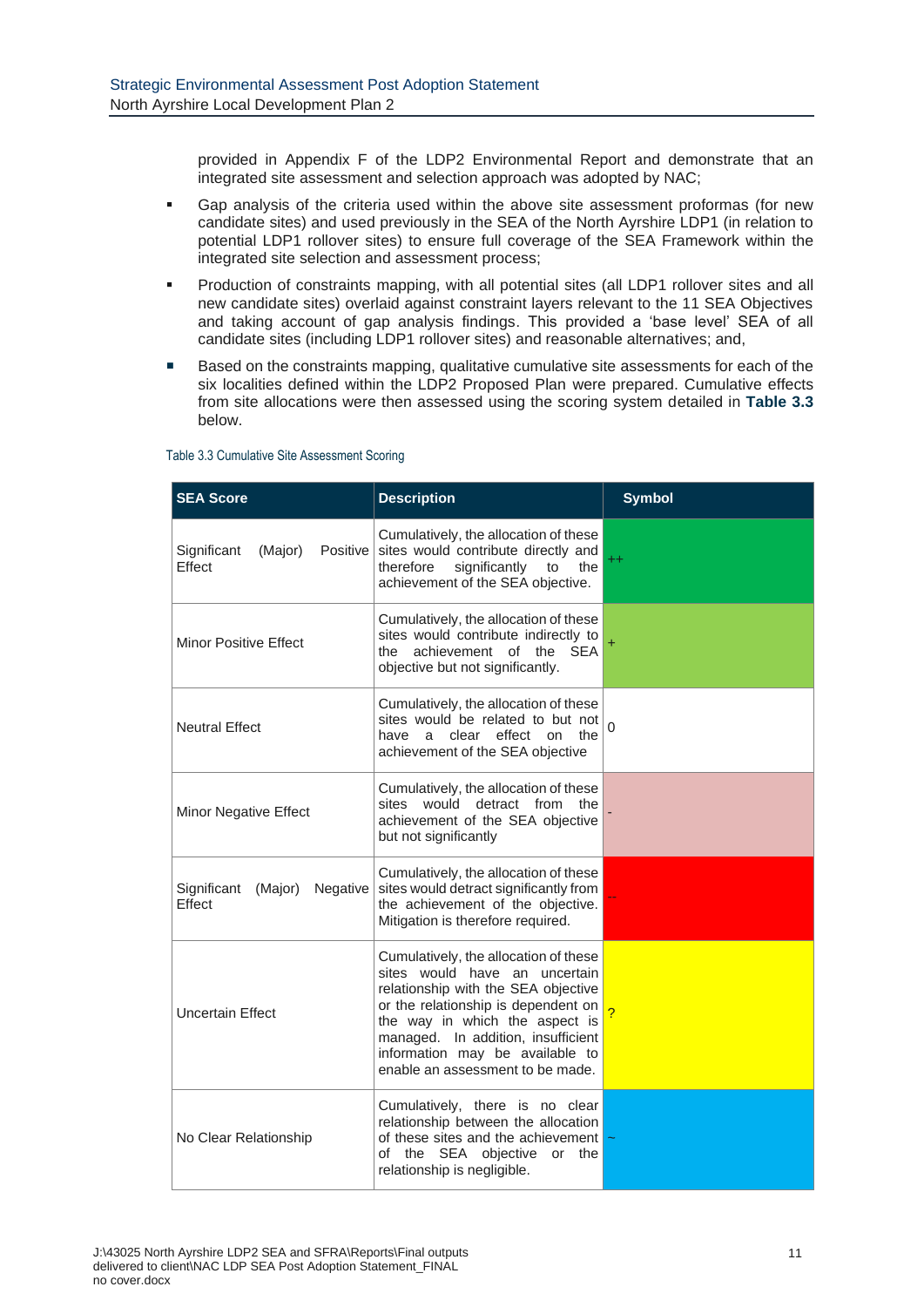## **SEA Screening of Post Examination Modifications**

- 3.3.5 Following the publication of the North Ayrshire LDP2 Examination Report (DPEA, July 2019) PBA undertook a proportionate SEA screening of the suite of recommended modifications to the LDP2 Proposed Plan. This exercise was undertaken to:
	- **Determine whether each proposed modification would result in any new or different likely** significant environmental effects from those previously assessed within the LDP2 Proposed Plan Environmental Report; and,
	- **EXECONFIRM** Confirm the environmental acceptability of incorporating the modifications recommended by Examination Reporters into the LDP2 Proposed Plan, prior to these modifications being made by NAC.
- 3.3.6 A proportionate approach was adopted to SEA screening, focusing only on proposed substantive modifications to the LDP2 Proposed Plan. The SEA screening was reported in an SEA Update Note (September 2019) which set out:
	- A description of each substantive modifications;
	- Summary of previous Environmental Report conclusions relating to the affected LDP2 Proposed Plan policy or site allocation;
	- **IDENTIFICATION IN EXECUTE:** Identification of likely environmental effects from the incorporation of the modification into the LDP2 Proposed Plan (i.e. not assessing the modification on a standalone basis, as it would intrinsically change an existing substantive component of the LDP2 Proposed Plan); and,
	- A separate column then confirmed whether any identified environmental effects as a result of the modifications constituted new or different likely significant effects from those previously reported in the Environmental Report.

#### <span id="page-15-0"></span>**3.4 SEA Mitigation and Enhancement Recommendations**

- 3.4.1 The identification of any assumptions and uncertainties is an important element of SEA, as all LDP2 Proposed Plan components need to be unambiguous to ensure they can be implemented as intended. In addition, Schedule 3 of the 2005 Act requires consideration to be given in this ER to "*the measures envisaged to prevent, reduce and as fully as possible offset any significant adverse effects on the environment of implementing the plan or programme*". A key role of SEA is therefore to devise appropriate mitigation and enhancement recommendations to address identified uncertainties, resolve deficiencies and strengthen the environmental performance of the plan or programme being assessed.
- 3.4.2 There are several general methods which can be used to mitigate potential adverse impacts and more widely enhance the contribution of specific policies to delivering the proposed LDP2 Vision and achieving sustainable development:
	- **·** Implementing additional planning policies to address environmental issues not fully addressed within the draft policies or to mitigate specific predicted impacts;
	- Adjusting or expanding policy wording to ensure that policies can be implemented successfully in pursuit of sustainable development. This could include, clarifying or making wording less ambiguous or more positive for some policies to help deliver the desired policy output; or,
	- **•** Setting requirements for developers to show how they have addressed environmental concerns through their development, whether through specific policies or site-specific allocations.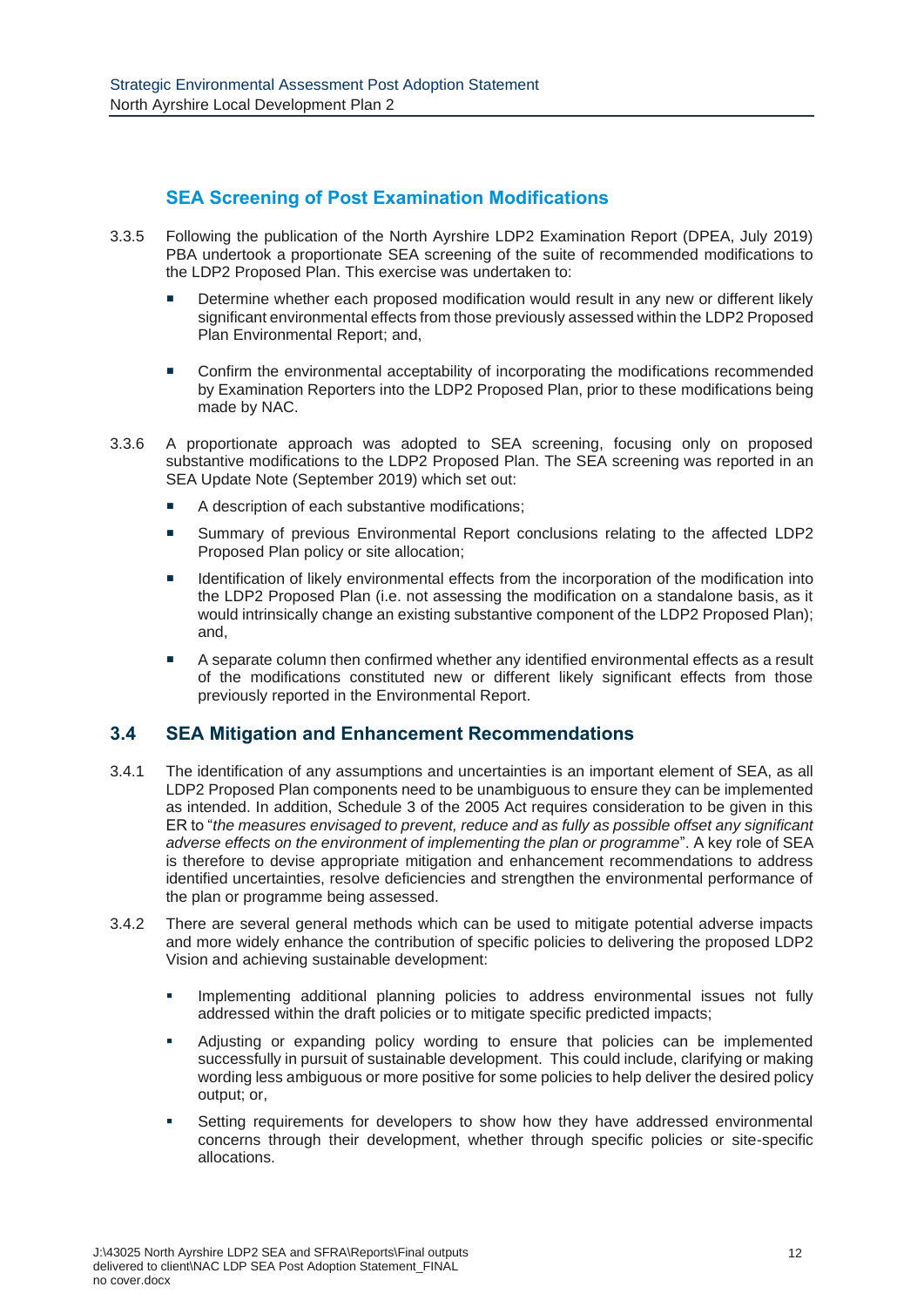3.4.3 The assessment of each LDP2 Proposed Plan component was initially undertaken on a premitigation basis, which allowed any ambiguities and other weaknesses to be identified and appropriate mitigation or enhancement recommendations to be devised by the SEA project team. A draft Environmental Report containing a schedule of proposed mitigation and enhancement recommendations was issued by PBA to NAC in early February 2018, following which PBA held a series of meetings with NAC officers to explain the recommendations and agree how each could be implemented. Details of all policy level SEA mitigation and enhancement recommendations incorporated into the LDP2 Proposed Plan at this point, together with a summary of how each recommendation was addressed by NAC, is provided in **Appendix B**.

#### **Mitigation Requirements for Proposed Site Allocations**

- 3.4.4 With respect to proposed site allocations, as part of the SEA process constraints mapping was produced for each of the six localities defined within the LDP2 Proposed Plan. Where this mapping indicated that a proposed site allocation or reasonable alternative overlaps with an identified constraint, this highlights the potential for a likely significant adverse effect which may require mitigation.
- 3.4.5 On this basis, policy level mitigation requirements (e.g. requirements for applicants to submit certain technical assessments in support of development proposals) for each proposed site allocation were identified in the LDP2 Proposed Plan Environmental Report and incorporated into the LDP2 Proposed Plan itself in order to avoid any significant adverse effects on the environment.

#### **Summary**

3.4.6 In summary, the iterative nature of the SEA process, the independence of the SEA project team and the advice provided throughout by the SEA Consultation Authorities has allowed the SEA to identify and address uncertainties and concerns, as well as to maximise opportunities for environmental enhancement, within the LDP2 as it evolved. The final adopted LDP2 directly responds to all relevant issues raised and reported through the SEA process.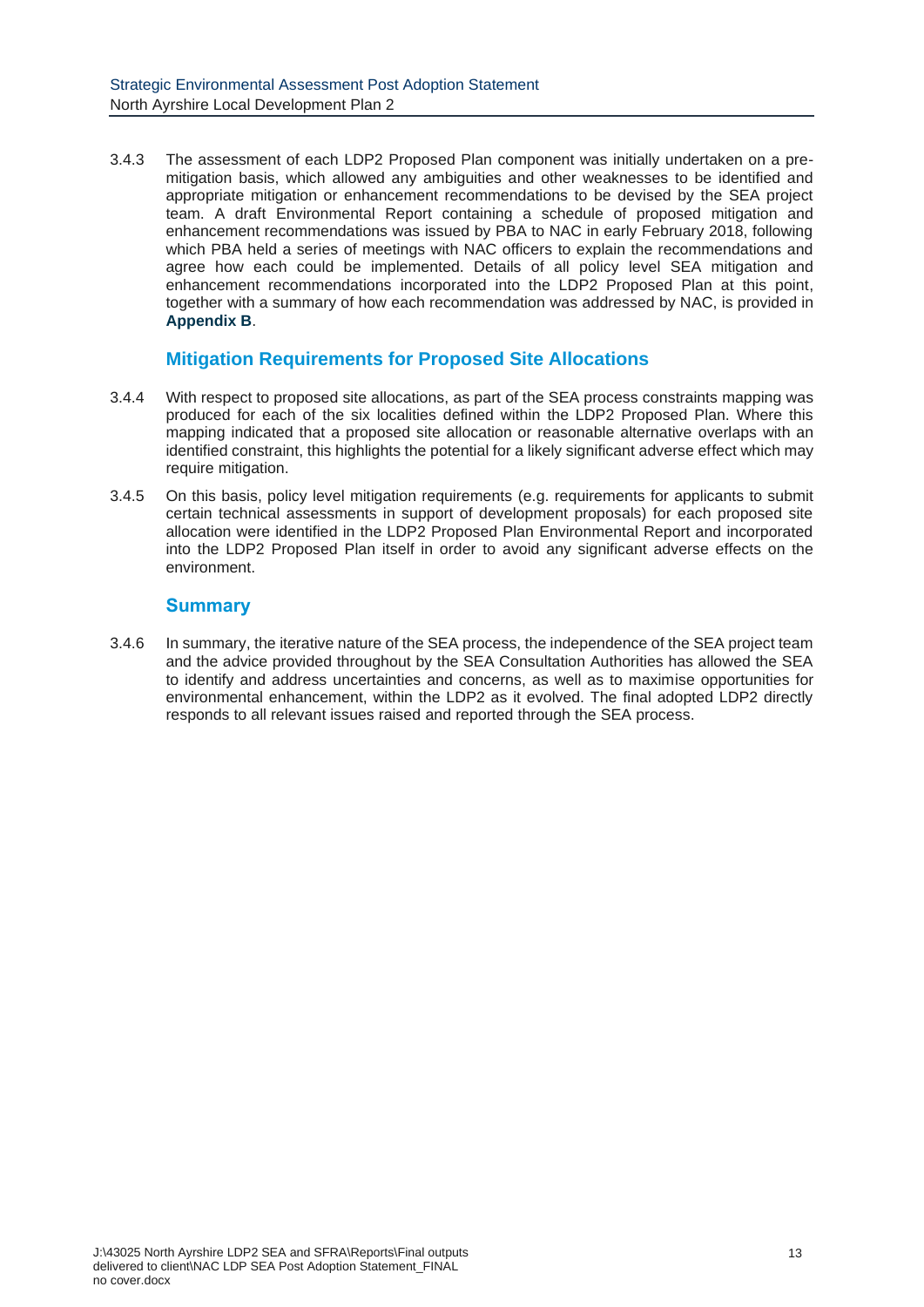# <span id="page-17-0"></span>**4 How the opinions raised during consultation have been taken into account**

### <span id="page-17-1"></span>**4.1 Consultation Opportunities**

- 4.1.1 Three formal consultation exercises were carried out as part of the SEA process for the LDP2:
	- **EXECONSULTER IDE A CONSULTER IS A CONSULTA** Consultation Authorities for a 35-day period, beginning April 2016;
	- The LDP2 MIR and accompanying Interim Environmental Report (IER) were subject to a six-week consultation period, ending 10<sup>th</sup> March 2017; and,
	- The LDP2 Proposed Plan and accompanying Environmental Report were provided to the SEA Consultation Authorities and subject to public consultation from  $30<sup>th</sup>$  April - 29<sup>th</sup> June 2018.

### <span id="page-17-2"></span>**4.2 Consideration of SEA Related LDP2 Consultation Responses**

## **SEA Scoping Report**

4.2.1 The proposed approach to and level of detail to be considered within the SEA, as well as the emerging content of the LDP2 itself, was initially set out in an SEA Scoping Report issued to the SEA Consultation Authorities via the Scottish Government's SEA Gateway in April 2016. Comments from the SEA Consultation Authorities focused on the adequacy of the environmental baseline and policy review provided in the Scoping Report and the coverage of key environmental issues within the proposed SEA Framework. In response, the SEA Framework was refined by NAC prior to commencing the 'assessment phase' of the SEA in respect of the LDP2 MIR.

#### **LDP2 Main Issues Report Interim Environmental Report**

4.2.2 The LDP2 MIR was accompanied by an IER prepared by NAC officers. Reflecting the content of the MIR, the IER focused on identifying likely significant effects from broad policy options and reasonable alternatives, rather than providing a detailed assessment of full draft LDP policies. The IER also reported on the site assessment process undertaken by NAC up to that point. Consultation responses from the SEA Consultation Authorities at this stage again focused on the adequacy of the environmental baseline and policy review information provided in the IER. No further changes were considered necessary to the SEA Framework, but the comments from the SEA Consultation Authorities informed the content of the LDP2 Proposed Plan and the associated Environmental Report.

#### **Environmental Report & SEA Factual Update Note**

4.2.3 The LDP2 Proposed Plan was accompanied by a full Environmental Report prepared by PBA<sup>3</sup>, with both documents subject to consultation from  $30<sup>th</sup>$  April to  $29<sup>th</sup>$  June 2018. Following this, the responses received from the SEA Consultation Authorities were reviewed in detail and a SEA Factual Update Note was produced to address issues raised. This note concluded that the matters raised by the SEA Consultation Authorities and proposed non-notifiable modifications to the LDP2 Proposed Plan would not materially alter either the findings of the SEA carried out in respect of the LDP2 Proposed Plan or continued validity of the LDP2 Proposed Plan Environmental Report.

<sup>&</sup>lt;sup>3</sup> NAC officers in collaboration with the Scottish Government Key Agencies undertook the assessment of individual candidate sites and therefore also contributed to the Environmental Report.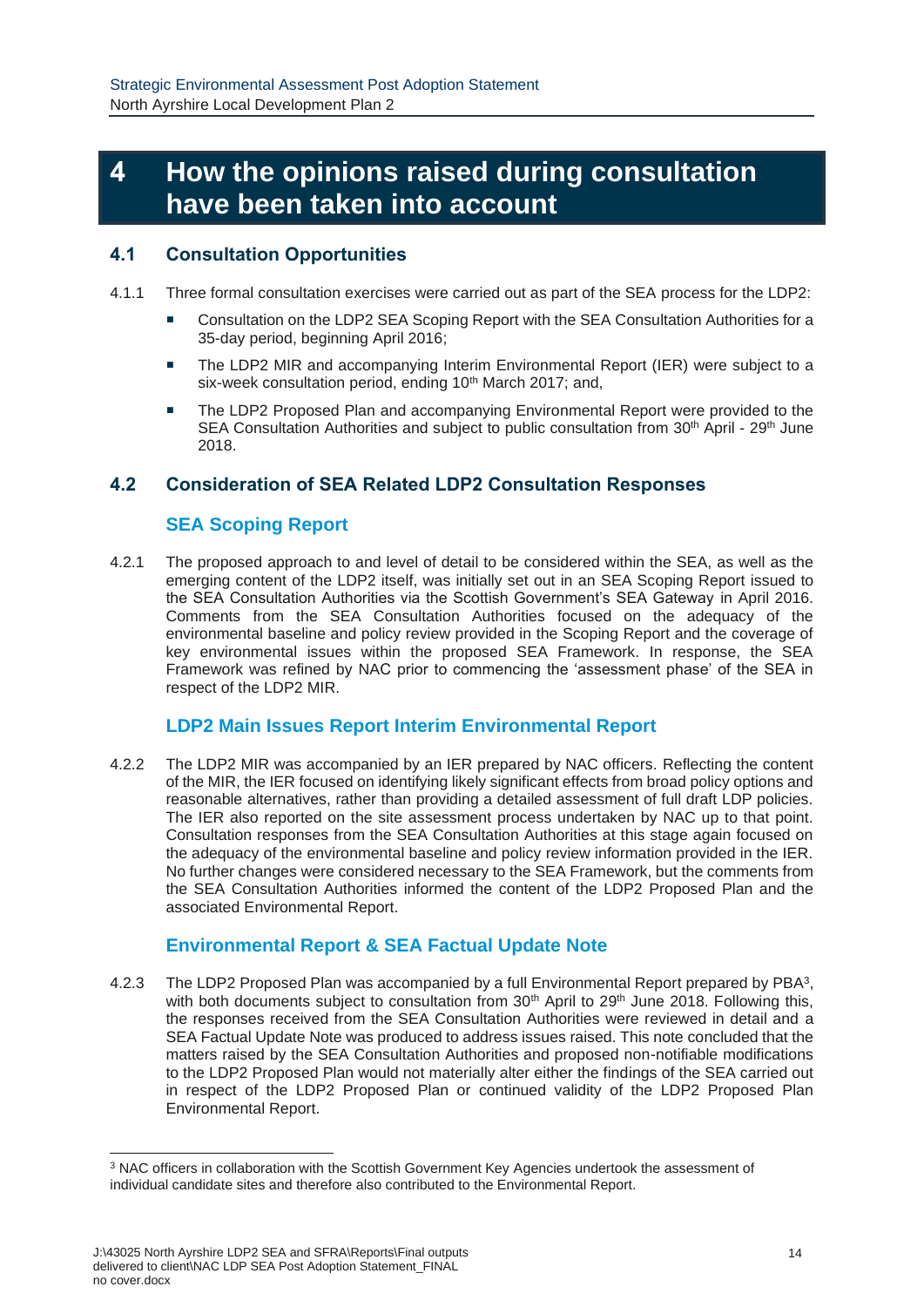## <span id="page-18-0"></span>**5 Reasons for choosing the LDP2 as adopted, in light of other alternatives dealt with**

#### <span id="page-18-1"></span>**5.1 Overview**

5.1.1 In accordance with the 2005 Act, the SEA undertaken in respect of the LDP2 considered the likely effects from both the preferred approach and all reasonable alternatives which could be identified at each stage of the LDP2's development. This section provides an overview of the preferred approach, the reasonable alternatives that were considered and the reason for choosing to adopt the final LDP2.

#### <span id="page-18-2"></span>**5.2 Identification of Reasonable Alternatives**

- 5.2.1 The 2005 Act requires the likely significant effects of implementing both a plan or programme and reasonable alternatives to be examined, as well as the rationale for identifying reasonable alternatives to be described. The 2005 Act further states that to be considered as reasonable alternatives, options (e.g. alternative policy criteria or site allocations) must relate to the plan or programmes' objectives and geographical scope. Reasonable alternatives must therefore be:
	- Realistic, in that they are plausible alternatives which could be implemented and are consistent with relevant national and other policy frameworks;
	- Related to the objectives of the plan or programme under consideration; and,
	- Within the geographical scope of the plan or programme as they relate to the distribution of development specific to the NAC area.
- 5.2.2 Following the approach outlined in the ER, reasonable alternatives were identified where possible and subject to SEA in the same way as proposed plan components:
	- Alternative policy criteria/tests were considered by NAC officers during the preparation of the LDP2 Proposed Plan (e.g. consideration of affordable housing requirements within Policy 5: New Homes). Where it was possible to identify reasonable alternatives to proposed policies, this was noted within relevant SEA matrices provided throughout Appendix G of the ER; and,
	- Alternative housing sites all housing sites considered for potential allocation in the LDP2, including both the existing housing allocations from the North Ayrshire LDP1 which were proposed to be rolled-over into the LDP2 and all new sites put forward by landowners or site promoters as new candidate housing allocations, were subject to a base level of SEA. This provided a common method of identifying likely significant effects from the allocation of any site and therefore a common set of mitigation requirements which would be required as a minimum if the site was to be allocated and subsequently brought forward for development. In addition, NAC undertook a detailed site assessment process in consultation with Key Agencies to identify a smaller a set of preferred site allocations and reasonable alternatives, which were subject to more detailed analysis using criteria aligned with the SEA Framework.
- 5.2.3 Given that reasonable alternatives must relate to the objectives of the emerging LDP2, no reasonable alternatives to the vision or spatial strategy within the LDP2 Proposed Plan could be identified, as any alternatives would have fundamentally changed the strategic direction of the emerging LDP2.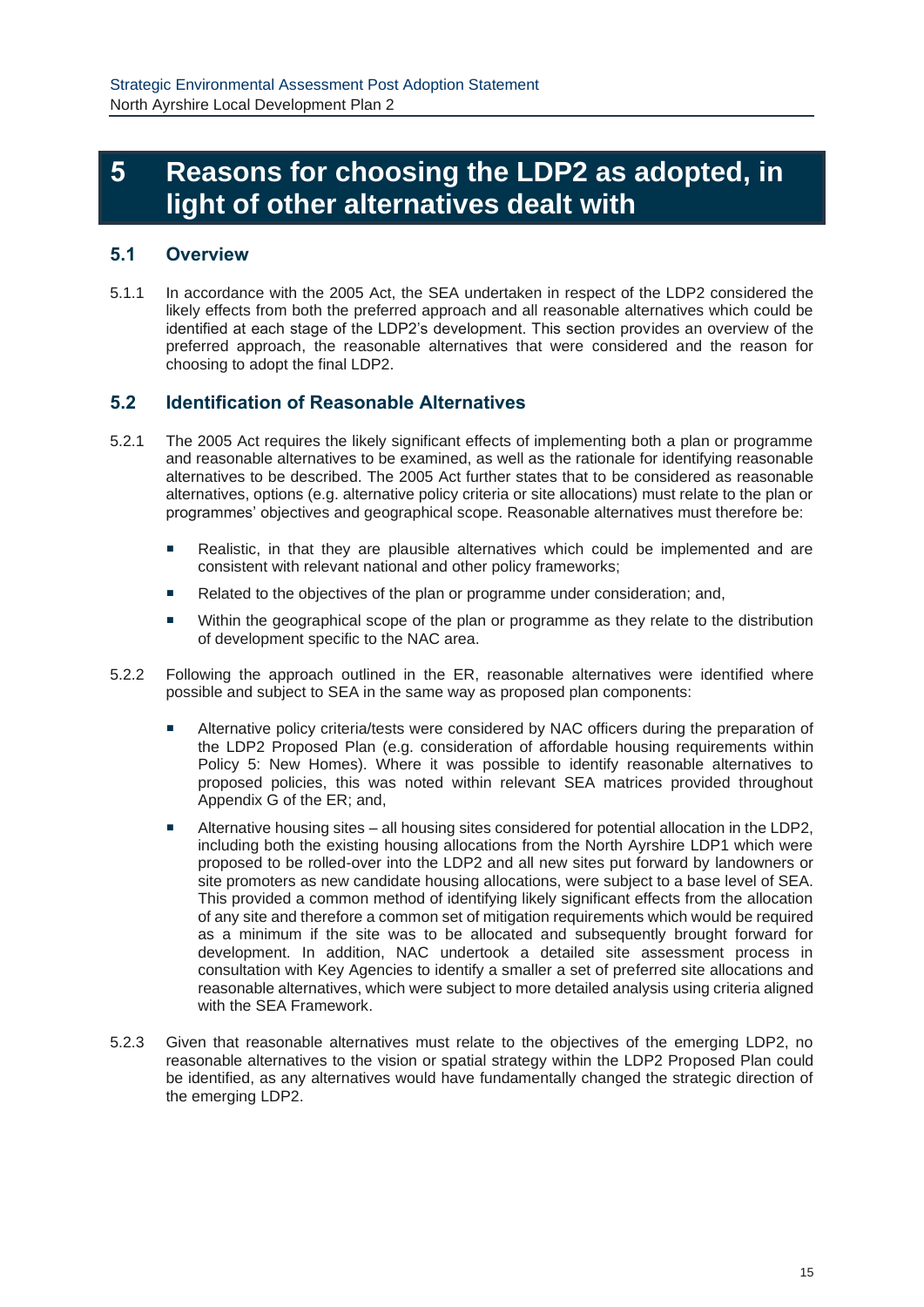#### <span id="page-19-0"></span>**5.3 Reasons for LDP2 Adoption**

- 5.3.1 The first North Ayrshire LDP was adopted by NAC in 2014 in accordance with the Town and Country Planning (Scotland) Act 1997 as amended by the Planning etc. (Scotland) Act 2006. To ensure compliance with statutory requirements and the Scottish Planning Policy (2014), the second LDP ('the LDP2') has now been prepared and adopted by NAC.
- 5.3.2 All substantive policies and proposals (e.g. site allocations) within the final adopted LDP2 relate to and derive their soundness from:
	- Relevant statutory requirements and national planning policy, as set out in the Scottish Planning Policy (2014). the National Planning Framework 3 (2014) and associated Scottish Government Planning Circulars and Advice Notes;
	- Identified key environmental issues (Table 2.1); and,
	- The LDP2 vision and spatial strategy.
- 5.3.3 The SEA process has demonstrated that the final adopted LDP2 is likely to result in likely significant beneficial effects on the environment, with no likely significant adverse effects predicted. Each substantive component of the final adopted LDP2 has been subject to a proportionate level of SEA (including assessing identified reasonable alternatives with less desirable outcomes) and is intended to fulfil a specific role in terms of guiding development within North Ayrshire over the plan period. This provides a clear rationale for the decision of NAC to adopt the final LDP2.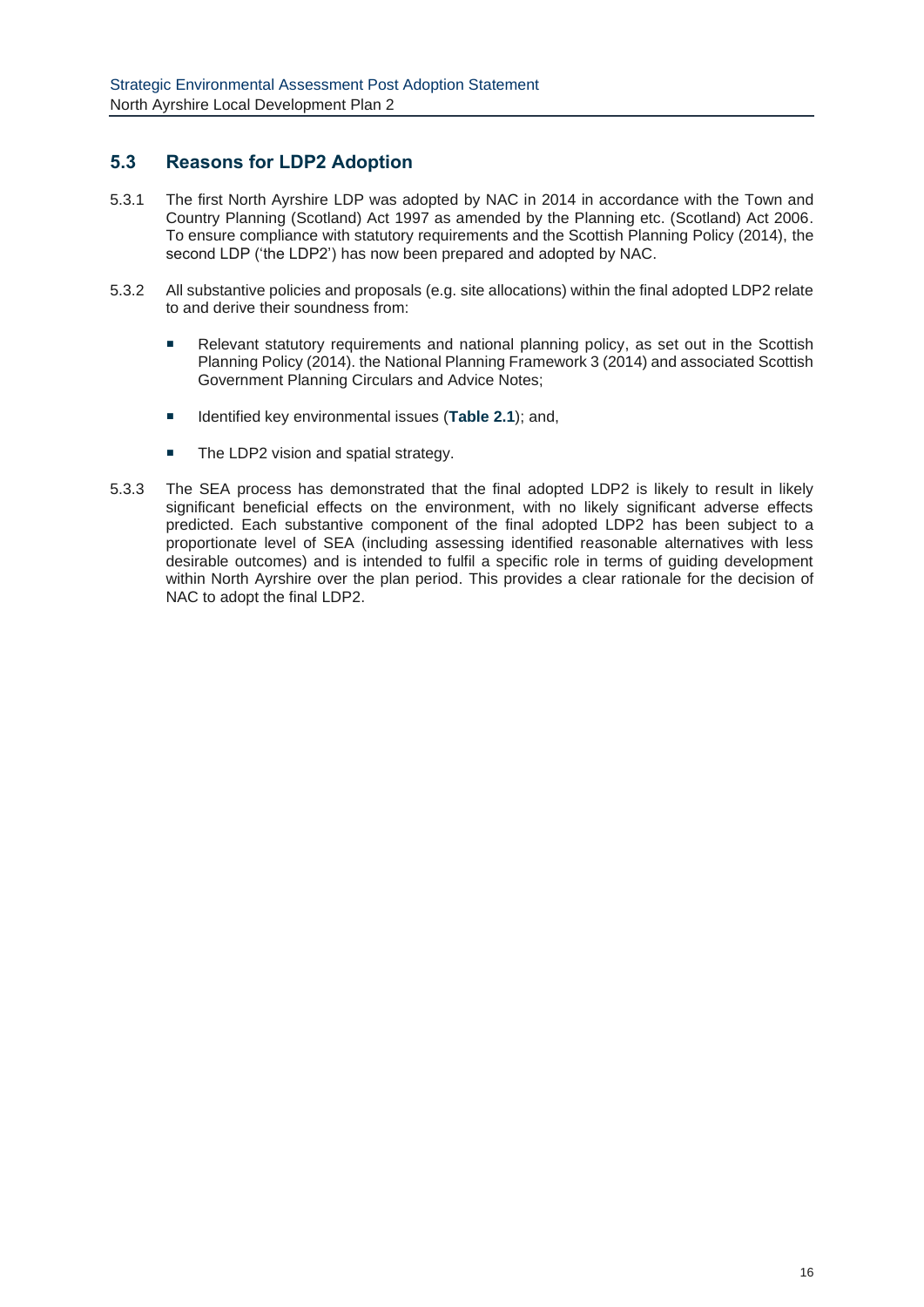# <span id="page-20-0"></span>**6 Monitoring the North Ayrshire Council LDP2**

#### <span id="page-20-1"></span>**6.1 Statutory Requirements**

- 6.1.1 Section 19 of the 2005 Act requires arrangements to be in place to monitor the likely significant effects of the implementation all plans and programmes which are subject to SEA. The 2005 Act further requires these arrangements to be described within this SEA Post Adoption Statement.
- 6.1.2 Monitoring is also needed to verify that the approach set out in the LDP2 continues to be appropriate and effective and to assist in determining when the LDP2 should be reviewed. Under Section 21(2) of the Town and Country Planning (Scotland) Act 1997, the LDP2 is required to be accompanied by an Action Programme setting out how NAC proposes to implement the plan. Section 16(1)(b) of the same Act requires NAC to keep the adopted LDP2 under review and section 15(5) requires this monitoring to consider "*the principal physical, economic, social and environmental characteristics*" of the plan area.

#### <span id="page-20-2"></span>**6.2 Development Plan Monitoring in North Ayrshire**

- 6.2.1 NAC has a strong track record of undertaking plan monitoring and, since the adoption of their first LDP2, has published regular LDP monitoring reports alongside a suite of annual land audits (in addition to the LDP Monitoring Statement required to inform the LDP2 MIR). It is envisaged that monitoring will continue in order to ensure the LDP2 remains effective and to:
	- n Consider whether any amendments are required to the LDP2 within the statutory 10-year period of the plan<sup>4</sup>; and,
	- $\blacksquare$ Inform the preparation of the next LDP for North Ayrshire, as a 'new style' LDP<sup>5</sup> .
- 6.2.2 Whilst the LDP2 is not accompanied by a standalone monitoring framework, the LDP2 Action Programme (consulted on in draft with the LDP2 Proposed Plan and expected to be finalised imminently) sets out NAC's proposed approach to monitoring the implementation of the LDP2. This will involve continuing to apply the LDP2 SEA Framework (i.e. 11 thematic SEA Objectives and associated guide questions) as set out in **Appendix A** to identify both the likely environmental effects of and effectiveness of the LDP2 (as a whole and in relation to individual components). The Action Programme also includes a commitment from NAC to liaise with stakeholders on a regular basis to review the delivery and phasing of development, provision of infrastructure and the application of policies.
- 6.2.3 Given that the SEA Framework has already been established as providing a sound basis to identify the likely significant environmental effects of the LDP2 during its development, it is also considered appropriate for use as an on-going framework to monitor the likely significant effects of implementing the plan in accordance with the 2005 Act.

<sup>4</sup> Section 20AA of the Planning (Scotland) Act 2019 (presently still to be commenced) refers.

<sup>5</sup> Section 16(1) of the Town and Country Planning (Scotland) Act 1997 refers.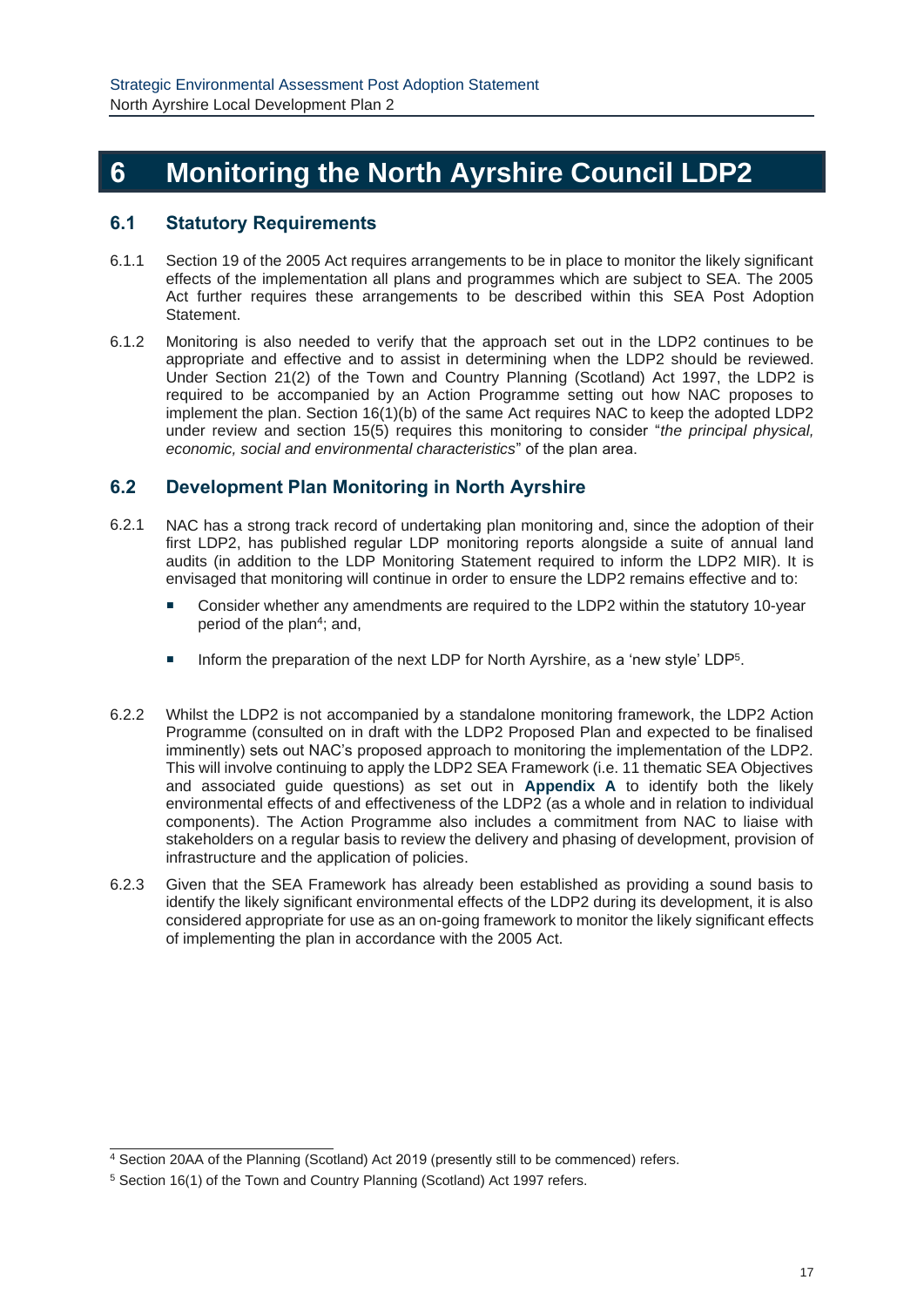## <span id="page-21-0"></span>**7 Conclusion**

- 7.1.1 This Post Adoption Statement has been prepared to explain how the SEA process and wider environmental considerations have informed the development of the LDP2, which was formally adopted by NAC on 28<sup>th</sup> November 2019.
- 7.1.2 **Section 1** of this report has provided an overview of the preparation of the LDP2 and the undertaking of an associated SEA. In accordance with the 2005 Act, **Sections 2 – 6** of this SEA Post Adoption Statement have reported:
	- How environmental considerations have been integrated into the plan or programme;
	- How the Environmental Report has been taken into account;
	- **How opinions expressed by the SEA Consultation Authorities on the emerging plan or** programme and the accompanying Environmental Report have been taken into account;
	- **The reasons for choosing the plan or programme as adopted, in the light of the other** reasonable alternatives dealt with; and,
	- **The measures that are to be taken to monitor the significant environmental effects of the** implementation of the plan or programme.
- 7.1.3 **Sections 3, 4 and 5** demonstrate that the LDP2 preparation process has been closely informed by the SEA process and that all environmental issues identified through the SEA have now been addressed.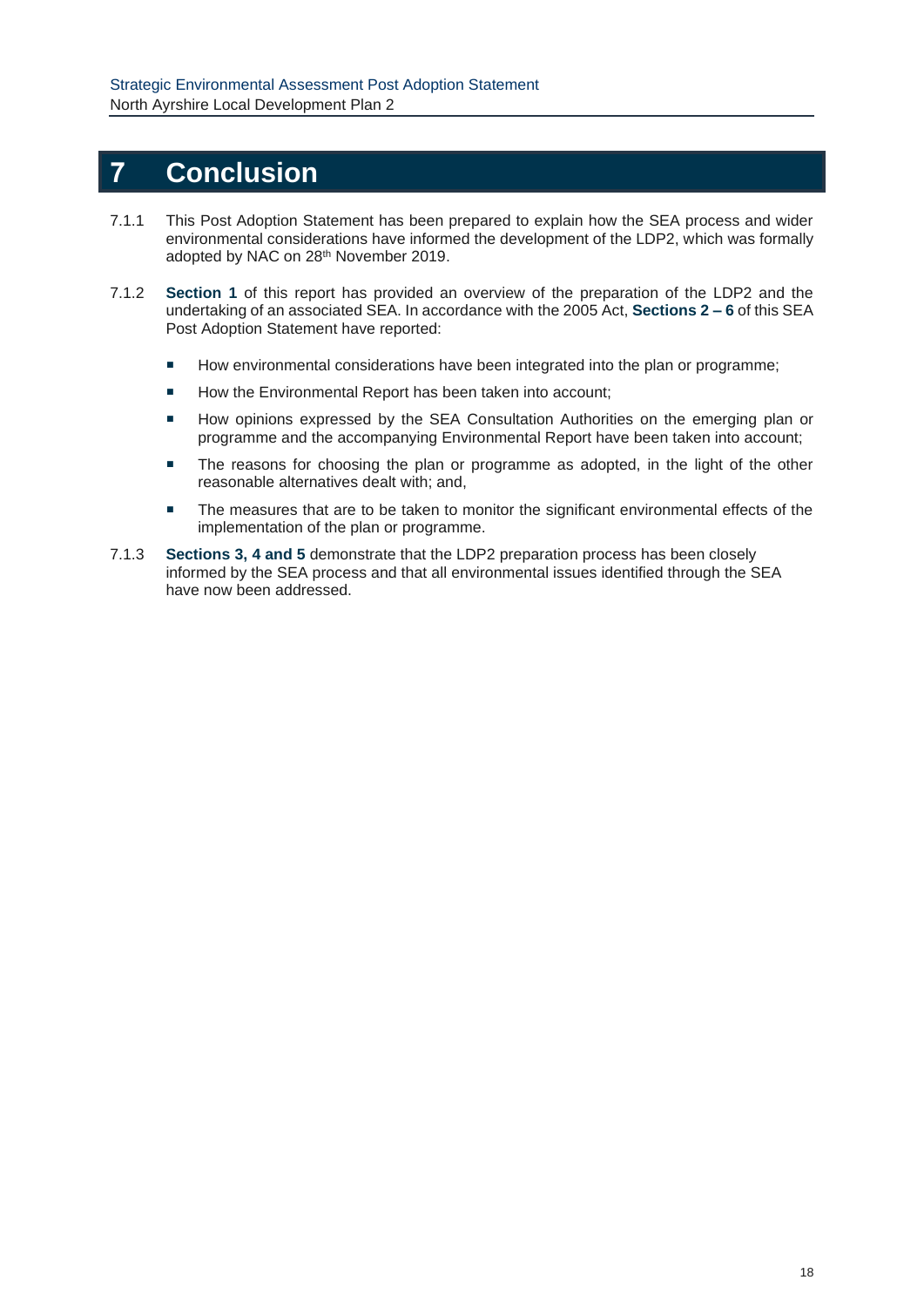# **Appendix A North Ayrshire LDP2 SEA Framework**

A.1.1 The final SEA Framework used in the assessment of the North Ayrshire LDP2 MIR and Proposed Plan is provided in **Table A.1** below. This SEA Framework is also included within the LDP2 Action Programme as a monitoring tool.

Table A.1 LDP2 SEA Framework

<span id="page-22-0"></span>

| <b>SEA Objective</b> |                                                                                                                                                   | <b>Guide Questions</b> |                                                                                                                                                                                                                                                                                                                       |
|----------------------|---------------------------------------------------------------------------------------------------------------------------------------------------|------------------------|-----------------------------------------------------------------------------------------------------------------------------------------------------------------------------------------------------------------------------------------------------------------------------------------------------------------------|
| 1.                   | Protect and improve soil and land resources                                                                                                       | (i)<br>(ii)            | Will the proposal reduce vacant and derelict land?<br>Will the proposal impact on valuable soils e.g. prime<br>quality agricultural and/or carbon rich soils?                                                                                                                                                         |
| 2.                   | Manage and reduce flood risk                                                                                                                      | (i)                    | Will the proposal affect the risk of flooding?                                                                                                                                                                                                                                                                        |
| 3.                   | Protect and enhance the water environment                                                                                                         | (i)<br>(ii)            | Will the proposal affect the quality of waterways and<br>groundwater?<br>Will the proposal affect an adequate supply of water<br>to homes and businesses?                                                                                                                                                             |
| 4.                   | Protect local air quality                                                                                                                         | (i)                    | Will the proposal affect an existing air quality action<br>area?                                                                                                                                                                                                                                                      |
| 5.                   | Provide support for achievement of a more<br>balanced population structure.                                                                       | (i)<br>(ii)            | Will the proposal support development in locations<br>that are accessible to employment, education, public<br>services and/or recreation opportunities?<br>Will the proposal contribute toward a mix of housing<br>types and tenures, including homes for families and<br>older people, to meet future housing needs? |
| 6.                   | Promote<br>improved<br>health<br>the<br>of<br>human<br>population                                                                                 | (i)<br>(ii)            | Will the proposal protect and enhance public<br>accessibility to open space?<br>Will the proposal protect and enhance green<br>networks?<br>(iii) Will the proposal link with the walking and cycling<br>network?                                                                                                     |
| 7.                   | Protect, and, where appropriate, enhance the<br>historic environment                                                                              | (i)                    | Will the proposal affect places, landscapes and<br>structures of historic, cultural and/or archaeological<br>value and their settings?                                                                                                                                                                                |
| 8.                   | Manage, maintain and promote efficient use of $(i)$<br>material assets                                                                            |                        | Will the proposal promote sustainable use and<br>development of land as a material asset?                                                                                                                                                                                                                             |
| 9.                   | Reduce<br>greenhouse<br>emissions<br>gas<br>and<br>contributes<br>improving<br>North<br>Ayrshire's<br>to<br>resilience to climate change impacts. | (i)<br>(ii)            | Will the proposal affect carbon emissions?<br>Will the proposal contribute to the mitigation of and<br>adaptation to climate change?                                                                                                                                                                                  |
|                      | 10. Protect, enhance and, where appropriate, restore<br>the quality and distinctiveness of North Ayrshire's<br>landscape.                         | (i)                    | Will the proposal affect protected landscape features<br>and protected areas of open space?                                                                                                                                                                                                                           |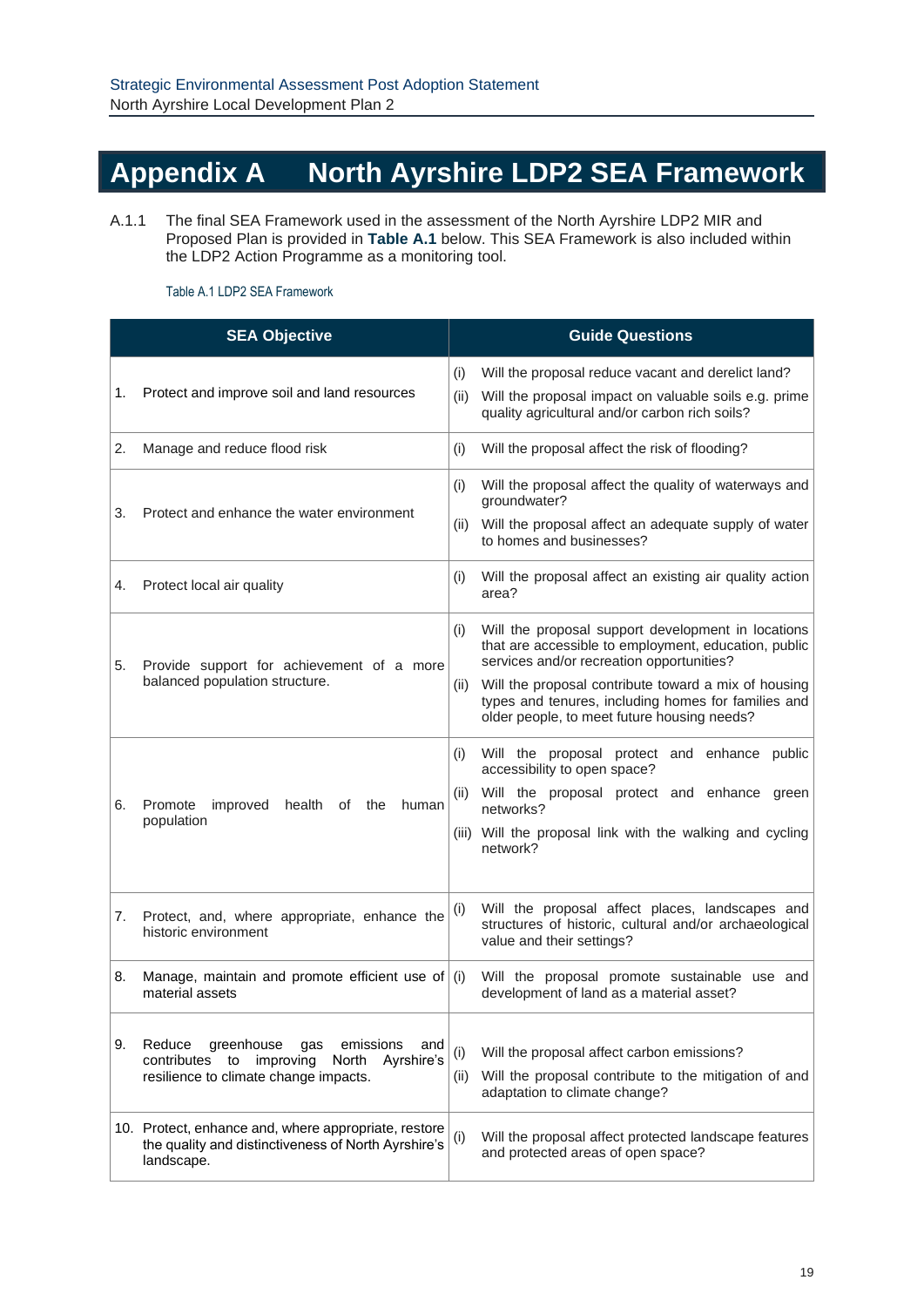| <b>SEA Objective</b>                                                                                    | <b>Guide Questions</b>                                                                                           |
|---------------------------------------------------------------------------------------------------------|------------------------------------------------------------------------------------------------------------------|
|                                                                                                         | Will the proposal protect and enhance the landscape<br>(ii)<br>character of the area                             |
|                                                                                                         | Will the proposal have a significant effect on areas of<br>(iii)<br>wild land or other landscape protected areas |
| 11. Conserve, or, where appropriate, enhance local                                                      | Will the proposal have a likely significant effect on a<br>$\left( 1\right)$<br>Natura 2000 site?                |
| biodiversity, including statutory and non-statutory $\vert$ (ii)<br>designations and protected species. | Will the proposal have a likely significant effect on<br>protected sites and protected species?                  |
|                                                                                                         | Will the proposal enhance local biodiversity?<br>(iii)                                                           |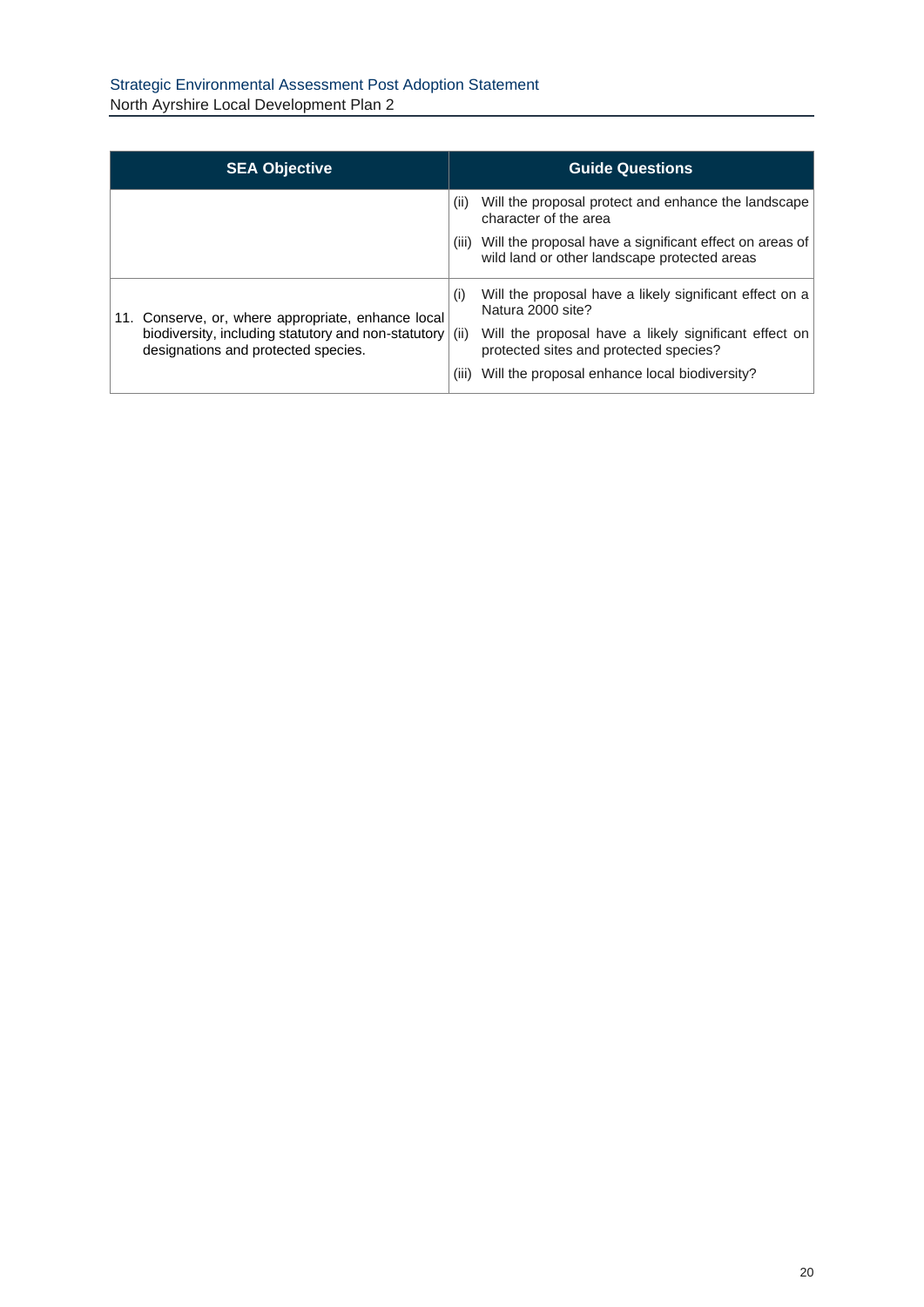

# **Appendix B Schedule of SEA Mitigation and Enhancement Recommendations**

## **B.1 Policy Recommendations**

| <b>LDP2 Proposed</b><br><b>Policy (January</b><br>$2018)^6$ | <b>SEA Recommendations</b>                                                                                                                                                                                                                                                                                                                                                                                                                                                                                                                                          | <b>NAC Response</b>                                                                                                                                                                                                                                                                                                                                                                     |
|-------------------------------------------------------------|---------------------------------------------------------------------------------------------------------------------------------------------------------------------------------------------------------------------------------------------------------------------------------------------------------------------------------------------------------------------------------------------------------------------------------------------------------------------------------------------------------------------------------------------------------------------|-----------------------------------------------------------------------------------------------------------------------------------------------------------------------------------------------------------------------------------------------------------------------------------------------------------------------------------------------------------------------------------------|
| General                                                     | Supporting/explanatory text could be (re)-inserted either before each policy<br>or at the start of the chapter to explain the rationale for the stated policies.<br>This should link with the LDP2 Vision and Spatial Strategy as well as<br>national planning policy requirements. Inserting this text would enhance the<br>soundness of the LDP2 and strengthen the contribution of all policies with<br>relevant SEA objectives; and,<br>A clear policy should be provided to protect locally important agricultural<br>land, in accordance with the SPP (2014). | Explanatory text has been added to each chapter and<br>to key policies; and<br>Provisions to safeguard agricultural land have been<br>inserted into Policy 1: Spatial Strategy.                                                                                                                                                                                                         |
| Policy 1: Spatial Strategy                                  | This policy should be expanded to include a requirement for development<br>to safeguard and where possible enhance environmental quality; and,<br>This policy should be expanded to include consideration of flood risks under<br>the 'Towns and Villages' and 'Countryside' headings as well as in relation<br>to infrastructure provision.                                                                                                                                                                                                                        | Policy 2: Placemaking has instead been amended to<br>implement these recommendations.                                                                                                                                                                                                                                                                                                   |
| Policy 5: New Homes                                         | This policy should be expanded to consider impacts on the environment (as<br>well as amenity and placemaking) from all residential development<br>proposals;<br>The policy should be expanded to set out a schedule, linked to the LDP2<br>Proposals Map, detailing the characteristics (number, capacity, distribution,<br>etc.) of all proposed housing allocations. This schedule should clearly<br>demonstrate that sufficient effective housing land is proposed for allocation<br>within the LDP2 Proposed Plan to meet both private and affordable housing   | The inclusion of a requirement within Policy 2:<br>Placemaking to avoid unacceptable adverse effects on<br>the environment means it is no longer necessary to<br>insert the same requirement into individual subject<br>policies, as the LDP2 Proposed Plan should be read<br>as a whole.<br>In all other respects the recommendations have largely been<br>implemented, in particular: |

<sup>&</sup>lt;sup>6</sup> This refers to the policy number and title in the version of the emerging LDP2 Proposed Plan at the time of undertaking the pre-mitigation assessment (January 2018). Policy numbering and titles have since been amended within the final version of the LDP2.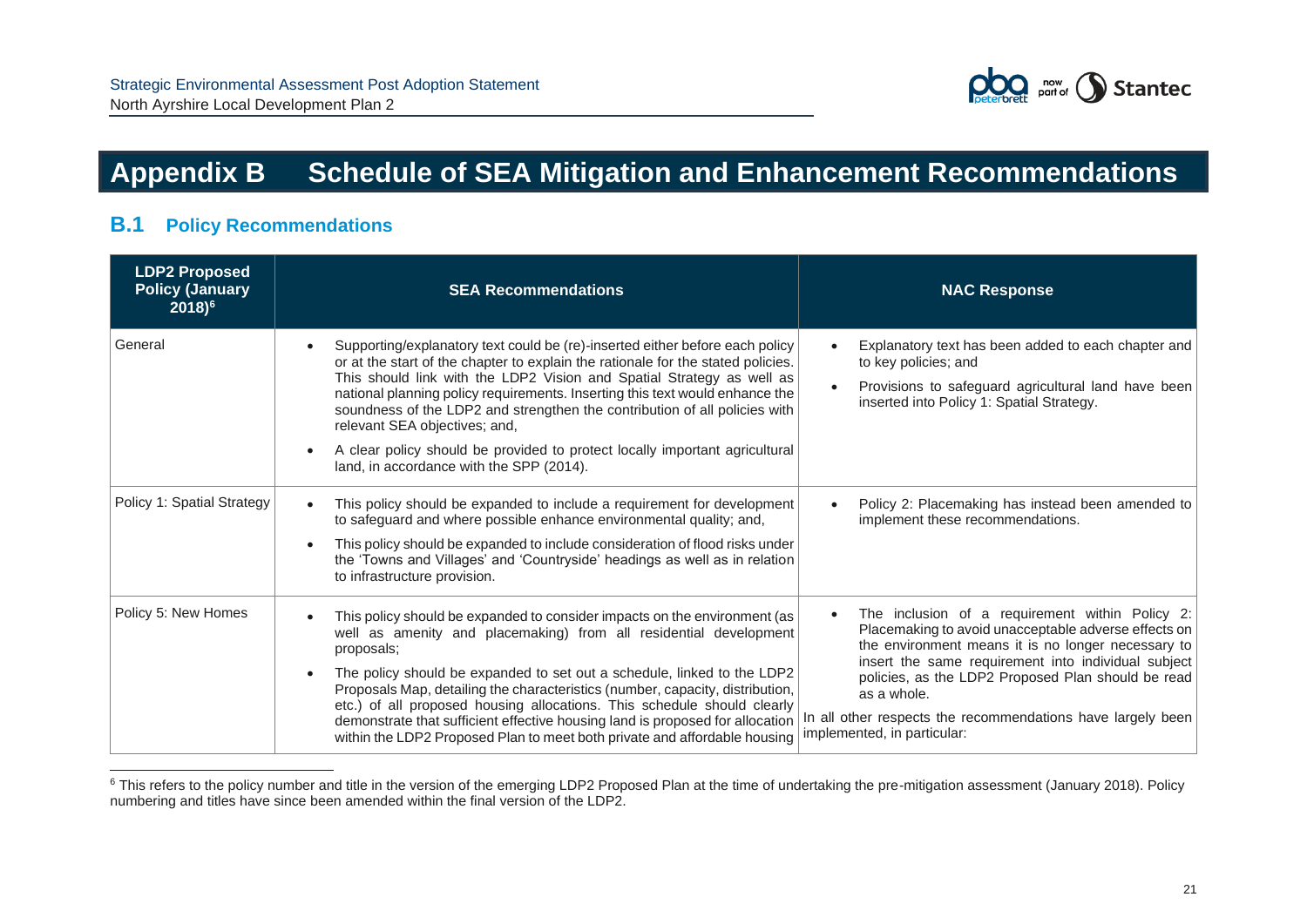

| <b>LDP2 Proposed</b><br><b>Policy (January</b><br>$2018)^6$ | <b>SEA Recommendations</b>                                                                                                                                                                                                                                                                                                                                                                                                                                                                                                                                                                                                                                                                                                                                                                                                                                                                                                                                                                                                                                                                                                                                                                                                                                                                                                                                                                                                                                                                                                                                                                                                                                                                                                                                                                                                                                                                                                                                                                                                                                                                                                                                                                                                                                                                                          | <b>NAC Response</b>                                                                                                                                                                                                                                                                                                                                                                                                                                                                                                                                                                                                                                                                                                                                                                  |
|-------------------------------------------------------------|---------------------------------------------------------------------------------------------------------------------------------------------------------------------------------------------------------------------------------------------------------------------------------------------------------------------------------------------------------------------------------------------------------------------------------------------------------------------------------------------------------------------------------------------------------------------------------------------------------------------------------------------------------------------------------------------------------------------------------------------------------------------------------------------------------------------------------------------------------------------------------------------------------------------------------------------------------------------------------------------------------------------------------------------------------------------------------------------------------------------------------------------------------------------------------------------------------------------------------------------------------------------------------------------------------------------------------------------------------------------------------------------------------------------------------------------------------------------------------------------------------------------------------------------------------------------------------------------------------------------------------------------------------------------------------------------------------------------------------------------------------------------------------------------------------------------------------------------------------------------------------------------------------------------------------------------------------------------------------------------------------------------------------------------------------------------------------------------------------------------------------------------------------------------------------------------------------------------------------------------------------------------------------------------------------------------|--------------------------------------------------------------------------------------------------------------------------------------------------------------------------------------------------------------------------------------------------------------------------------------------------------------------------------------------------------------------------------------------------------------------------------------------------------------------------------------------------------------------------------------------------------------------------------------------------------------------------------------------------------------------------------------------------------------------------------------------------------------------------------------|
|                                                             | requirements up to 10 years from the expected date of adoption of the<br>LDP2. The schedule must also indicate whether any physical mitigation<br>measures or technical assessments are needed for planning applications<br>on allocated sites to be supported. These mitigation measures should be<br>derived from the detailed site assessments undertaken by NAC in the<br>preparation of the LDP2 (as appended to this ER - see Appendix F) and<br>the cumulative site assessments also presented in this ER (Appendix F);<br>The policy should be expanded to confirm that in assessing housing<br>proposals, the need for a five-year effective housing land shortfall to be<br>maintained at all times will be a consideration alongside relevant criteria<br>within LDP Policy Spatial Strategy, relevant subject specific policies (i.e. to<br>assess environmental impacts) and the SPP's presumption in favour of<br>development that contributes to sustainable development;<br>The policy needs corrected to confirm (as intended) that whilst an<br>established land supply is allocated for potential residential use, local<br>community, employment and leisure uses would also be supported in<br>principle, providing that the delivery of the effective housing land supply is<br>not undermined;<br>This policy should be expanded to include a safeguarding mechanism<br>ensuring the delivery of sufficient affordable housing even in the event of<br>funding or implementation problems. This could be in the form of including<br>a detailed trigger mechanism in the LDP2 through which affordable housing<br>provision may be required on private sector sites on a case by case basis,<br>subject to evidence to demonstrate both a shortfall in affordable housing<br>provision and that such provision within a private sector housing<br>development would be viable;<br>To enable the LDP2 to respond to changes in the delivery of the current<br>effective housing land supply over the LDP2 Plan Period, Policy 5: New<br>Homes should be expanded to confirm that in assessing residential<br>development proposals on unallocated sites, the need for a five-year<br>effective housing land shortfall to be maintained at all times will be a<br>relevant consideration; and, | A schedule will all the required information, including<br>required mitigation measures for each site allocation,<br>is now included within the LDP2 Proposed Plan;<br>Reference to the need to maintain an ongoing 5-year<br>effective land supply has been added to this policy;<br>The section of the policy regarding affordable housing<br>has been recast for clarity;<br>The provisions within this policy regarding proposals<br>for community and leisure uses have been;<br>The community and leisure provisions within this policy<br>have been updated and clarified;<br>Policy updated re community and leisure; and,<br>The criterion cross-referencing Policy 2: Placemaking<br>has been removed and clearer policy tests are now<br>included within Policy 2 itself. |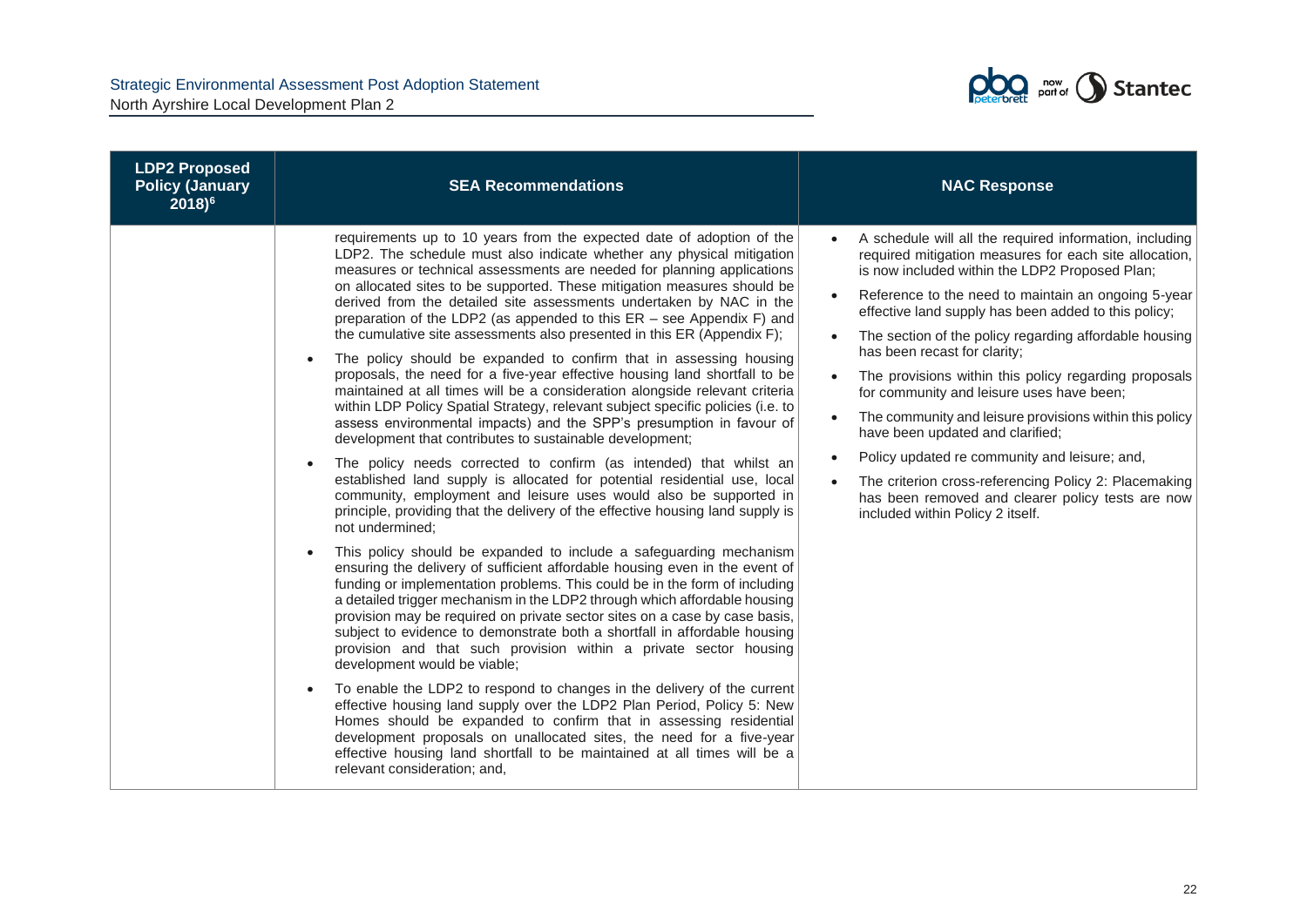

| <b>LDP2 Proposed</b><br><b>Policy (January</b><br>$2018)^6$ | <b>SEA Recommendations</b>                                                                                                                                                                                                                                                                                                                                                                                                                                                                                                                                                                                                                                                                                                                                                                                                                                                                                                                                                                                                                                                                | <b>NAC Response</b>                                                                                                                                                                             |
|-------------------------------------------------------------|-------------------------------------------------------------------------------------------------------------------------------------------------------------------------------------------------------------------------------------------------------------------------------------------------------------------------------------------------------------------------------------------------------------------------------------------------------------------------------------------------------------------------------------------------------------------------------------------------------------------------------------------------------------------------------------------------------------------------------------------------------------------------------------------------------------------------------------------------------------------------------------------------------------------------------------------------------------------------------------------------------------------------------------------------------------------------------------------|-------------------------------------------------------------------------------------------------------------------------------------------------------------------------------------------------|
|                                                             | The criterion which states that proposed housing developments will be<br>assessed against their impact on matters including "the placemaking policy"<br>could be replaced with a substantive policy requirement for proposals to<br>contribute to high quality urban design and local distinctiveness. Providing<br>that the chosen policy test is consistent with Policy X: Placemaking, this<br>would enhance the consideration of design issues in residential<br>development proposals.                                                                                                                                                                                                                                                                                                                                                                                                                                                                                                                                                                                               |                                                                                                                                                                                                 |
| Policy 7: Regeneration<br>Opportunities                     | This policy should confirm the type(s) of land allocations within appendices<br>4e and 4f; and,<br>The criteria beginning "Note that significant footfall" should be recast to<br>read "Proposals being considered against this policy should accord with the<br>Town Centre First Principle (which for emphases could also be referenced<br>in Policy 1: Spatial Strategy) and must not undermine the vitality or viability<br>of town centres or the delivery of the effective housing and industrial land<br>supplies".                                                                                                                                                                                                                                                                                                                                                                                                                                                                                                                                                                | Recommendations agreed and implemented.                                                                                                                                                         |
| Policy 8:<br>Network of<br>Centres                          | To ensure that Policy 8: Network of Centres does not unnecessarily restrict<br>development within the Network of Centres the policy should be amended<br>to require proposals to contribute to addressing "identified opportunities"<br>only where appropriate. The requirement for proposals to be "of a scale<br>appropriate" to the Centre should also be clarified;<br>The policy's third bullet point should be reworded for clarity (unless more<br>substantive changes are made - see below); and<br>Consideration should be given to re-organising policies 8: Network of<br>Centres and 9: Managing the Town Centre Network such that one becomes<br>dedicated to spatial/strategic issues including the implementation of the<br>Town Centre First Principle, leaving the other to set out impact related tests<br>for proposals within the Network of Centres. This could also help to address<br>identified uncertainties within the third bullet point of Policy 8: Network of<br>Centres. Refer to Appendix G.3 for the suggested distribution of these<br>policy criteria. | The Town Centre policies have been amalgamated to<br>$\bullet$<br>avoid confusion. Strategic principles and matters of<br>detail are now more clearly articulated within this<br>single policy. |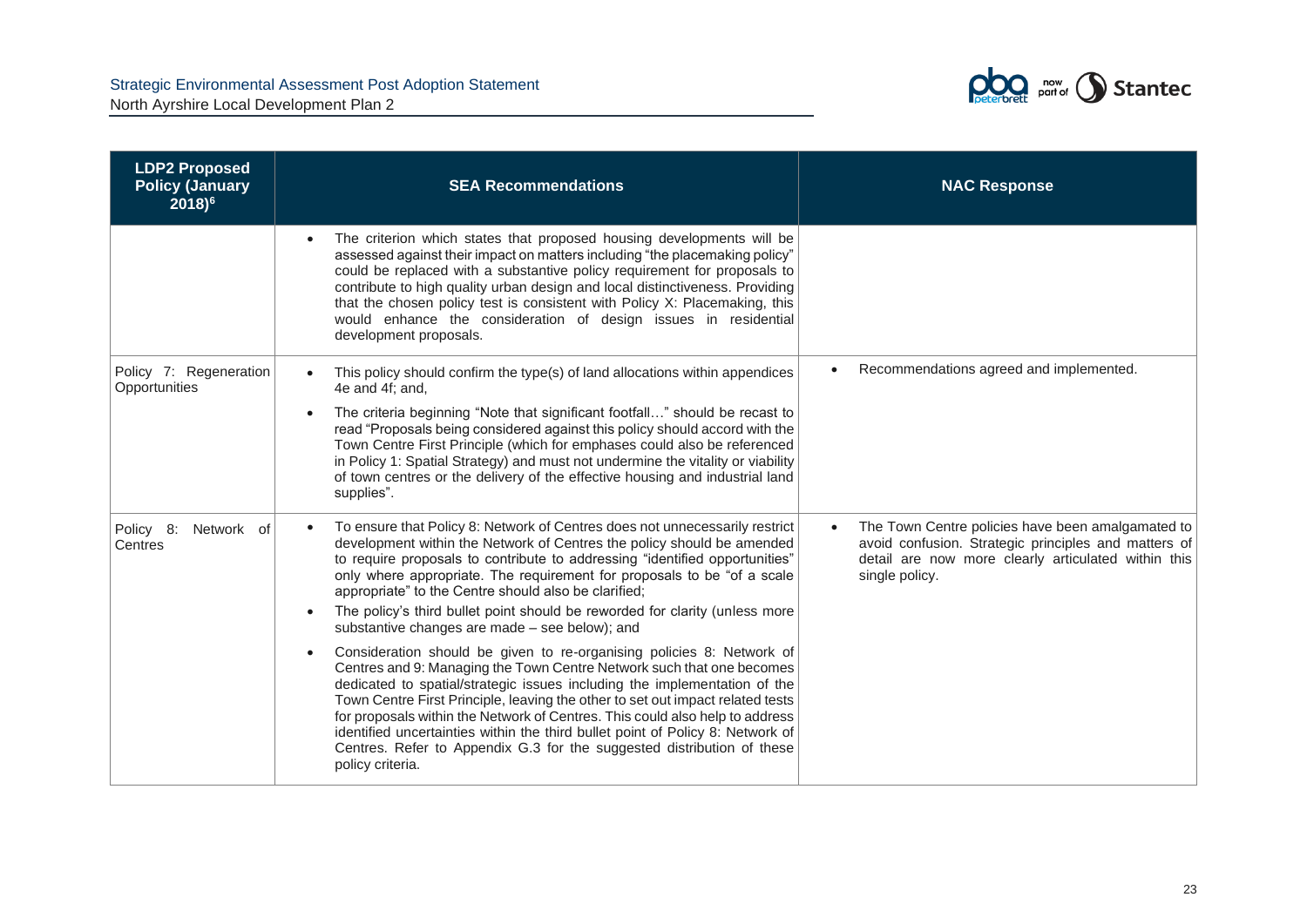

| <b>LDP2 Proposed</b><br><b>Policy (January</b><br>$2018)^6$                               | <b>SEA Recommendations</b>                                                                                                                                                                                                                                                                                                                                                                                                                                                                                                                                                                                                 | <b>NAC Response</b>                                                                                                                                                                 |
|-------------------------------------------------------------------------------------------|----------------------------------------------------------------------------------------------------------------------------------------------------------------------------------------------------------------------------------------------------------------------------------------------------------------------------------------------------------------------------------------------------------------------------------------------------------------------------------------------------------------------------------------------------------------------------------------------------------------------------|-------------------------------------------------------------------------------------------------------------------------------------------------------------------------------------|
| Policy 9: Managing the<br><b>Town Centre Network</b>                                      | Consideration should be given to re-organising policies 8: Network of<br>Centres and 9: Managing the Town Centre Network such that one becomes<br>dedicated to spatial/strategic issues including the implementation of the<br>Town Centre First Principle, leaving the other to set out impact related tests<br>for proposals within the Network of Centres. This could also help to address<br>identified uncertainties within the third bullet point of Policy 8: Network of<br>Centres. Refer to Appendix G.3 for the suggested distribution of these<br>policy criteria.                                              |                                                                                                                                                                                     |
| Policy 10: Leisure, Retail<br>other<br>Tourism-<br>and<br>Related Development On<br>Arran | No mitigation or enhancement recommendations.                                                                                                                                                                                                                                                                                                                                                                                                                                                                                                                                                                              | N/A                                                                                                                                                                                 |
| Policy 11: Shopfronts,<br>Signs<br>and<br>Advertisements                                  | To enhance the brevity, clarity and objectivity of 11: Shopfronts, Signs and<br>Advertisements, the first policy test should be amended to include clearer<br>and stronger wording. For example, the policy could instead require<br>advertisements to in keeping with or contribute positively to the visual<br>appearance of their surroundings.                                                                                                                                                                                                                                                                         | Recommendations agreed and implemented.                                                                                                                                             |
| Policy 15: Supporting<br>Sustainable Tourism                                              | This policy should more clearly indicate that the types of tourism<br>development proposals classified by SEPA as most vulnerable<br>development should be located outwith Medium and High risk flood areas,<br>as set out in by Policy 32: Flood Risk Management and the Flood Risk<br>Management Framework within the SPP (2014).                                                                                                                                                                                                                                                                                        | This policy has been amended to include reference to<br>SEPA development categories and cross reference<br>the flood risk management policy, to avoid double-<br>testing proposals. |
| Policy 12: Employment<br>Locations<br>(Outwith<br>Centre Network)                         | This policy should be amended to confirm its scope, including whether it<br>provides criteria to assess all business, industrial and employment<br>development proposals or only those within sites allocated for this purpose.<br>Related to this it is recommended that the policy should be amended to<br>require all development proposals on business and industrial sites to avoid<br>unacceptable adverse environmental and amenity impacts. This general<br>criterion would sit above environmental and amenity subject policies where<br>specific environmental impacts would be assessed in detail. Business and | Recommendations agreed and implemented, in<br>particular this policy now more concisely sets out its<br>scope.                                                                      |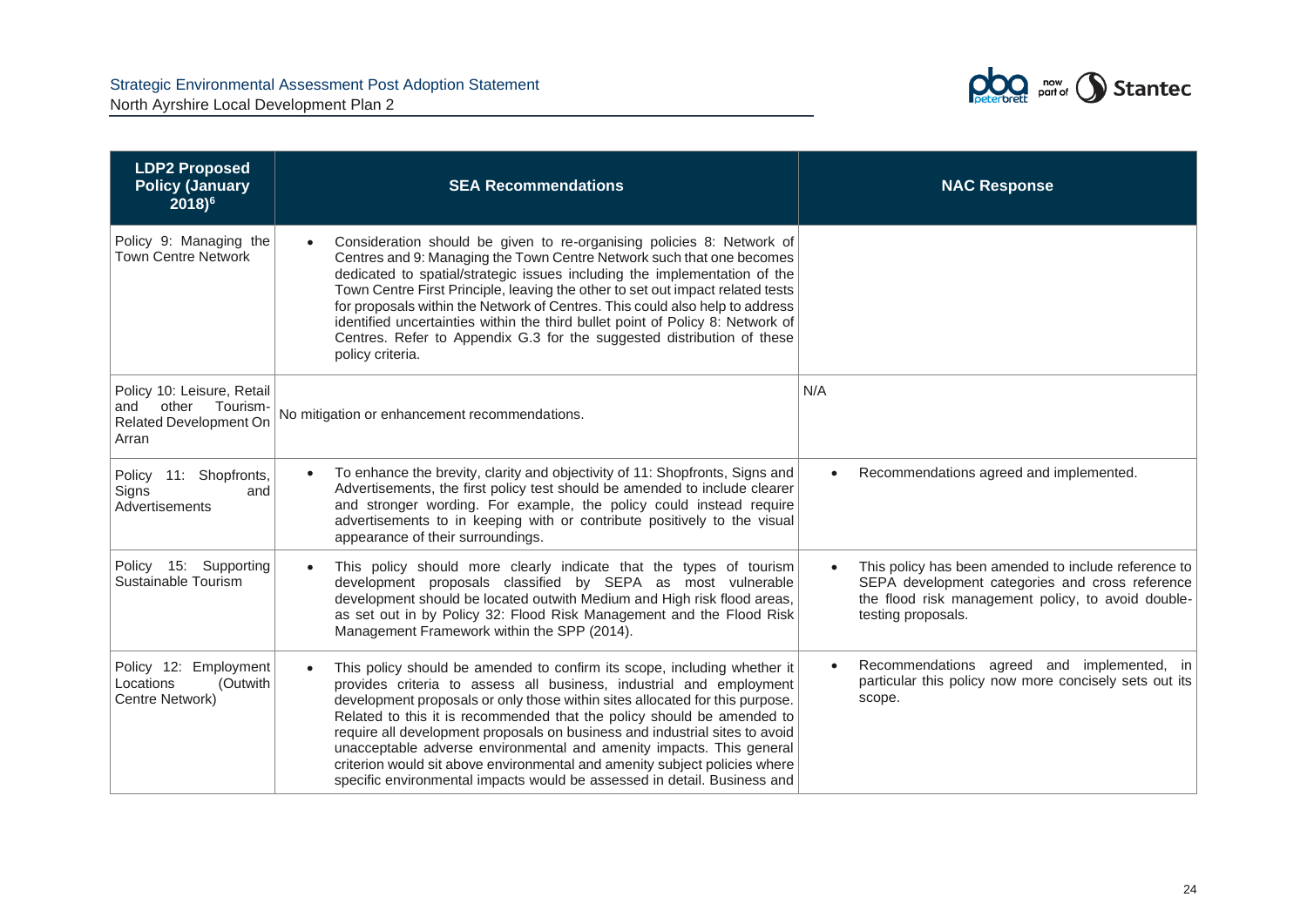

| <b>LDP2 Proposed</b><br><b>Policy (January</b><br>$2018$ <sup>6</sup>   | <b>SEA Recommendations</b>                                                                                                                                                                                                                                                                                                                                                             | <b>NAC Response</b>                                                                                                            |
|-------------------------------------------------------------------------|----------------------------------------------------------------------------------------------------------------------------------------------------------------------------------------------------------------------------------------------------------------------------------------------------------------------------------------------------------------------------------------|--------------------------------------------------------------------------------------------------------------------------------|
|                                                                         | industrial proposals on unallocated sites would be assessed against the<br>same subject specific policies;                                                                                                                                                                                                                                                                             |                                                                                                                                |
|                                                                         | Consideration should be given to including criteria to safeguard the<br>marketable employment land supply and requiring development proposals<br>for significant footfall generating uses to comply with the Town Centre First<br>Principle as per Policy 8: Network of Centres (see separate<br>recommendation above);                                                                |                                                                                                                                |
|                                                                         | The policy's scope should be clarified and consistent terminology to define<br>business, industry and employment uses should be used throughout;                                                                                                                                                                                                                                       |                                                                                                                                |
|                                                                         | The policy should be expanded to confirm that development proposals<br>including any associated infrastructure must not result in unacceptable<br>adverse impacts; and,                                                                                                                                                                                                                |                                                                                                                                |
| 14:<br><b>Business</b><br>Policy<br>Development On Arran<br>and Cumbrae | The requirement for business development proposals on these islands to<br>either align with the relevant Arran Economic Strategy or demonstrate a<br>sequential approach to site selection should be clarified. In particular, the<br>policy should more clearly explain the link between these two policy<br>requirements.                                                            | Recommendation agreed and implemented.                                                                                         |
| Policy<br>26a:<br><b>Conservation Areas</b>                             | Policies 26a and 26b should be amended to include a criterion regarding<br>enabling development and to clarify how the viability of re-use will be<br>assessed. One option would be for the policies to require an applicant                                                                                                                                                           | These policies have been more clearly separated.<br>Policy 14: Listed Buildings now includes enabling<br>development criteria. |
| Policy 26b:<br>Listed<br><b>Buildings</b>                               | seeking to demolish a listed building to demonstrate that it is not viably to<br>repair or re-use the building for any appropriate use (rather than only in<br>respect of the applicant's proposed end use) and that any adverse effects<br>from the demolition of the building are outweighed by beneficial effects<br>(social, environmental or economic) from the proposed end use. |                                                                                                                                |
| 27:<br>Policy<br>Historic<br>Gardens and<br>Landscapes                  | Designed   No mitigation or enhancement recommendations.                                                                                                                                                                                                                                                                                                                               | N/A                                                                                                                            |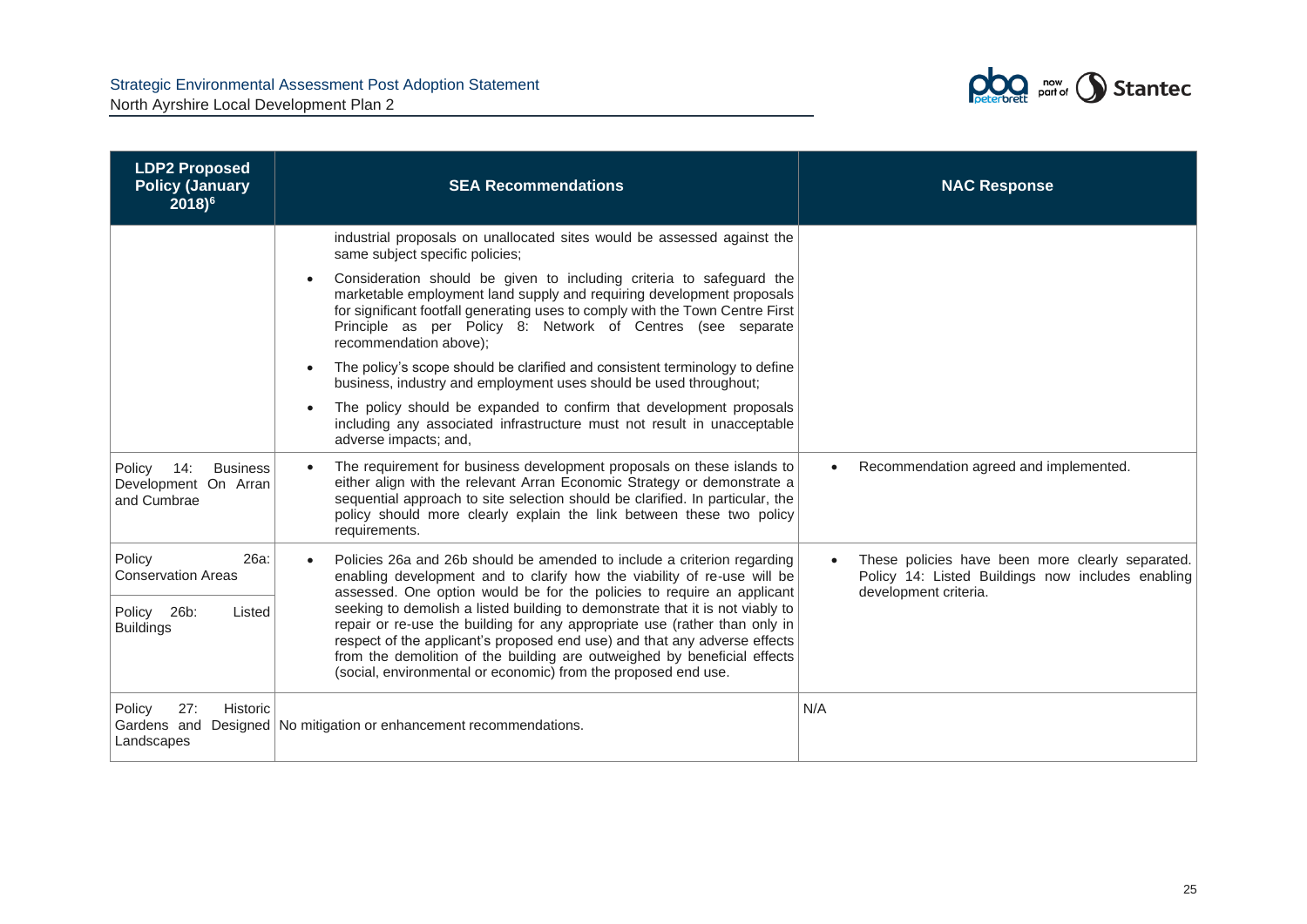

| <b>LDP2 Proposed</b><br><b>Policy (January</b><br>$2018$ <sup>6</sup>         | <b>SEA Recommendations</b>                                                                                                                                                                                                                                                                                                                                                                                                                                                                                                                                                                                                                                                                                                                                                                                                                                                                                                                                                                                                                                                                                                                                                                                                           | <b>NAC Response</b>                                                                                                                                                                                                                                                                                                                                                                                                                              |  |
|-------------------------------------------------------------------------------|--------------------------------------------------------------------------------------------------------------------------------------------------------------------------------------------------------------------------------------------------------------------------------------------------------------------------------------------------------------------------------------------------------------------------------------------------------------------------------------------------------------------------------------------------------------------------------------------------------------------------------------------------------------------------------------------------------------------------------------------------------------------------------------------------------------------------------------------------------------------------------------------------------------------------------------------------------------------------------------------------------------------------------------------------------------------------------------------------------------------------------------------------------------------------------------------------------------------------------------|--------------------------------------------------------------------------------------------------------------------------------------------------------------------------------------------------------------------------------------------------------------------------------------------------------------------------------------------------------------------------------------------------------------------------------------------------|--|
| Policy 28a: Scheduled<br><b>Monuments</b>                                     | No mitigation or enhancement recommendations.                                                                                                                                                                                                                                                                                                                                                                                                                                                                                                                                                                                                                                                                                                                                                                                                                                                                                                                                                                                                                                                                                                                                                                                        | N/A                                                                                                                                                                                                                                                                                                                                                                                                                                              |  |
| 28b:<br>Non-<br>Policy<br>designated<br>archaeological sites and<br>monuments | No mitigation or enhancement recommendations.                                                                                                                                                                                                                                                                                                                                                                                                                                                                                                                                                                                                                                                                                                                                                                                                                                                                                                                                                                                                                                                                                                                                                                                        | N/A                                                                                                                                                                                                                                                                                                                                                                                                                                              |  |
| Policy 19: Landscape<br>and Seascape                                          | The section regarding the North Central Arran National Scenic Area should<br>be restructured to emphasise the importance of development proposals<br>satisfying the assessment criteria listed within the stated bullet points. The<br>policy section could then, if desired, still include an additional, 'secondary',<br>assessment criteria requiring proposals within the NSA to avoid<br>unacceptable adverse environmental and recreational impacts, including<br>through the use mitigation measures where appropriate; and,<br>The section regarding local landscape character should be amended to set<br>out stronger criteria to assess landscape impacts from all development<br>proposals. This could include requirements for proposals to avoid<br>unacceptable significant adverse impacts on both landscape character,<br>important landscape features and their setting. The policy should also<br>include a full reference for the Ayrshire Landscape Character Assessment<br>and provide a mechanism to enable any new or updated landscape<br>character or capacity studies covering North Ayrshire produced during the<br>LDP2 Plan Period to become material considerations in the context of this<br>policy. | This policy has been restructured and amended to set<br>out clearer and stronger policy tests to assess impacts<br>on landscape and seascape. Policy 18: Blue and<br>Green Infrastructure now includes clearer criteria to<br>assess impacts on all natural features; and,<br>The reference to the Landscape capacity study to<br>"current" to allow for updated versions of the study to<br>become a consideration during the LDP2 plan period. |  |
| Policy 29: Protection of<br>the Natural Environment                           | This policy should be recast to set out clearer criteria to assess proposals<br>affecting designated sites and protected species. If the existing structure of<br>the policy is retained, the overarching criteria before those relating to<br>individual designations should require the avoidance of unacceptable<br>adverse impacts. All of the criteria to assess proposals affecting individual<br>categories of designations would then align with this, whilst reflecting<br>specific statutory requirements;                                                                                                                                                                                                                                                                                                                                                                                                                                                                                                                                                                                                                                                                                                                 | This policy's title has been amended to clarify the<br>policy's scope; and,<br>The overarching part of the policy has been amended<br>to reference resistance against unacceptable adverse<br>impacts.                                                                                                                                                                                                                                           |  |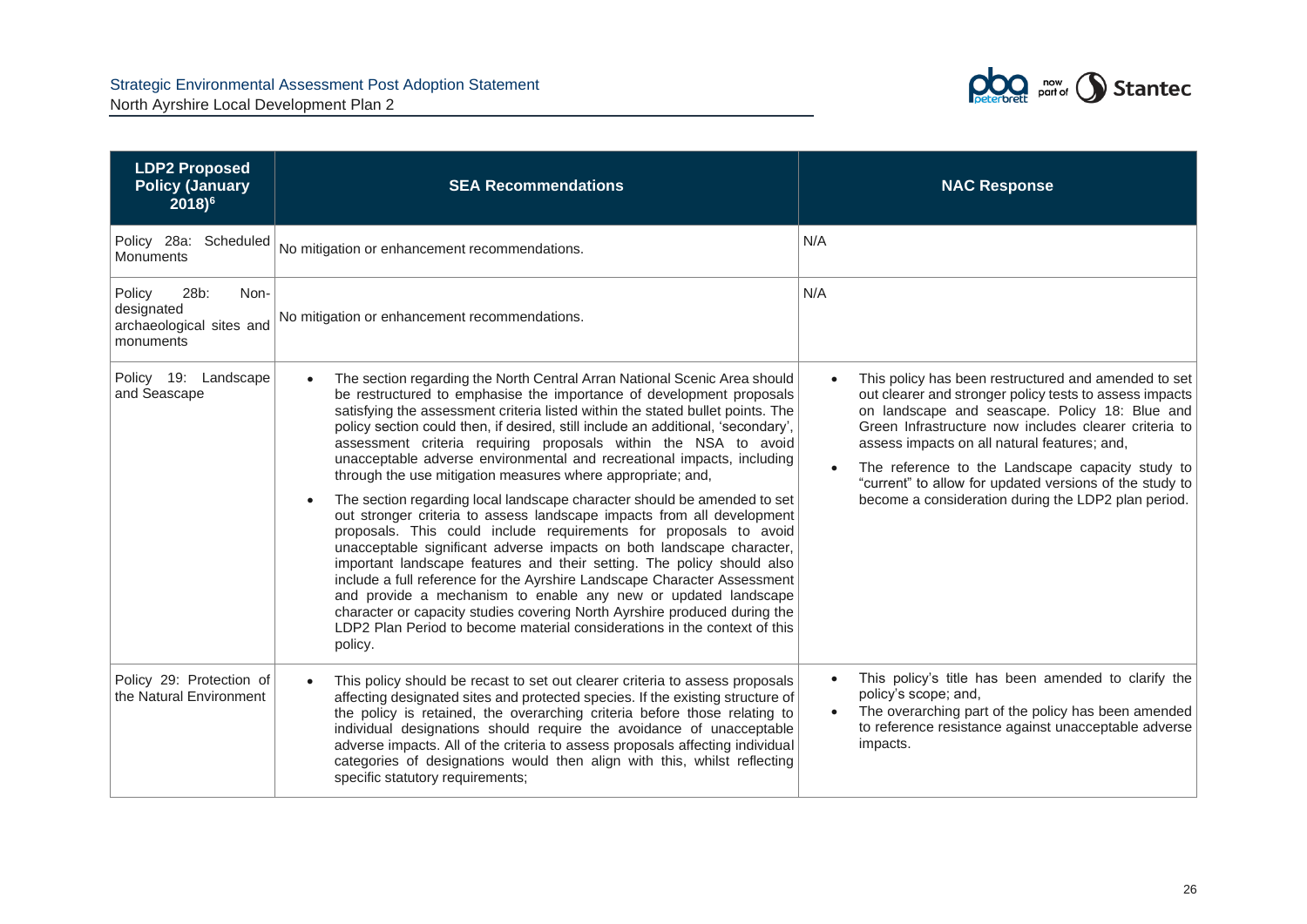

| <b>LDP2 Proposed</b><br><b>Policy (January</b><br>$2018$ <sup>6</sup>     | <b>SEA Recommendations</b>                                                                                                                                                                                                                                                                                                                                                                                                                                                                                                                                                                                                                                                                                                                                                                                                                                                                                                                                       | <b>NAC Response</b>                                                                                                                                                                                                                                                                                |
|---------------------------------------------------------------------------|------------------------------------------------------------------------------------------------------------------------------------------------------------------------------------------------------------------------------------------------------------------------------------------------------------------------------------------------------------------------------------------------------------------------------------------------------------------------------------------------------------------------------------------------------------------------------------------------------------------------------------------------------------------------------------------------------------------------------------------------------------------------------------------------------------------------------------------------------------------------------------------------------------------------------------------------------------------|----------------------------------------------------------------------------------------------------------------------------------------------------------------------------------------------------------------------------------------------------------------------------------------------------|
|                                                                           | One consequence of more clearly focusing this policy on designated sites<br>and protected species is that Policy 23: Forestry, Woodland, Trees &<br>Hedgerows should be amended to set out clearer assessment criteria to<br>protect and enhance all important natural features, i.e. including non-<br>designated sites and a wide range of possible ecological interests. Policies<br>23: Forestry, Woodland, Trees & Hedgerows and Policy 29: Protection of<br>the Natural Environment must also align with Policy 21: Green and Blue<br>Infrastructure, where a similar deficiency regarding the protection afforded<br>to existing green and blue infrastructure has been identified earlier in this<br>assessment and should be addressed. Read together, these three policies<br>should provide clear protection against unacceptable adverse impacts<br>whilst supporting the enhancement of all ecological interests and improving<br>access to nature; |                                                                                                                                                                                                                                                                                                    |
| Policy 21: Green and<br><b>Blue Infrastructure</b>                        | The word "protect" should be added before "create" in the first sentence of<br>this policy; and,<br>The policy could be strengthened by setting out clearer requirements for<br>development proposals in relation to the protection and enhancement of                                                                                                                                                                                                                                                                                                                                                                                                                                                                                                                                                                                                                                                                                                           | Recommendations agreed and implemented.                                                                                                                                                                                                                                                            |
|                                                                           | natural heritage, rather than only setting out where development would be<br>supported.                                                                                                                                                                                                                                                                                                                                                                                                                                                                                                                                                                                                                                                                                                                                                                                                                                                                          |                                                                                                                                                                                                                                                                                                    |
| 20:<br>Policy<br>Clyde<br>Muirshiel Regional Park                         | The status of the bullet points listed within this policy should be clarified.                                                                                                                                                                                                                                                                                                                                                                                                                                                                                                                                                                                                                                                                                                                                                                                                                                                                                   | Recommendation agreed and implemented.                                                                                                                                                                                                                                                             |
| Policy<br>23:<br>Forestry,<br>Woodland,<br><b>Trees</b><br>&<br>Hedgerows | This policy should be recast to become more concise, with clearer wording<br>provided in assessment criteria. The amended policy should provide a clear<br>framework for planning and assessing development proposals affecting<br>ancient semi-natural woodland, woodlands of high nature conservation<br>value and other important natural features. This could include requirements<br>to protect important natural features from unacceptable adverse impacts<br>and to enhance them where possible. A definition of important natural<br>features should also be included within the policy to confirm the<br>circumstances in which criteria to protect against the actual loss of such<br>features (rather than only adverse effects on them - see above) would be                                                                                                                                                                                        | Recommendations agreed and implemented. In<br>$\bullet$<br>particular, this policy has been expanded to include<br>criteria to assess proposals affecting ancient semi-<br>natural woodland or woodlands of high nature<br>conservation value, as per the SPP (2014) at<br>paragraphs 197 and 201. |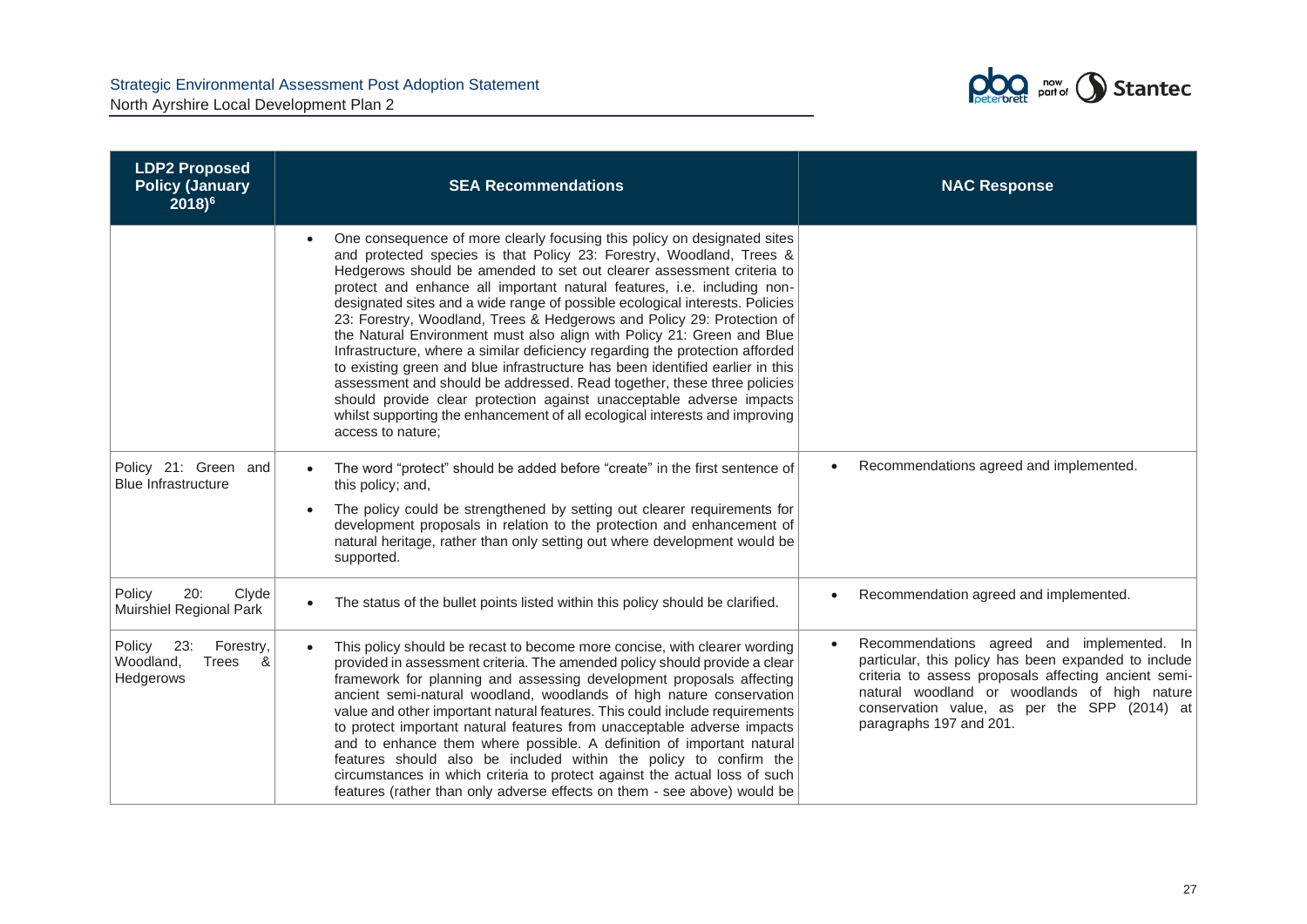

| <b>LDP2 Proposed</b><br><b>Policy (January</b><br>$2018)^6$ | <b>SEA Recommendations</b>                                                                                                                                                                                                                                                                                                                                                                                                                          | <b>NAC Response</b>                                                                                                                                                                                                             |
|-------------------------------------------------------------|-----------------------------------------------------------------------------------------------------------------------------------------------------------------------------------------------------------------------------------------------------------------------------------------------------------------------------------------------------------------------------------------------------------------------------------------------------|---------------------------------------------------------------------------------------------------------------------------------------------------------------------------------------------------------------------------------|
|                                                             | engaged. The clarity and effectiveness of the policy would also benefit from<br>more upfront and detailed reference to the Scottish Government's Control<br>of Woodland Removal Policy, particularly in relation to compensatory<br>planting requirements;                                                                                                                                                                                          |                                                                                                                                                                                                                                 |
|                                                             | The policy should be amended policy to provide a clearer framework for<br>assessing development proposals affecting ancient semi-natural woodland,<br>woodlands of high nature conservation value and other important natural<br>features; and,                                                                                                                                                                                                     |                                                                                                                                                                                                                                 |
|                                                             | The policy should be amended policy to provide a clearer framework for<br>assessing development proposals affecting ancient semi-natural woodland,<br>woodlands of high nature conservation value and other important natural<br>features.                                                                                                                                                                                                          |                                                                                                                                                                                                                                 |
| Policy<br>18:<br>Cemetery<br><b>Sites</b>                   | The policy should be expanded to require cemetery proposals to avoid<br>unacceptable adverse environmental and amenity impacts; and,<br>The policy should be amended to confirm the level of detail required within<br>groundwater assessments to support relevant planning applications. This<br>should include specifying whether mitigation measures will be required to<br>avoid any likely adverse effects on groundwater quantity or quality. | This policy has been expanded to refer to SEPA<br>guidance on groundwater impacts.                                                                                                                                              |
| Policy 23: Development<br>involving Open Space              | Criterion (i) should be expanded to provide a clearer policy test instead of<br>deferring to "an approved open space strategy".                                                                                                                                                                                                                                                                                                                     | Recommendation agreed and implemented. The<br>policy now requires development on open space not to<br>have a detrimental impact on the overall quality of<br>provision as informed within NAC's current open space<br>strategy. |
| 24:<br>Policy<br>Outdoor<br><b>Sports Facilities</b>        | No mitigation or enhancement recommendations.                                                                                                                                                                                                                                                                                                                                                                                                       | N/A                                                                                                                                                                                                                             |
| Policy<br>31:<br>Water<br><b>Environment Quality</b>        | No mitigation or enhancement recommendations.                                                                                                                                                                                                                                                                                                                                                                                                       | N/A                                                                                                                                                                                                                             |
| Policy 32: Flood Risk<br>Management                         | The policy should be amended to clearly require development proposals to<br>include appropriate sustainable urban drainage systems where surface                                                                                                                                                                                                                                                                                                    | Recommendations agreed and implemented.                                                                                                                                                                                         |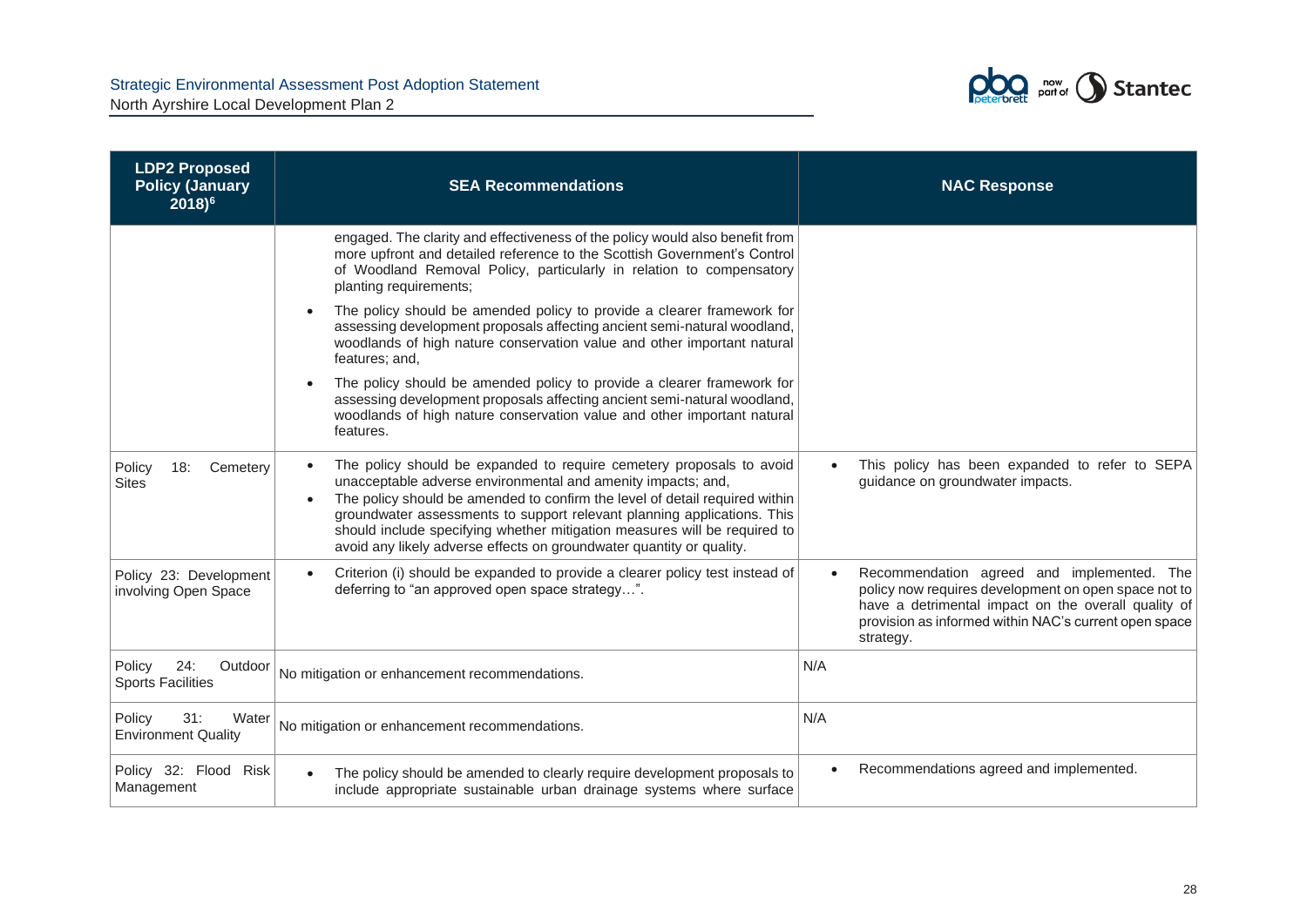

| <b>LDP2 Proposed</b><br><b>Policy (January</b><br>$2018)^6$ | <b>SEA Recommendations</b>                                                                                                                                                                                                                                                                                                                                                                                                                                                                                                                                                                                                                                                                                                                                                                                                           | <b>NAC Response</b>                     |
|-------------------------------------------------------------|--------------------------------------------------------------------------------------------------------------------------------------------------------------------------------------------------------------------------------------------------------------------------------------------------------------------------------------------------------------------------------------------------------------------------------------------------------------------------------------------------------------------------------------------------------------------------------------------------------------------------------------------------------------------------------------------------------------------------------------------------------------------------------------------------------------------------------------|-----------------------------------------|
|                                                             | water is proposed to be discharged to the water environment, in accordance<br>with the Water Environment (Controlled Activities) (Scotland) Regulations<br>2011 as amended; and,<br>The wording of the policy test which seeks to prevent a significant increase<br>in flood risk elsewhere (outwith a development site) should be corrected.                                                                                                                                                                                                                                                                                                                                                                                                                                                                                        |                                         |
| Policy 28: Alignment with<br>Marine Planning                | This policy should be expanded to require all marine related development<br>proposals not to result in unacceptable adverse environmental or amenity<br>impacts.                                                                                                                                                                                                                                                                                                                                                                                                                                                                                                                                                                                                                                                                     | Recommendation agreed and implemented.  |
| Policy 52:<br>Supporting<br>Aquaculture                     | This policy should be strengthened (e.g. new policy wording requiring the<br>protection and enhancement of the physical environment and amenity, the<br>avoidance of unacceptable adverse effects and consideration of net<br>economic benefits). In doing so, the intended approach to assessing<br>cumulative impacts should be clarified.                                                                                                                                                                                                                                                                                                                                                                                                                                                                                         | Recommendation agreed and implemented.  |
| 36:<br>Policy<br><b>New</b><br>Communications<br>Equipment  | Key terms should be defined clearly consistently throughout this policy and<br>supporting text;<br>This policy should be recast to set out clearer, substantive assessment<br>criteria rather than only seeking the provision of information;                                                                                                                                                                                                                                                                                                                                                                                                                                                                                                                                                                                        | Recommendation agreed and implemented.  |
| Policy 38: Sustainable<br>Transport<br>and Active<br>Travel | Key terms should be defined clearly consistently throughout this policy and<br>supporting text;<br>The references to the Scottish Government's 'Designing Streets' planning<br>policy, Scottish Planning Policy - Annex B - Parking Policies and Standards,<br>and the Council's adopted parking standards and strategy should all be<br>moved to explanatory text outwith the policy text;<br>The wording of the criterion regarding the consideration of air quality<br>$\bullet$<br>impacts should be clarified;<br>The criterion relating to "innovative solutions" to rural transport issues<br>$\bullet$<br>should be recast to clarify its aim, scope and substantive requirements; and,<br>This policy could be expanded to refer to NAC's public body duties under<br>section 44 of the Climate Change (Scotland) Act 2009. | Recommendations agreed and implemented. |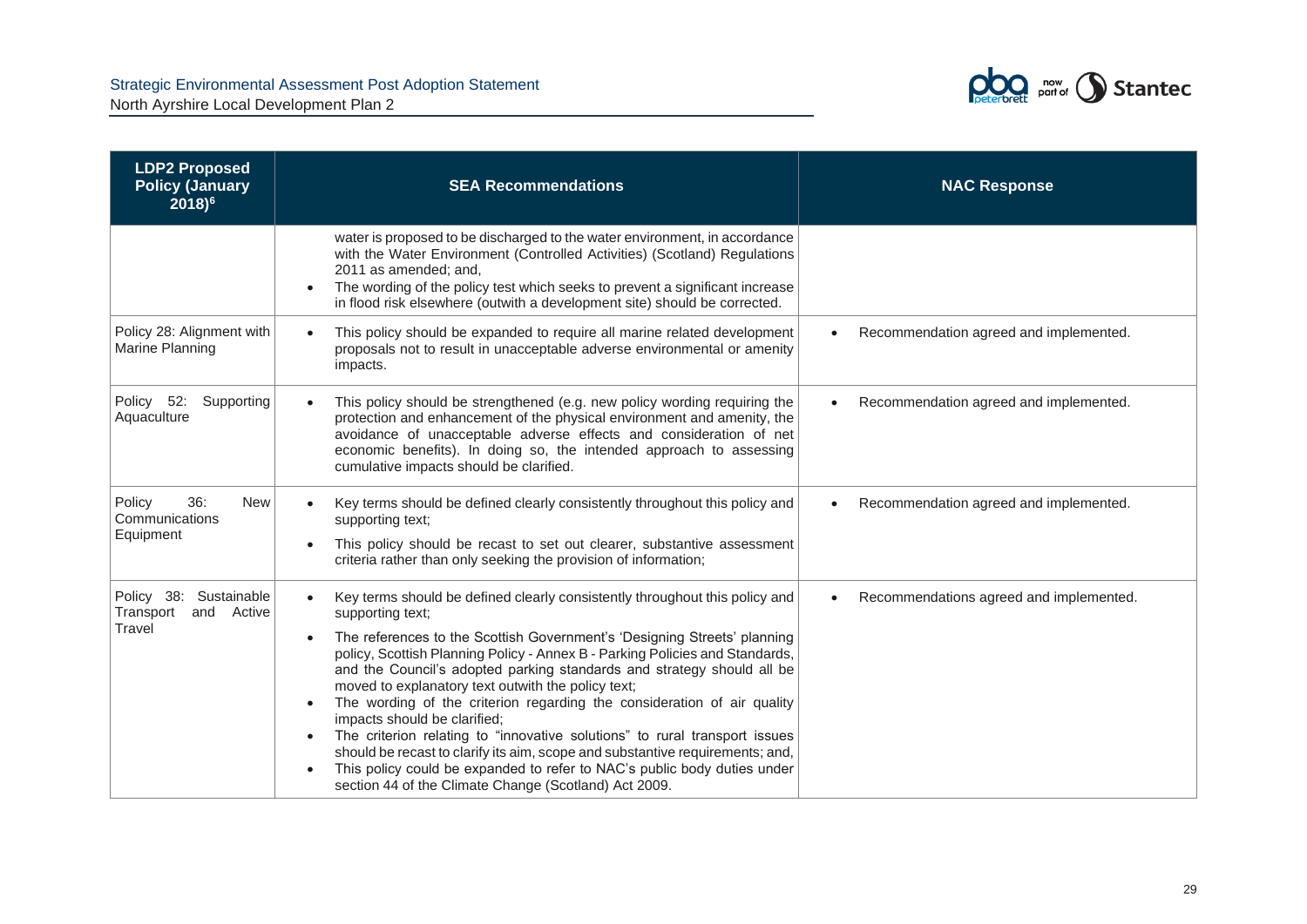

| <b>LDP2 Proposed</b><br><b>Policy (January</b><br>$2018)^6$           | <b>SEA Recommendations</b>                                                                                                                                                                                                                                                                                                                                                                                                                                                                                                                                                                                                                                                                                                                                                                                                                                                                                                                                                                                                                                                                                                                                                                                                                                                                                                                                                                                                           | <b>NAC Response</b>                     |
|-----------------------------------------------------------------------|--------------------------------------------------------------------------------------------------------------------------------------------------------------------------------------------------------------------------------------------------------------------------------------------------------------------------------------------------------------------------------------------------------------------------------------------------------------------------------------------------------------------------------------------------------------------------------------------------------------------------------------------------------------------------------------------------------------------------------------------------------------------------------------------------------------------------------------------------------------------------------------------------------------------------------------------------------------------------------------------------------------------------------------------------------------------------------------------------------------------------------------------------------------------------------------------------------------------------------------------------------------------------------------------------------------------------------------------------------------------------------------------------------------------------------------|-----------------------------------------|
| Policy 38: Transport as<br>an Economic Driver                         | Key terms should be defined clearly consistently throughout this policy and<br>supporting text;<br>This policy should be amended to provide support in general terms for new<br>or upgraded transport infrastructure to meet an identified need, without<br>specifying individual projects in the policy; and,<br>This policy could be expanded to refer to NAC's public body duties under<br>section 44 of the Climate Change (Scotland) Act 2009.                                                                                                                                                                                                                                                                                                                                                                                                                                                                                                                                                                                                                                                                                                                                                                                                                                                                                                                                                                                  | Recommendations agreed and implemented. |
| 43:<br>Policy<br>Energy<br>Infrastructure<br>Development              | This policy should be recast to set out two clear criteria: a) demonstration<br>of positive contribution to low carbon economy, and b) no unacceptable<br>adverse impacts, taking account of the circumstances of predicted impacts<br>and their significance (where a formal EIA has been carried out);<br>The policy should be amended to clarify the role of the spatial framework in<br>determining wind energy applications. In doing so, the framework should<br>include all 3 groupings and provide a clear policy test (as per the SPP -<br>Table 1, 2014) for proposals to be assessed against to establish the<br>principle of development. Detailed consideration of acceptability would then<br>take place using the impact assessment criteria currently in the first part of<br>the policy. To enhance the policy's implementation, the spatial framework<br>section should therefore be moved to come first, before detailed impact<br>assessment criteria are set out;<br>Any required specific policy test regarding landscape impacts should be<br>moved to Policy 19: Landscape and Seascape; and,<br>For clarity it is recommended that the wording "using the carbon calculator"<br>should be deleted from this policy. This would not preclude use of the<br>carbon calculator, but other assessment information may also be needed<br>or more appropriate to determine impacts on carbon rich soils and peat. | Recommendation agreed and implemented.  |
| Policy<br>47:<br>Waste<br><b>Management Facilities</b>                | No mitigation or enhancement recommendations.                                                                                                                                                                                                                                                                                                                                                                                                                                                                                                                                                                                                                                                                                                                                                                                                                                                                                                                                                                                                                                                                                                                                                                                                                                                                                                                                                                                        | N/A                                     |
| Future<br>Policy<br>46:<br>for<br>Heat<br>Proofing<br><b>Networks</b> | This policy should be amended to clarify how the commitment to identify<br>and safeguard existing and future heat network generation and distribution<br>infrastructure within, and to the curtilage of, new developments would<br>operate.                                                                                                                                                                                                                                                                                                                                                                                                                                                                                                                                                                                                                                                                                                                                                                                                                                                                                                                                                                                                                                                                                                                                                                                          | Recommendation agreed and implemented.  |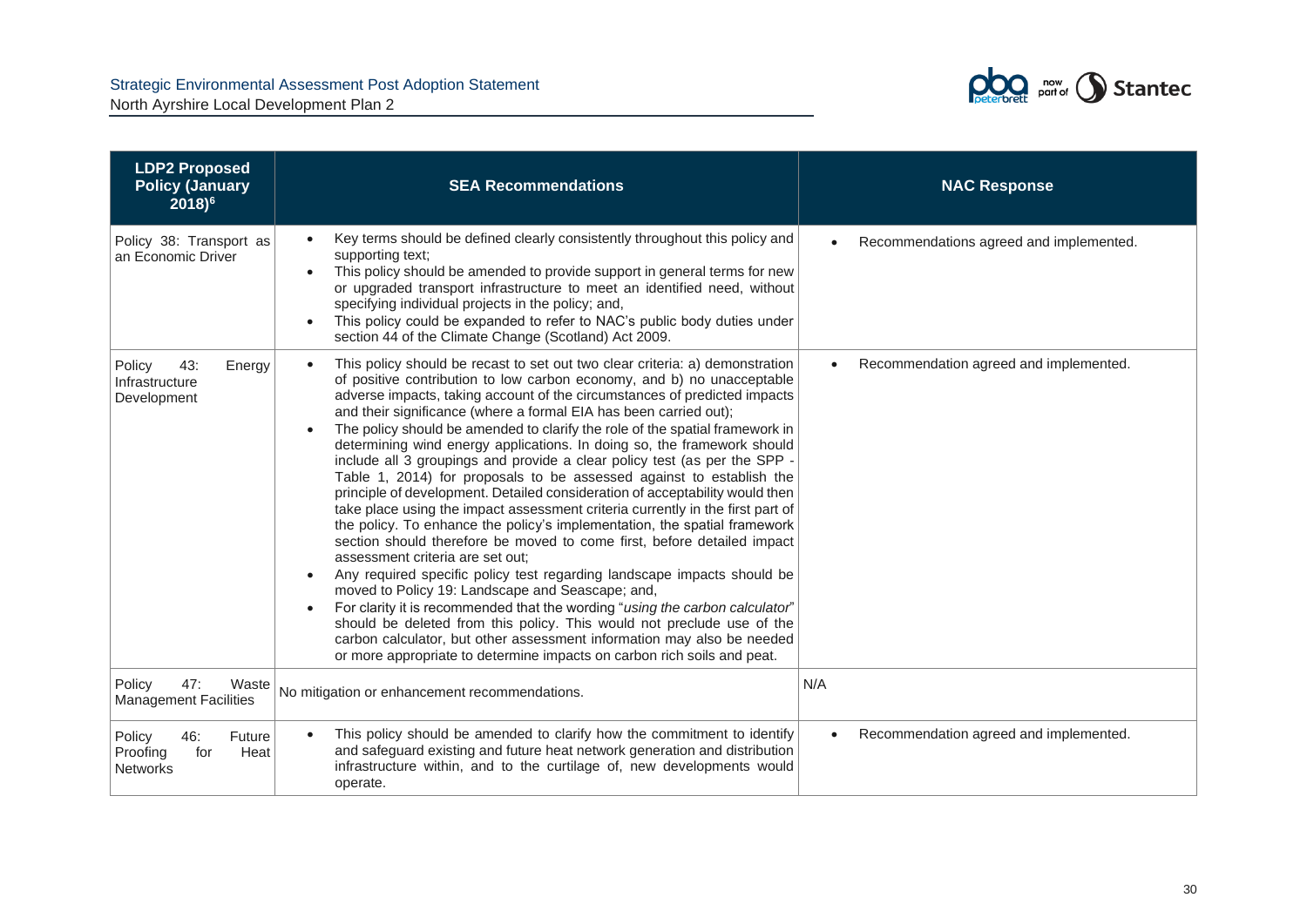

| <b>LDP2 Proposed</b><br><b>Policy (January</b><br>$2018)^6$                   | <b>SEA Recommendations</b>                                                                                                                                                                                                                                                                                                                                                                                                                                                                                                                                                                                                                                                                                 | <b>NAC Response</b>                                                                                                                                              |
|-------------------------------------------------------------------------------|------------------------------------------------------------------------------------------------------------------------------------------------------------------------------------------------------------------------------------------------------------------------------------------------------------------------------------------------------------------------------------------------------------------------------------------------------------------------------------------------------------------------------------------------------------------------------------------------------------------------------------------------------------------------------------------------------------|------------------------------------------------------------------------------------------------------------------------------------------------------------------|
| Policy 53: Safeguarding<br>of Workable<br>Resources                           | Mineral   No mitigation or enhancement recommendations.                                                                                                                                                                                                                                                                                                                                                                                                                                                                                                                                                                                                                                                    | N/A                                                                                                                                                              |
| Policy 54: Responsible<br>of Mineral<br>Extraction<br>Resources               | This policy should be expanded to define the "west of Scotland" region in<br>relation to assessing the need for new mineral workings.                                                                                                                                                                                                                                                                                                                                                                                                                                                                                                                                                                      | The reference to the west of Scotland region has been<br>removed from this policy; and,<br>This policy has been reworded to align with the SPP<br>(2014).        |
| Protecting<br>Policy<br>55:<br>and<br>Carbon<br>Peatland<br><b>Rich Soils</b> | This policy could be amended to set out a clear criterion resisting<br>development affecting peat or carbon-rich soils except where the economic<br>and social benefits of the development outweigh the potential, detrimental<br>effect on the environment; and it has been demonstrated that there is no<br>viable alternative. Reference could also be made to the SNH Carbon Rich<br>Soils & Peat Map alongside existing policy requirements in support of the<br>information requirement to provide a peat survey and management plan.                                                                                                                                                                | This policy has been amended to set out clearer and<br>stronger criteria to protect peatland and carbon rich<br>soils from disturbance or other adverse impacts. |
| Policy 56:<br>Hazardous<br>Installations<br><b>Substances</b>                 | and   No mitigation or enhancement recommendations                                                                                                                                                                                                                                                                                                                                                                                                                                                                                                                                                                                                                                                         | N/A                                                                                                                                                              |
| Policy 57: Contaminated<br>Land                                               | The word "reclamation" in the first sentence of Policy 57: Contaminated<br>$\bullet$<br>Land should be amended to "remediation and redevelopment"; and,<br>To enhance the effectiveness of the policy in remediating contamination,<br>rather than deferring to PAN33 and referring to risks being taken into<br>account and mitigation being adequate, criterion (i) could be amended to<br>instead require remediation to address known contamination to reduce<br>environmental harm and make a development site suitable for future<br>intended use. The use of an objective policy test would significantly<br>strengthen the effectiveness of this policy in relation to relevant SEA<br>objectives. | Policy now deleted.                                                                                                                                              |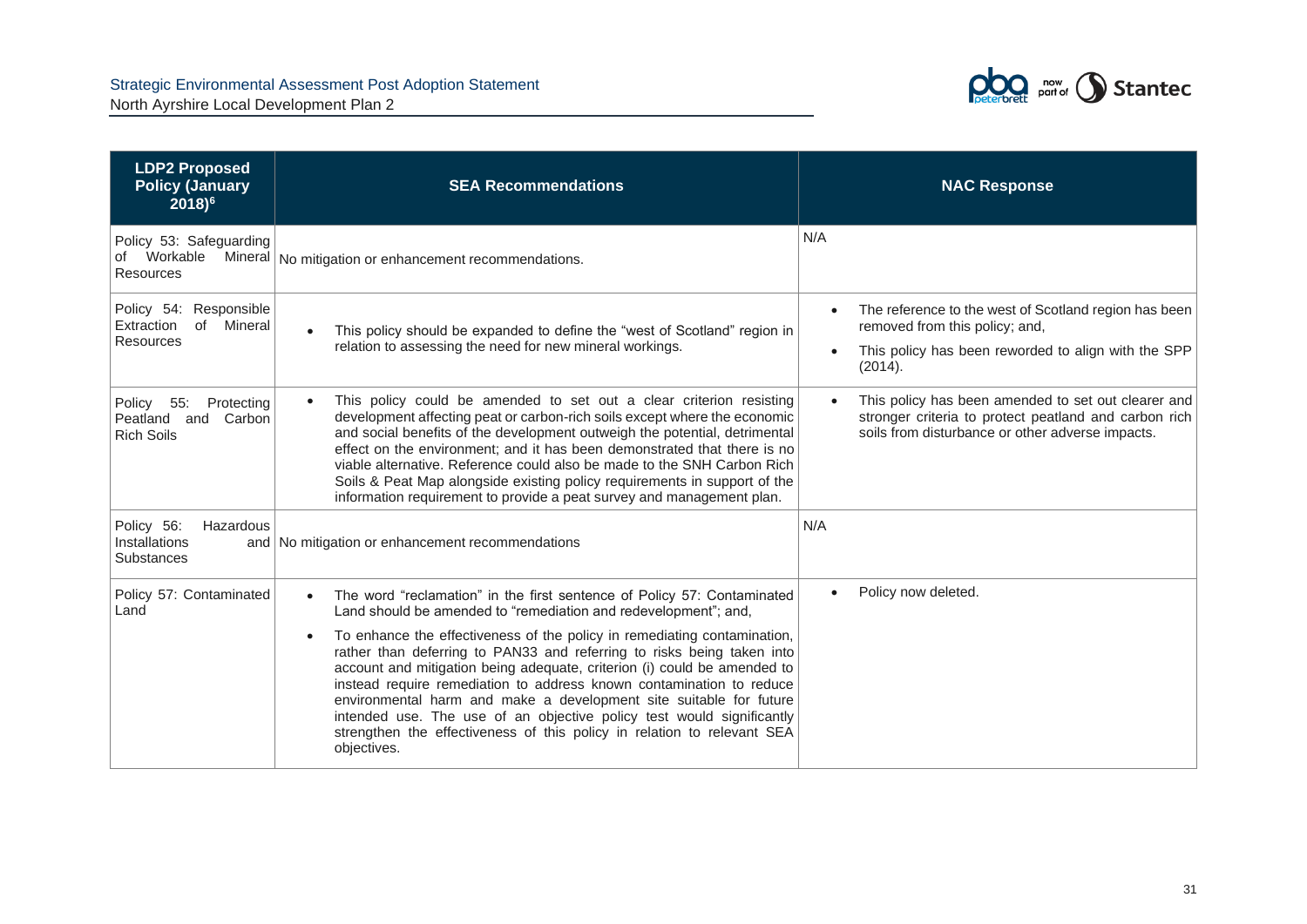

## **B.2 Site Recommendations (for all assessed sites)**

| <b>LDP2 SEA Objectives</b> | Sites with Direct Relationship to Identified Environmental<br><b>Constraint</b>                                                                                                                                                                                                                                                                                                                                                                                                                                                                                                                                                                                                                                                                         | <b>Potential Mitigation Requirements</b>                                                   |
|----------------------------|---------------------------------------------------------------------------------------------------------------------------------------------------------------------------------------------------------------------------------------------------------------------------------------------------------------------------------------------------------------------------------------------------------------------------------------------------------------------------------------------------------------------------------------------------------------------------------------------------------------------------------------------------------------------------------------------------------------------------------------------------------|--------------------------------------------------------------------------------------------|
| 1. Soil and Land Use       | <b>Garnock Valley:</b><br>61<br>$\bullet$<br>RES2(20)<br>$\bullet$<br>Irvine:<br>IND5/RES2(1)<br>$\bullet$<br>IND5/RES2(2)<br>$\bullet$<br><b>RES2(6)</b><br>$\bullet$<br>RES2(8)<br>$\bullet$<br><b>RES4(3)</b><br>$\bullet$<br>RES2(10)<br>$\bullet$<br>RES2(11)<br>$\bullet$<br>Kilwinning:<br><b>RES4(1)</b><br>$\bullet$<br><b>RES4(5)</b><br>$\bullet$<br>RES2(12)<br>$\bullet$<br><b>North Coast and Cumbraes:</b><br>48<br>$\bullet$<br>58<br>$\bullet$<br><b>RES4(7)</b><br>$\bullet$<br>RES2(29)<br>$\bullet$<br>RES2(28)<br>$\bullet$<br>RES2(31)<br>$\bullet$<br>RES2(32)<br>$\bullet$<br>RES2(34)<br>$\bullet$<br>RES2(33)<br>$\bullet$<br>Three Towns:<br>RES2(17)<br>$\bullet$<br>IND5 / RES2 (16)<br>$\bullet$<br>RES2(14)<br>$\bullet$ | Contaminated Land or Agricultural Assessment, depending on individual<br>site constraints. |
| 2. Flood Risk              | Arran:<br>• $RES4(11)$<br><b>Garnock Valley:</b>                                                                                                                                                                                                                                                                                                                                                                                                                                                                                                                                                                                                                                                                                                        | Flood risk assessment, depending on individual site constraints                            |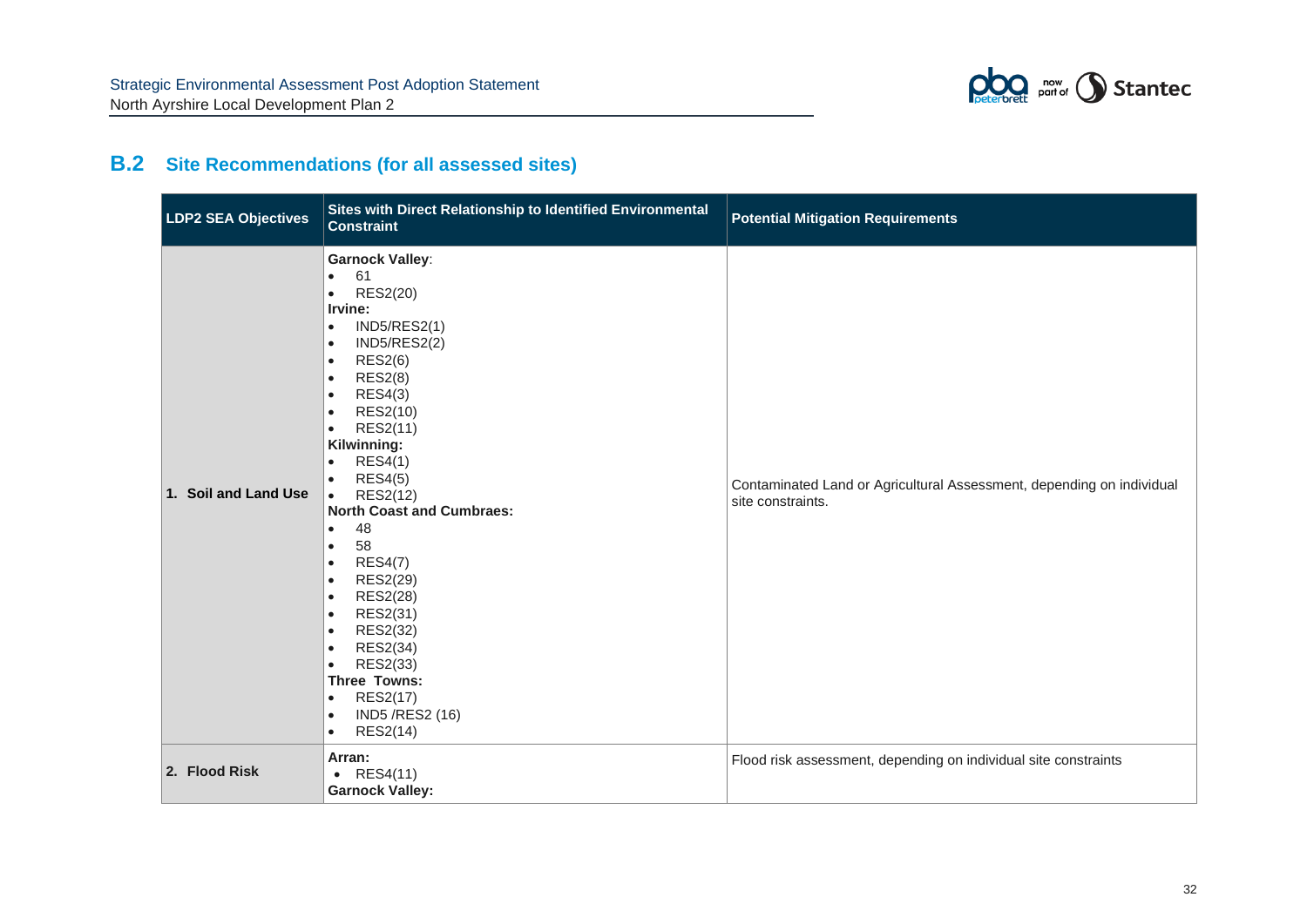

| <b>LDP2 SEA Objectives</b> | Sites with Direct Relationship to Identified Environmental<br><b>Constraint</b>                                                                                                                                                                                                                                                                                                                                 | <b>Potential Mitigation Requirements</b>                          |
|----------------------------|-----------------------------------------------------------------------------------------------------------------------------------------------------------------------------------------------------------------------------------------------------------------------------------------------------------------------------------------------------------------------------------------------------------------|-------------------------------------------------------------------|
|                            | $\bullet$ 72<br>RES2(21)<br>$\bullet$<br>RES2(23)<br>$\bullet$<br>$\bullet$ RES2(24)<br>Irvine:<br>88<br>$\bullet$<br>IND5/RES<br>$\bullet$<br>2(7)<br>• $RES2(10)$<br><b>RES2(8)</b><br>$\bullet$<br>$\bullet$ RES2(6)<br>Kilwinning:<br>$\bullet$ 21<br><b>North Coast and Cumbraes:</b><br>58<br>$\bullet$<br>RES2(34)<br>$\bullet$<br><b>Three Towns:</b><br>• RES2(13)/ RES9/TOU 3(b, RES2(15)<br>RES2(14) |                                                                   |
| 3. Water Environment   N/A |                                                                                                                                                                                                                                                                                                                                                                                                                 | N/A                                                               |
| 4. Air Quality             | <b>Garnock Valley:</b><br>$\bullet$ RES2(21)<br>RES2(20)<br>$\bullet$<br>RES2(23)<br>$\bullet$<br>RES2(22)<br>$\bullet$<br>RES2(25)<br>$\bullet$<br>RES2(24)<br>$\bullet$<br>RES2(27)/ RES9<br>$\bullet$<br>• 72<br>Irvine:<br>• $RES2(10)$<br>$\bullet$ RES2(11)<br>Kilwinning:                                                                                                                                | Air quality assessment, depending on individual site constraints. |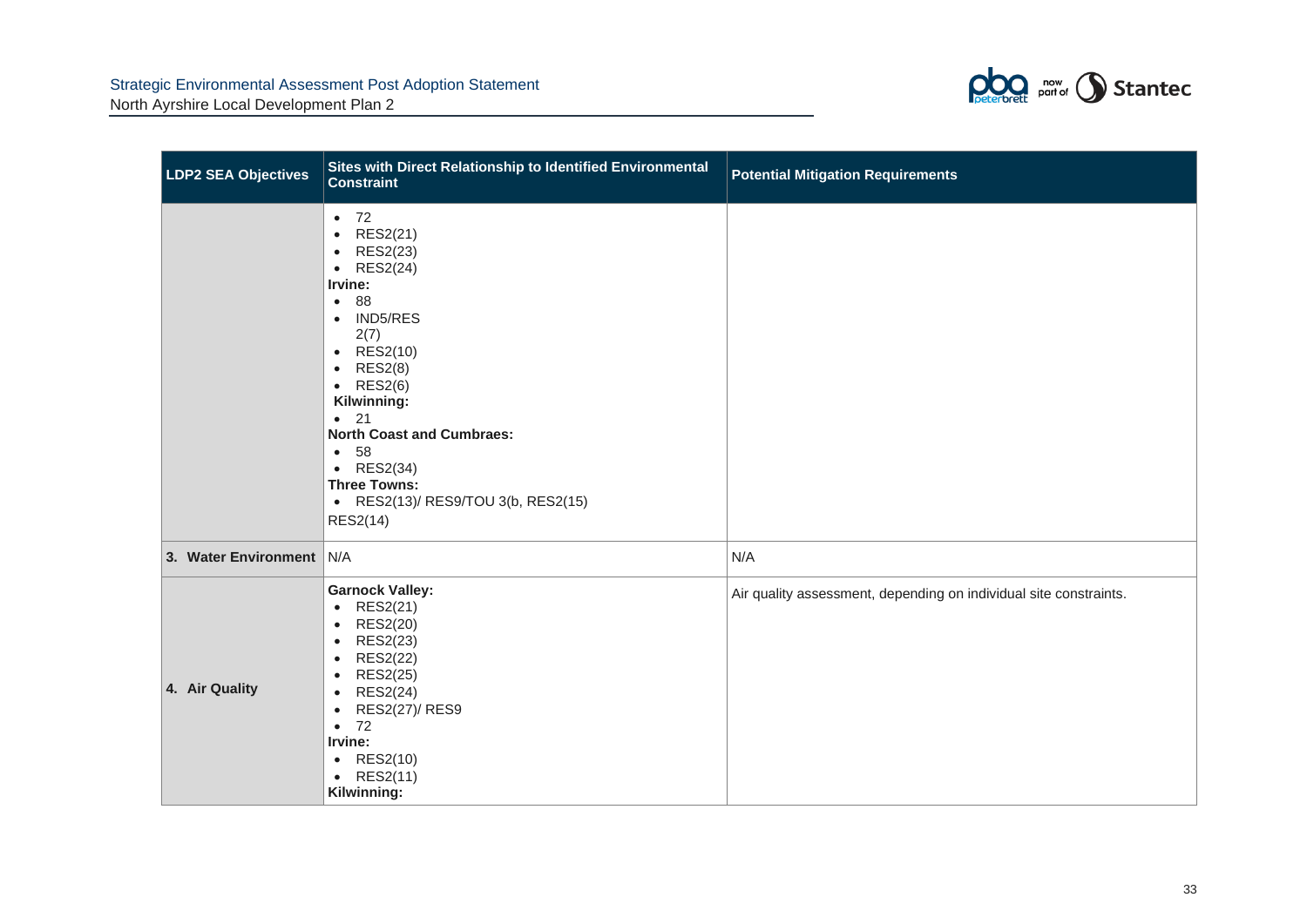

| <b>LDP2 SEA Objectives</b> | Sites with Direct Relationship to Identified Environmental<br><b>Constraint</b>                                                                                                                                                                                                                                                                                                                                                    | <b>Potential Mitigation Requirements</b>                           |
|----------------------------|------------------------------------------------------------------------------------------------------------------------------------------------------------------------------------------------------------------------------------------------------------------------------------------------------------------------------------------------------------------------------------------------------------------------------------|--------------------------------------------------------------------|
|                            | <b>RES4(5)</b><br>$\bullet$<br>RES2(12)<br>$\bullet$<br><b>RES4(1)</b><br>$\bullet$<br><b>North Coast and Cumbraes:</b><br>58<br>$\bullet$<br>69<br>$\bullet$<br><b>Three Towns:</b><br>IND5/RES 2(9)<br>$\bullet$<br>RES2(13)/ RES9/TOU 3(b)<br>$\bullet$<br><b>IND5/RES 2(19)</b><br>$\bullet$<br>RES2(18)/RES9<br>$\bullet$<br>RES2(17)<br>$\bullet$<br><b>IND5/RES 2(16)</b><br>$\bullet$<br>RES2(15)<br>$\bullet$<br>RES2(14) |                                                                    |
| 5. Accessibility           | N/A                                                                                                                                                                                                                                                                                                                                                                                                                                | N/A                                                                |
| 6. Human Health            | Arran:<br>• $RES4(14)$<br><b>Garnock Valley:</b><br>RES2(21)<br>$\bullet$<br>RES2(20)<br>$\bullet$<br>RES2(22)<br>$\bullet$<br>RES2(23)<br>$\bullet$<br>RES2(24)<br>$\bullet$<br>RES2(27)/ RES9<br>$\bullet$<br>Irvine:<br>RES2(10)<br>$\bullet$<br>IND5/RES2(1)<br>$\bullet$<br>RES2(4)<br>$\bullet$<br><b>RES2(5)</b><br>$\bullet$<br><b>RES2(6)</b><br>$\bullet$<br>IND5/RES2(2)<br>$\bullet$<br>Kilwinning:                    | Health Impact Assessment, depending on individual site constraints |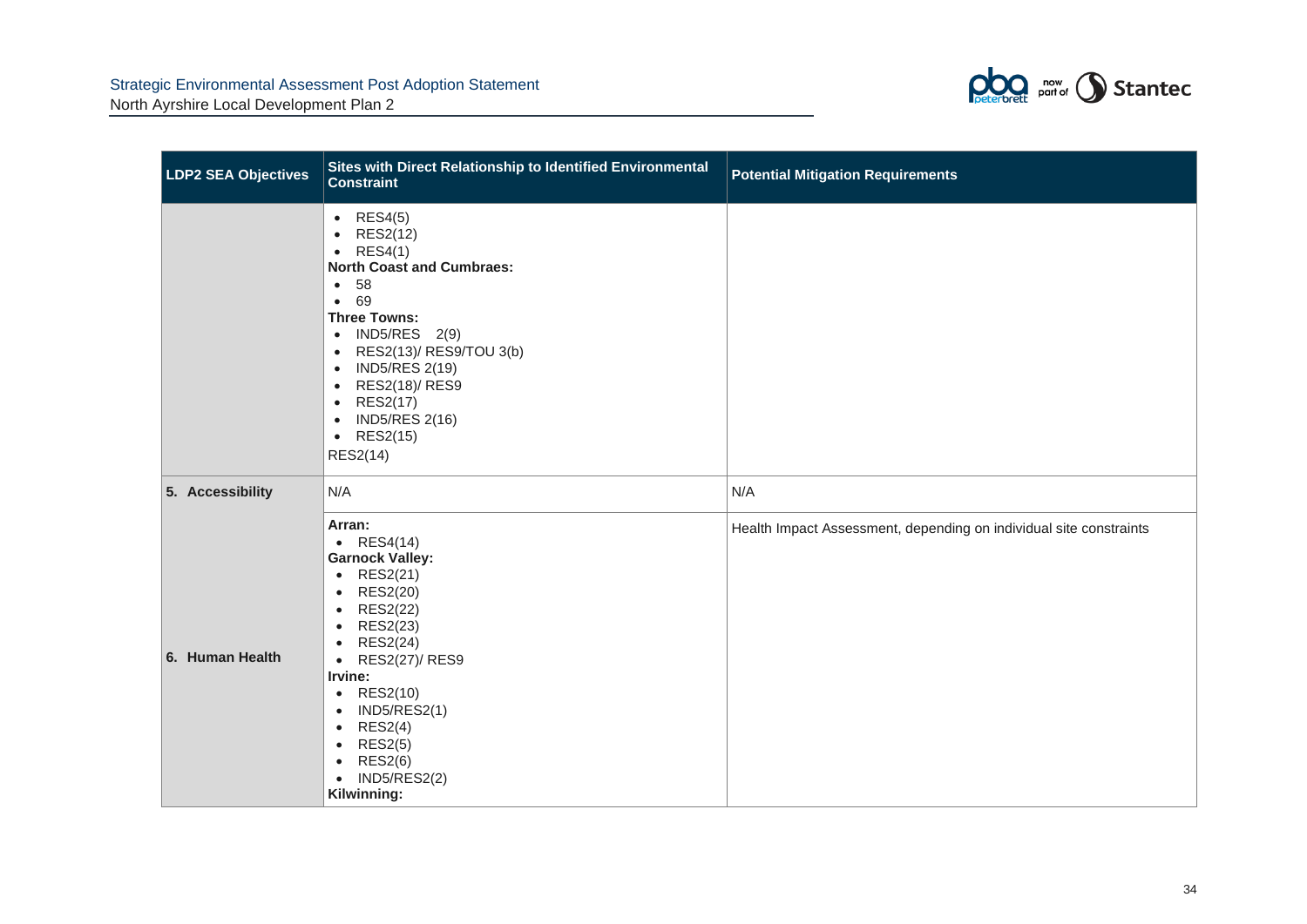

|               | <b>LDP2 SEA Objectives</b> | Sites with Direct Relationship to Identified Environmental<br><b>Constraint</b>                                                                                                                                                                                                                                                                                         | <b>Potential Mitigation Requirements</b>                                            |
|---------------|----------------------------|-------------------------------------------------------------------------------------------------------------------------------------------------------------------------------------------------------------------------------------------------------------------------------------------------------------------------------------------------------------------------|-------------------------------------------------------------------------------------|
|               |                            | $\bullet$ 21<br><b>North Coast and Cumbraes:</b><br>58<br>$\bullet$<br>69<br>$\bullet$<br>97<br>$\bullet$<br><b>RES4(6)</b><br>$\bullet$<br>RES2(31)<br>$\bullet$<br>RES2(32)<br>$\bullet$<br>RES2(34)<br>$\bullet$<br><b>Three Towns:</b><br>70<br>$\bullet$<br>RES2(13)/ RES9/TOU 3(b)<br>$\bullet$<br>RES2(14)<br>$\bullet$<br>IND5/RES2(9)<br>$\bullet$<br>RES2(15) |                                                                                     |
| 7. Historic   | <b>Environment</b>         | Irvine:<br>$\bullet$ RES2(3)<br>$\bullet$ RES2(4)<br>$\bullet$ RES2(6)<br>$\bullet$ RES2(8)<br><b>Three Towns:</b><br>RES2(13)/ RES9/TOU 3(b)                                                                                                                                                                                                                           | Heritage Assessment, depending on individual site constraints                       |
|               | 8. Material Assets         | N/A                                                                                                                                                                                                                                                                                                                                                                     | N/A                                                                                 |
|               | 9. Climate Change          | N/A                                                                                                                                                                                                                                                                                                                                                                     | N/A                                                                                 |
| 10. Landscape |                            | <b>Garnock Valley:</b><br>RES2 (23)<br>$\bullet$<br>RES2 (22)<br>$\bullet$<br>RES2 (26)<br>$\bullet$<br>Irvine:<br>RES2(4)<br>$\bullet$<br><b>RES2(3)</b><br>$\bullet$                                                                                                                                                                                                  | Landscape and Visual Impact Assessment, depending on individual site<br>constraints |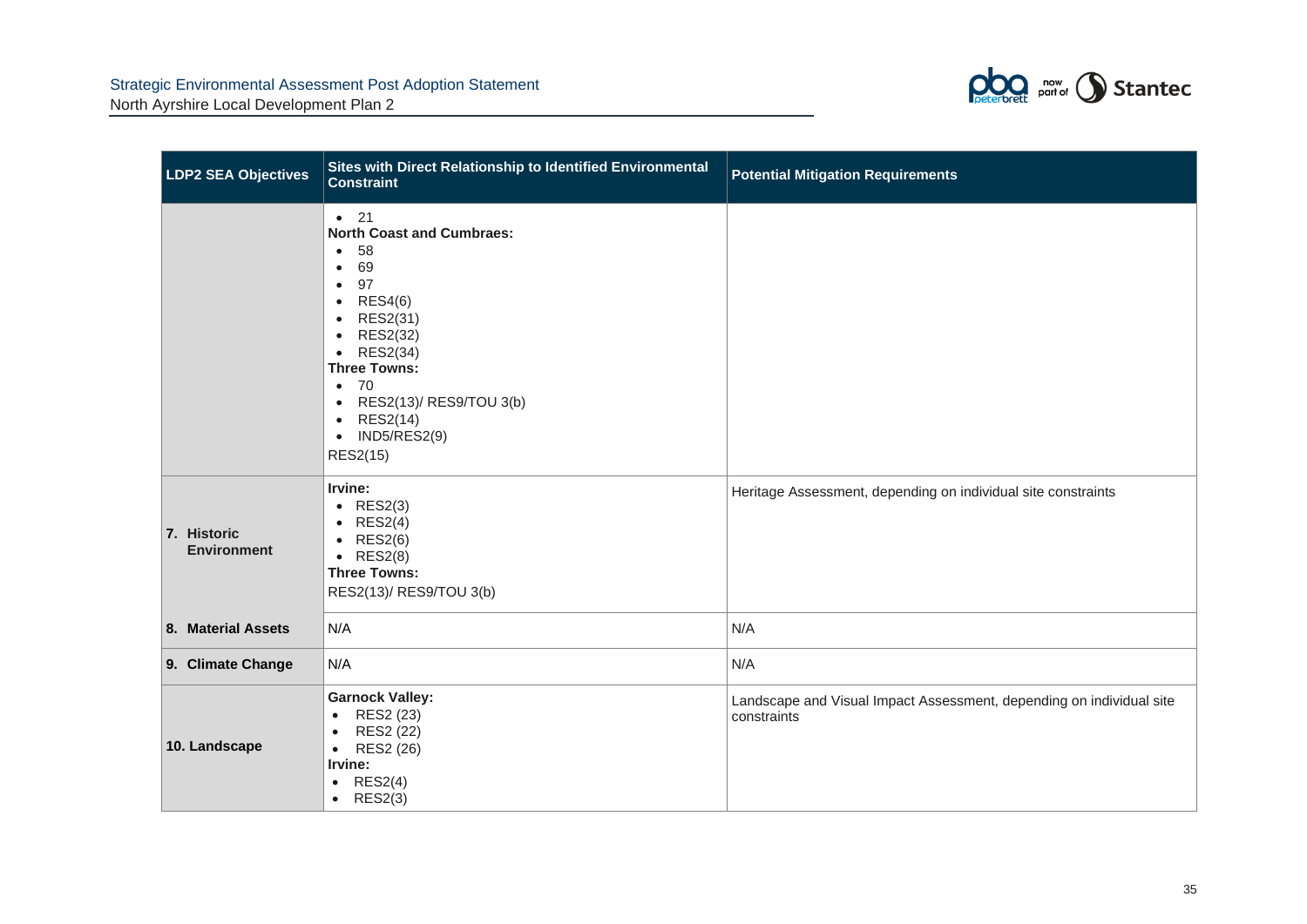

| <b>LDP2 SEA Objectives</b> | Sites with Direct Relationship to Identified Environmental<br><b>Constraint</b>                                                                                                                                                                                                                                                                                                                                                                    | <b>Potential Mitigation Requirements</b>                               |
|----------------------------|----------------------------------------------------------------------------------------------------------------------------------------------------------------------------------------------------------------------------------------------------------------------------------------------------------------------------------------------------------------------------------------------------------------------------------------------------|------------------------------------------------------------------------|
|                            | <b>Three Towns:</b><br>RES 2(14)                                                                                                                                                                                                                                                                                                                                                                                                                   |                                                                        |
| 11. Biodiversity           | <b>Garnock Valley:</b><br>RES2(27)/ RES9<br>$\bullet$<br>Irvine:<br>88<br>$\bullet$<br>IND5/RES2(1)<br>$\bullet$<br>RES2(4)<br>$\bullet$<br>RES2(3),<br>$\bullet$<br>Kilwinning:<br>$\bullet$ RES4(1)<br><b>North Coast and Cumbraes:</b><br>48<br>$\bullet$<br>58<br>$\bullet$<br>RES2(30)<br>$\bullet$<br>RES2(31)<br>$\bullet$<br><b>Three Towns:</b><br>RES2(13)/ RES9/TOU 3(b)<br>$\bullet$<br>RES2(15)<br>$\bullet$<br>RES2(14)<br>$\bullet$ | Ecological Impact Assessment, depending on individual site constraints |